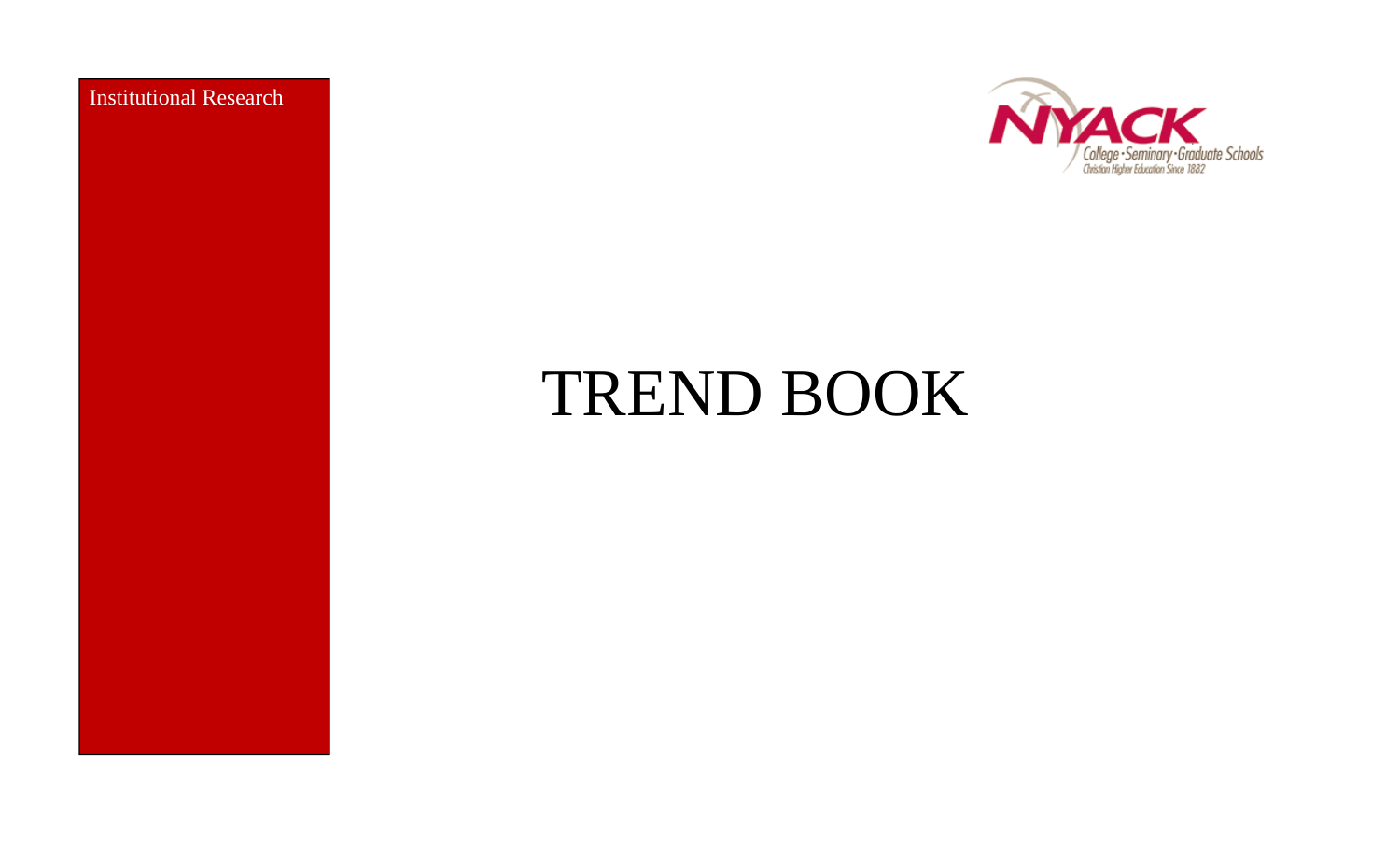#### **IMPORTANT NOTICE**

Data is continually being added / updated.

definitions across time are not always clear. Please consult the respective Fact Books when possible. not for obtaining specific figures. Some discrepancies exist in the historical data, and The information in this booklet should be used for general trend overviews only -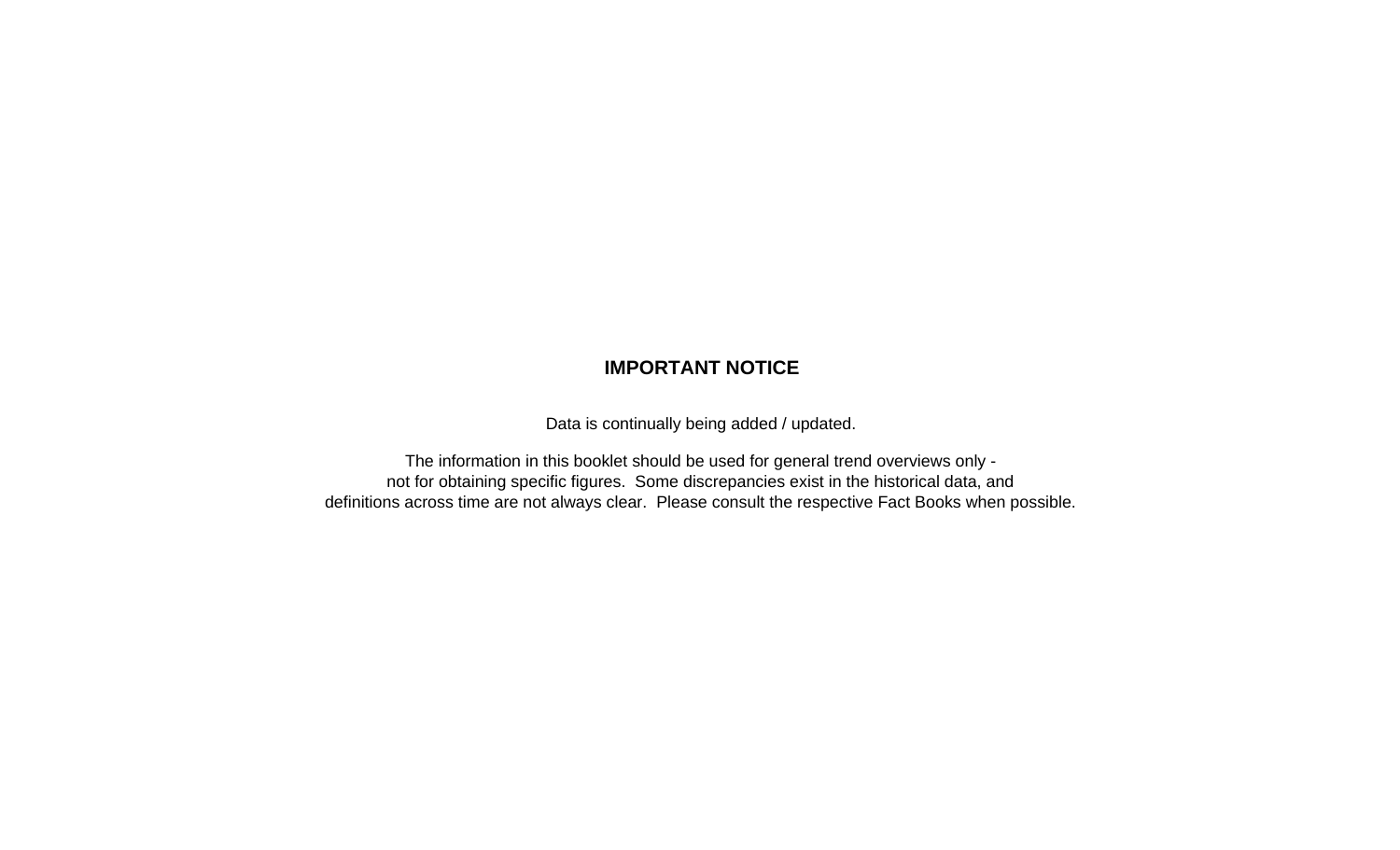#### **Nyack College Trend Boo k**

#### **Key to Abbreviations**

| Electronic copy available @ www.nyack.edu/facts |                | Rockland                    | Nyack, NY                                                                      |
|-------------------------------------------------|----------------|-----------------------------|--------------------------------------------------------------------------------|
| For more information, contact:                  |                | <b>NYC</b>                  | Manhattan, NY                                                                  |
| Office of Institutional Research                |                |                             |                                                                                |
| Nyack College                                   | S              | OM (NY)                     | All NY locations                                                               |
| 1 South Blvd                                    |                |                             | (Adult Degree-Completion Program)                                              |
| Nyack, NY 10960                                 | $\mathbf{r}$   | <b>PR</b>                   | San Juan, Puerto Rico                                                          |
| (845) 675-4417                                  | E              |                             |                                                                                |
| ir@nyack.edu                                    | S              | Former                      |                                                                                |
|                                                 |                | $\overline{\phantom{1}}$ DC | Washington, D. C.                                                              |
|                                                 |                |                             | - B.S. in Organizational Management & M.S. in Organizational Leadership only   |
|                                                 |                | Kiev                        | Kiev, Ukraine                                                                  |
|                                                 |                |                             | (Alliance Theological Seminary only)                                           |
|                                                 |                |                             |                                                                                |
|                                                 |                | <b>AGSC</b>                 | Alliance Graduate School of Counseling                                         |
|                                                 |                | <b>ATS</b>                  | <b>Alliance Theological Seminary</b>                                           |
|                                                 | P              | Grad Ed                     | <b>Graduate School of Education</b>                                            |
|                                                 | R              | <b>MAJCO</b>                | Master of Arts in Ancient Judaism & Christian Origins                          |
|                                                 | $\overline{O}$ | <b>MBA</b>                  | <b>Master of Business Administration</b>                                       |
|                                                 | G              | MFT                         | Marriage & Family Therapy (AGSC program)                                       |
|                                                 |                | <b>MHC</b>                  | Mental Health Counseling (AGSC program)                                        |
|                                                 | R              | <b>MSOL</b>                 | Master of Science in Organizational Leadership                                 |
|                                                 |                | <b>MSW</b>                  | <b>Master of Social Work</b>                                                   |
|                                                 | М              | OM                          | Bachelor of Science in Organizational Management                               |
|                                                 | S              |                             | - Adult degree completion program                                              |
|                                                 |                |                             | - offered at extension sites throughout NY, and previously in Washington, D.C. |
|                                                 |                | <b>Trad UG</b>              | <b>Traditional Undergraduate</b>                                               |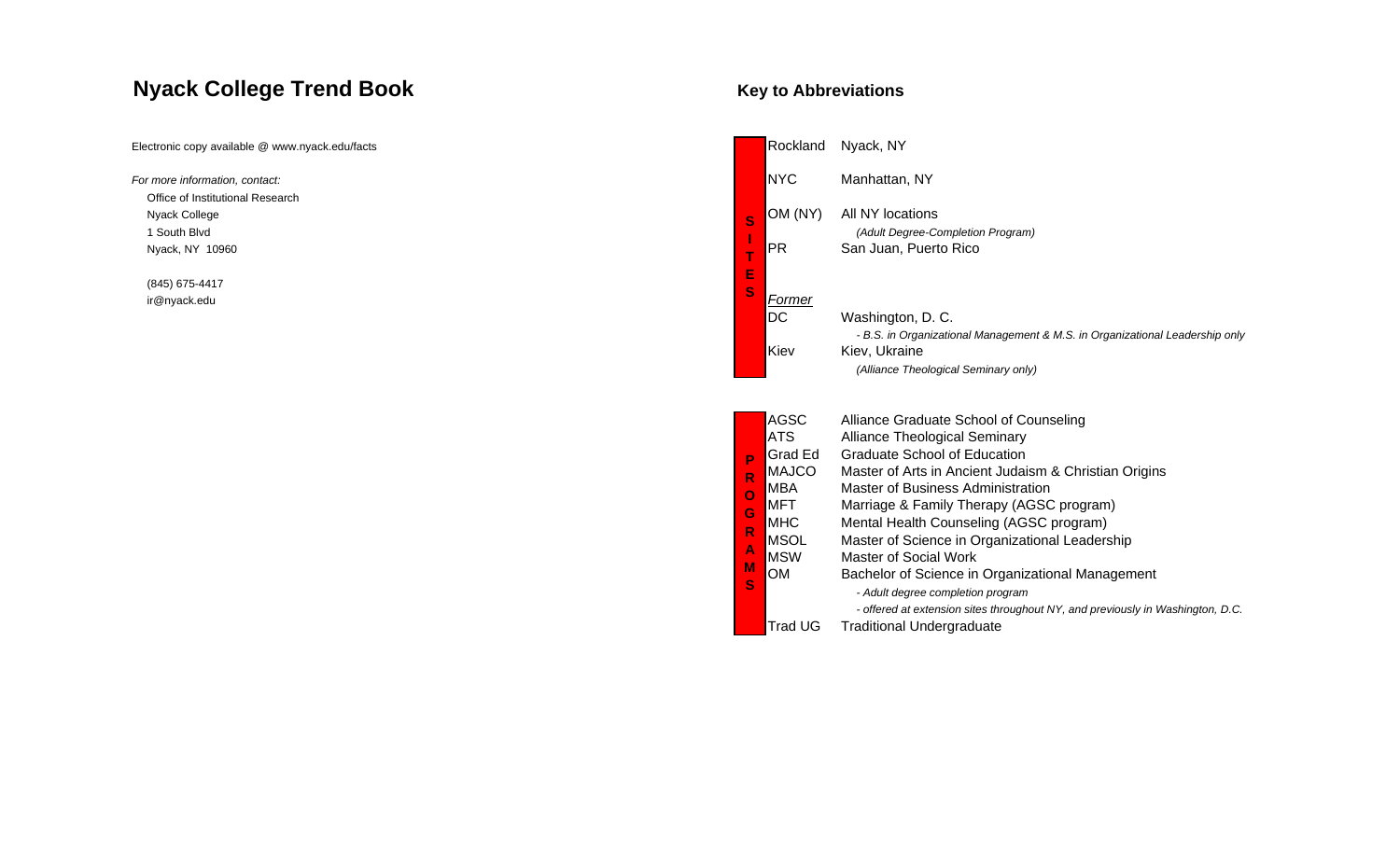### **TABLE OF CONTENTS**

| <b>NYACK COLLEGE</b>                   |              |
|----------------------------------------|--------------|
|                                        |              |
| <b>Time Line</b>                       | 1            |
| <b>Enrollment</b>                      |              |
| <b>Total Headcount (Institutional)</b> | $\mathbf{2}$ |
| by Site                                |              |
| Institutional                          | 3            |
| Rockland                               | 4            |
| <b>NYC</b>                             | 5            |
| Puerto Rico                            | 6            |
| Online                                 | 7            |
| by Program                             |              |
| <b>Traditional Undergraduate</b>       | 8            |
| Fall - Spring                          | 9            |
| Summer                                 | 10           |
| <b>Alliance Theological Seminary</b>   | 11           |
| Fall - Spring                          | 12           |
| <b>AGSC</b>                            | 13           |
| Fall - Spring                          | 14           |
| Grad Ed                                | 15           |
| <b>MBA</b>                             | 16           |
| <b>MSOL</b>                            | 17           |
| by Ethnicity                           |              |
| Institutional                          | 18           |
| <b>Rockland Traditional UG</b>         | 19           |
| <b>NYC Traditional UG</b>              | 20           |
| Organizational Management              | 21           |
| by Pell Grant & 1st Generation         | 22           |
| by State                               | 23           |
| by Denomination (C&MA)                 |              |
| Institutional                          | 24           |
| Program / Site                         | 25           |
| <b>Admissions</b>                      |              |
| Entering Class (FTF & Transfer)        | 26           |

Average SAT/ACT Scores & % Reporting **27**

| <b>NYACK COLLEGE</b>                 |     | <b>Athletics</b>                          |    | <b>BENCHMARK COMPARISONS</b>     |           |
|--------------------------------------|-----|-------------------------------------------|----|----------------------------------|-----------|
|                                      |     | Total                                     | 28 |                                  |           |
| Time Line                            |     | Men                                       | 29 | Comparison Groups (Legend)       | 40        |
|                                      |     | Women                                     | 30 |                                  |           |
| <b>Enrollment</b>                    |     |                                           |    | <b>Enrollment Indicators</b>     |           |
| Total Headcount (Institutional)      |     | <b>Retention &amp; Graduation</b>         |    | <b>Total Fall Enrollment</b>     | 41        |
| by Site                              |     | Retention of Full-Time FTF (Bach-Seeking) | 31 | <b>UG Fall Enrollment</b>        | 42        |
| Institutional                        |     | <b>Graduation Rate of Full-Time FTF</b>   |    | <b>Graduate Fall Enrollment</b>  | 43        |
| Rockland                             |     | by Campus                                 | 32 | <b>Total Fall FTE</b>            | 44        |
| NYC.                                 |     | by Ethnicity                              | 33 | International Student Population | 45        |
| Puerto Rico                          |     | <b>Degrees Conferred</b>                  | 34 | <b>Admissions Rate</b>           | 46        |
| Online                               |     |                                           |    | <b>Admissions Yield Rate</b>     | 47        |
| by Program                           |     | <b>Faculty (FT Instructional)</b>         |    | SAT Scores (Verbal)              | 48        |
| <b>Traditional Undergraduate</b>     | 8   | Gender, Ethnicity and Education           | 35 | SAT Scores (Math)                | 49        |
| Fall - Spring                        |     | Student-Faculty Ratio & Salary Level      | 36 | <b>Retention Rate</b>            | 50        |
| Summer                               | 10  |                                           |    | <b>Graduation Rate</b>           | 51        |
| <b>Alliance Theological Seminary</b> | 11  | <b>Financial Information</b>              |    | <b>Student-Faculty Ratio</b>     | 52        |
| Fall - Spring                        | 12  | Tuition and Room & Board - Traditional UG | 37 | Pell                             | 53        |
| <b>AGSC</b>                          | 13  | Tuition - Graduate & OM Programs          | 38 |                                  |           |
| Fall - Spring                        | 14  | Rental Rates - Graduate Apartments        | 39 | <b>Financial Indicators</b>      |           |
| Grad Ed                              | 15  |                                           |    | <b>Tuition &amp; Fees</b>        | 54        |
| <b>ALDA</b>                          | 4 C |                                           |    | Dovanue & Investment Deturn      | <b>EE</b> |

#### **BENCHMARK COMPARISONS**

|                | Men                                       | 29 | Comparison Groups (Legend)       | 40 |
|----------------|-------------------------------------------|----|----------------------------------|----|
|                | Women                                     | 30 |                                  |    |
|                |                                           |    | <b>Enrollment Indicators</b>     |    |
| $\overline{2}$ | <b>Retention &amp; Graduation</b>         |    | <b>Total Fall Enrollment</b>     | 41 |
|                | Retention of Full-Time FTF (Bach-Seeking) | 31 | <b>UG Fall Enrollment</b>        | 42 |
| 3              | <b>Graduation Rate of Full-Time FTF</b>   |    | <b>Graduate Fall Enrollment</b>  | 43 |
| 4              | by Campus                                 | 32 | <b>Total Fall FTE</b>            | 44 |
| 5              | by Ethnicity                              | 33 | International Student Population | 45 |
| 6              | Degrees Conferred                         | 34 | Admissions Rate                  | 46 |
|                |                                           |    | Admissions Yield Rate            | 47 |
|                | <b>Faculty (FT Instructional)</b>         |    | <b>SAT Scores (Verbal)</b>       | 48 |
| 8              | Gender, Ethnicity and Education           | 35 | SAT Scores (Math)                | 49 |
| 9              | Student-Faculty Ratio & Salary Level      | 36 | <b>Retention Rate</b>            | 50 |
| 0              |                                           |    | <b>Graduation Rate</b>           | 51 |
|                | <b>Financial Information</b>              |    | <b>Student-Faculty Ratio</b>     | 52 |
| 2              | Tuition and Room & Board - Traditional UG | 37 | Pell                             | 53 |
| 3              | Tuition - Graduate & OM Programs          | 38 |                                  |    |
| 4              | Rental Rates - Graduate Apartments        | 39 | <b>Financial Indicators</b>      |    |
| 5              |                                           |    | Tuition & Fees                   | 54 |
| 6              |                                           |    | Revenue & Investment Return      | 55 |

| <b>MBA</b>                     | 16 | Revenue & Investment Return | 55 |
|--------------------------------|----|-----------------------------|----|
| <b>MSOL</b>                    |    | Giving (Private Gifts)      | 56 |
| by Ethnicity                   |    | <b>Total Expenses</b>       | 57 |
| Institutional                  | 18 | Debt                        | 58 |
| <b>Rockland Traditional UG</b> | 19 | Endowment                   | 59 |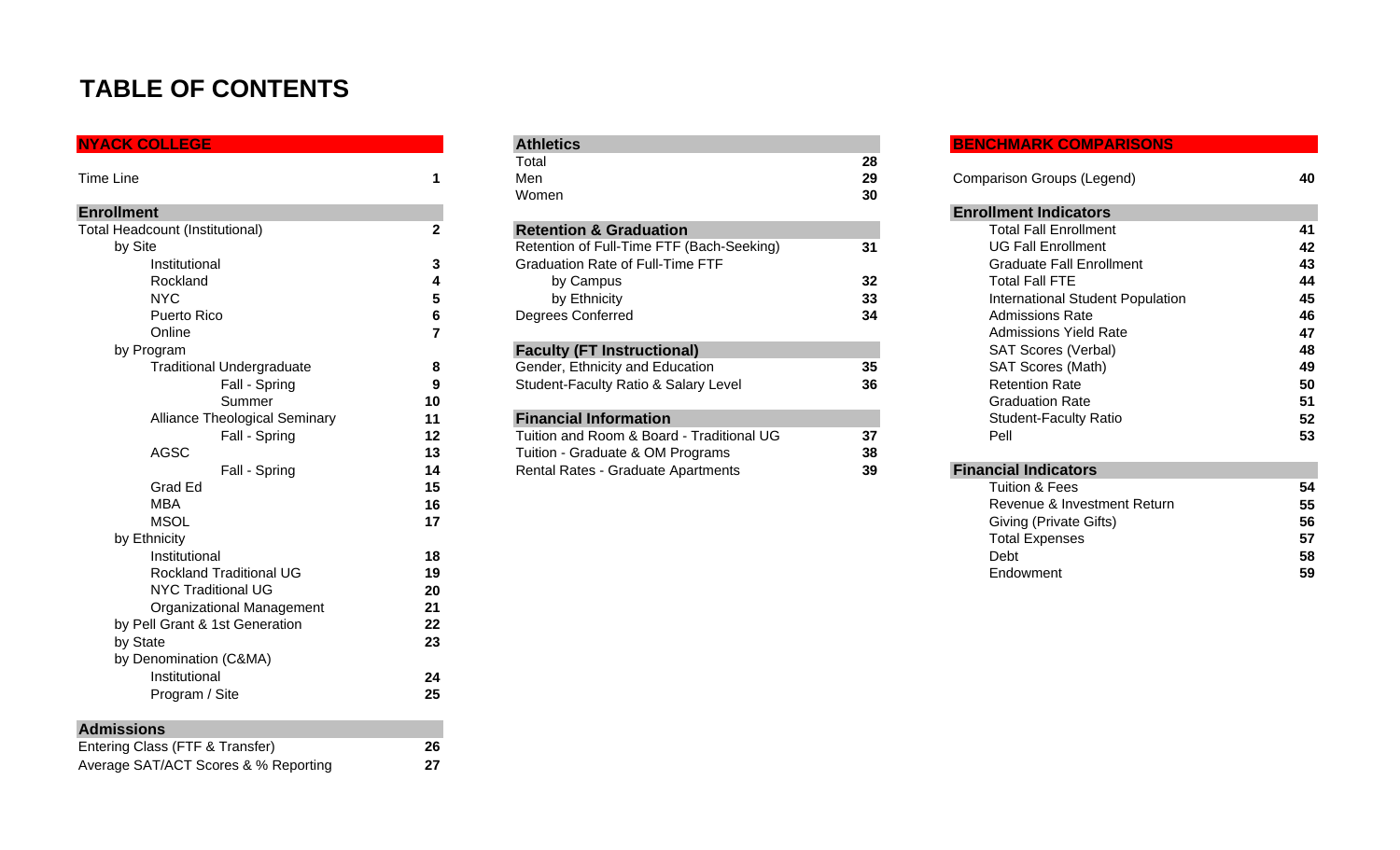

#### 1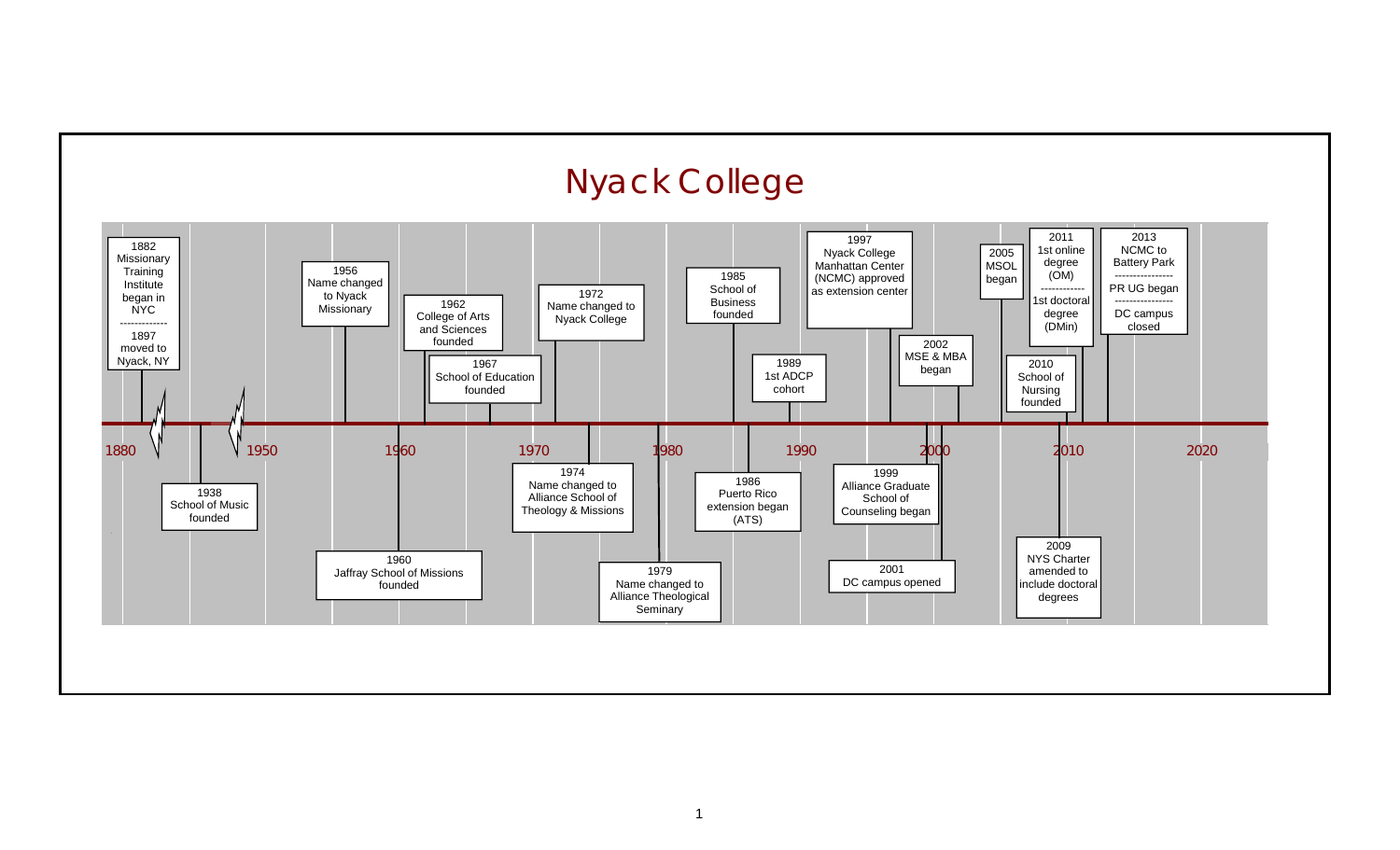### **Total Headcount**

#### **Institutional**

(credit & audit)

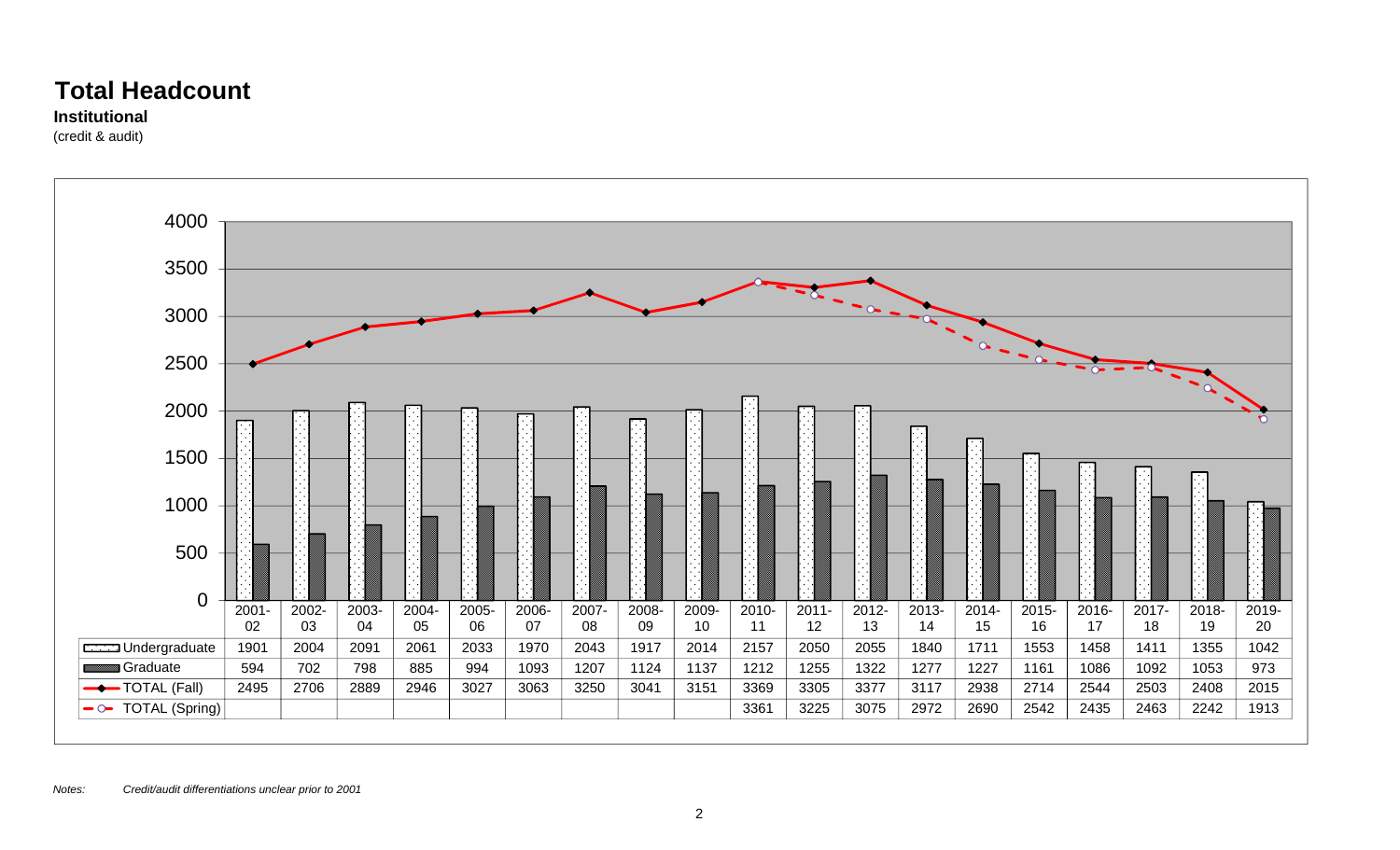#### **Institutional**

(credit only)



*^ Correctional facility enrollment separated from OM (NY) beginning 2016-17*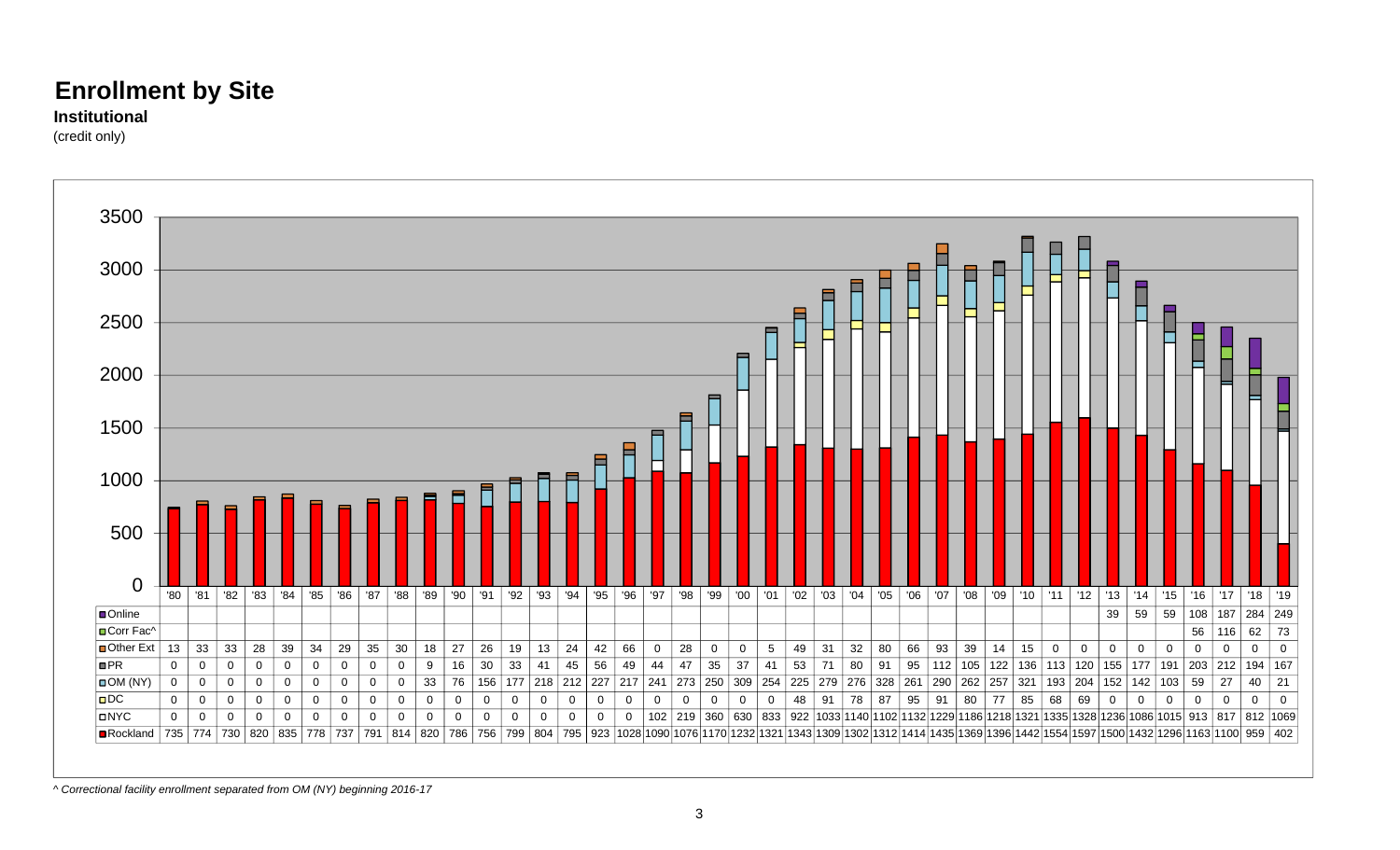



*\* Includes only those "in program" (not in project or thesis continuation)*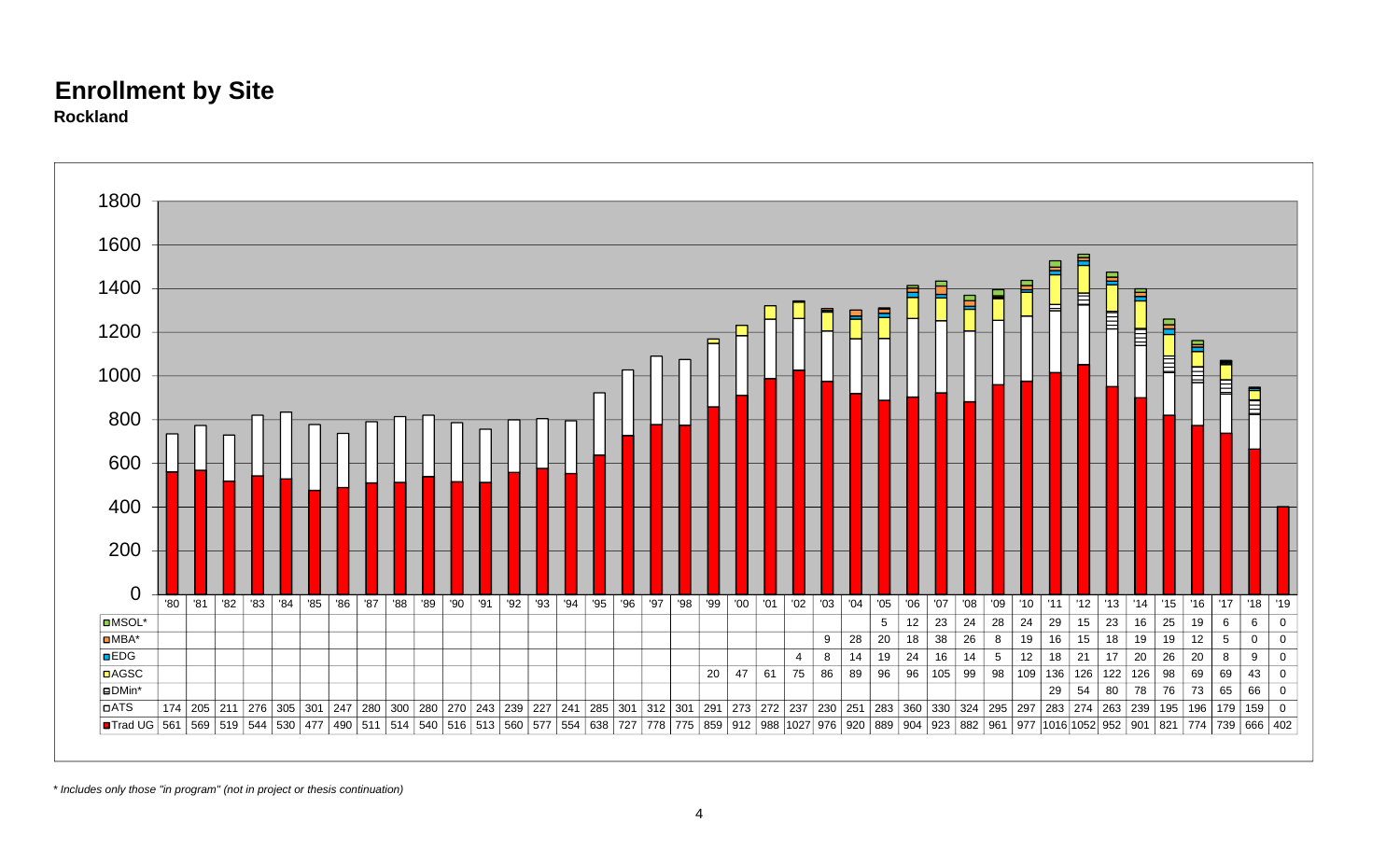**NYC**

#### **TIMELINE**

- 1882 Missionary Training Institute began (in NYC) 1997 Renamed **Nyack College Manhattan Center (NCMC)**<br>1897 School moved from NYC to Nyack 1897 1897 ADCP & ATS began offering full degree programs in N
- 
- 1995**NY Center for Christian Studies** (Living Word Church facility) 2013 Moved to 2 Washington Street
- 1996Renamed the *Lower Manhattan Extension (LME)*
- 
- 1897 School moved from NYC to Nyack 2000 ADCP & ATS began offering full degree programs in NYC
	-



*\* Includes only those "in program" (not in project or thesis continuation)*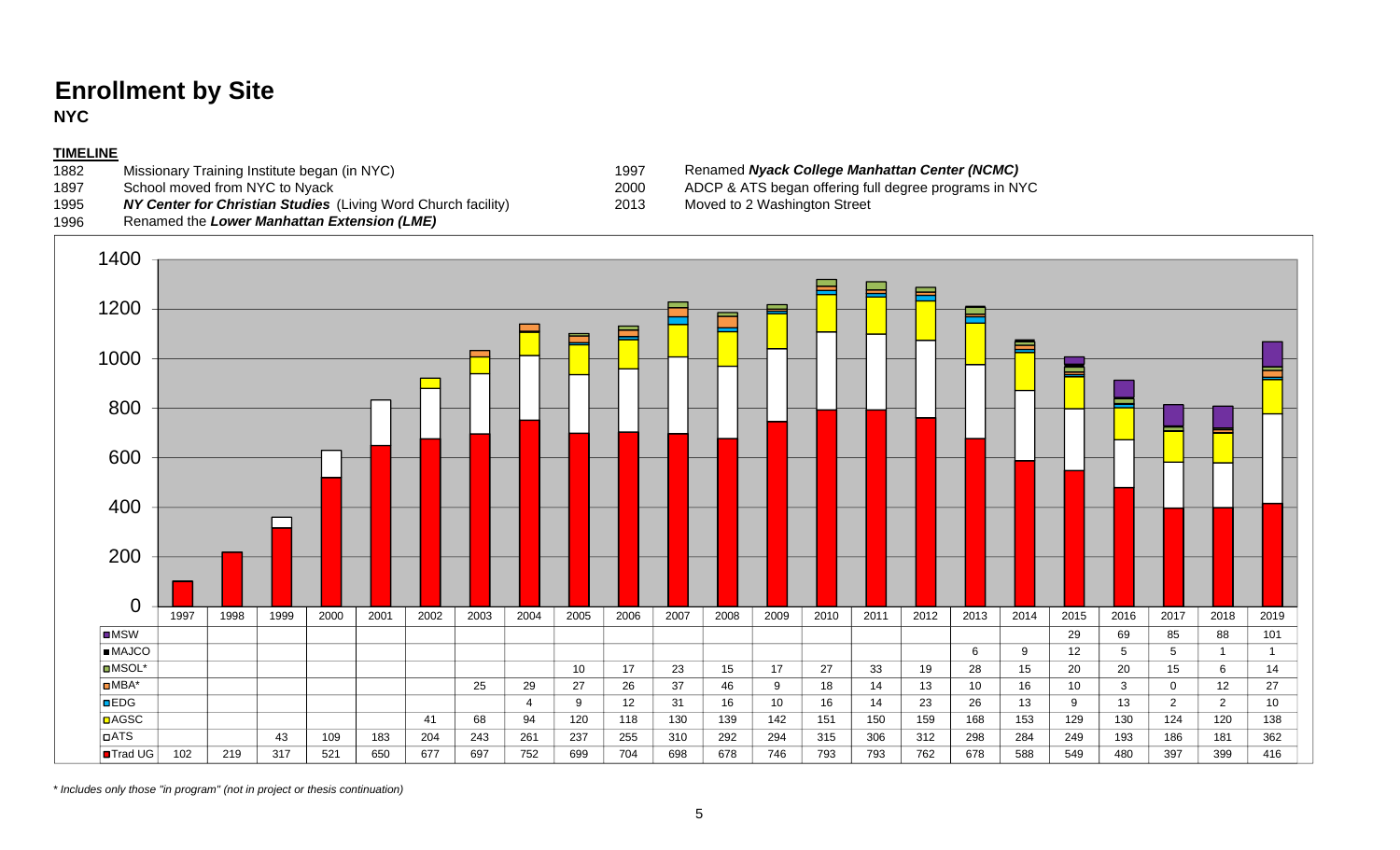**Puerto Rico**

**OTrad UG** 

0

50

100

150

200

250

**DATS** 

#### **TIMELINE**

- 
- 1986 Puerto Rico extension began<br>
1990 MPS program approved preliminarily (June)<br>
2013 Traditional undergraduate program began MPS program approved preliminarily (June)
- 1996 MPS program approved (May) 2017 Hurricane Maria
- 2003 MDiv program approved (Jan)
	-

1986 1987 1988 1989 1990 1991 1992 1993 1994 1995 1996 1997 1998 1999 2000 2001 2002 2003 2004 2005 2006 2007 2008 2009 2010 2011 2012 2013 2014 2015 2016 2017 2018 2019

9 16 30 33 41 45 56 49 44 47 35 37 41 53 71 80 91 95 112 105 122 136 113 120 135 139 145 150 155 147 130

20 38 46 53 57 47 37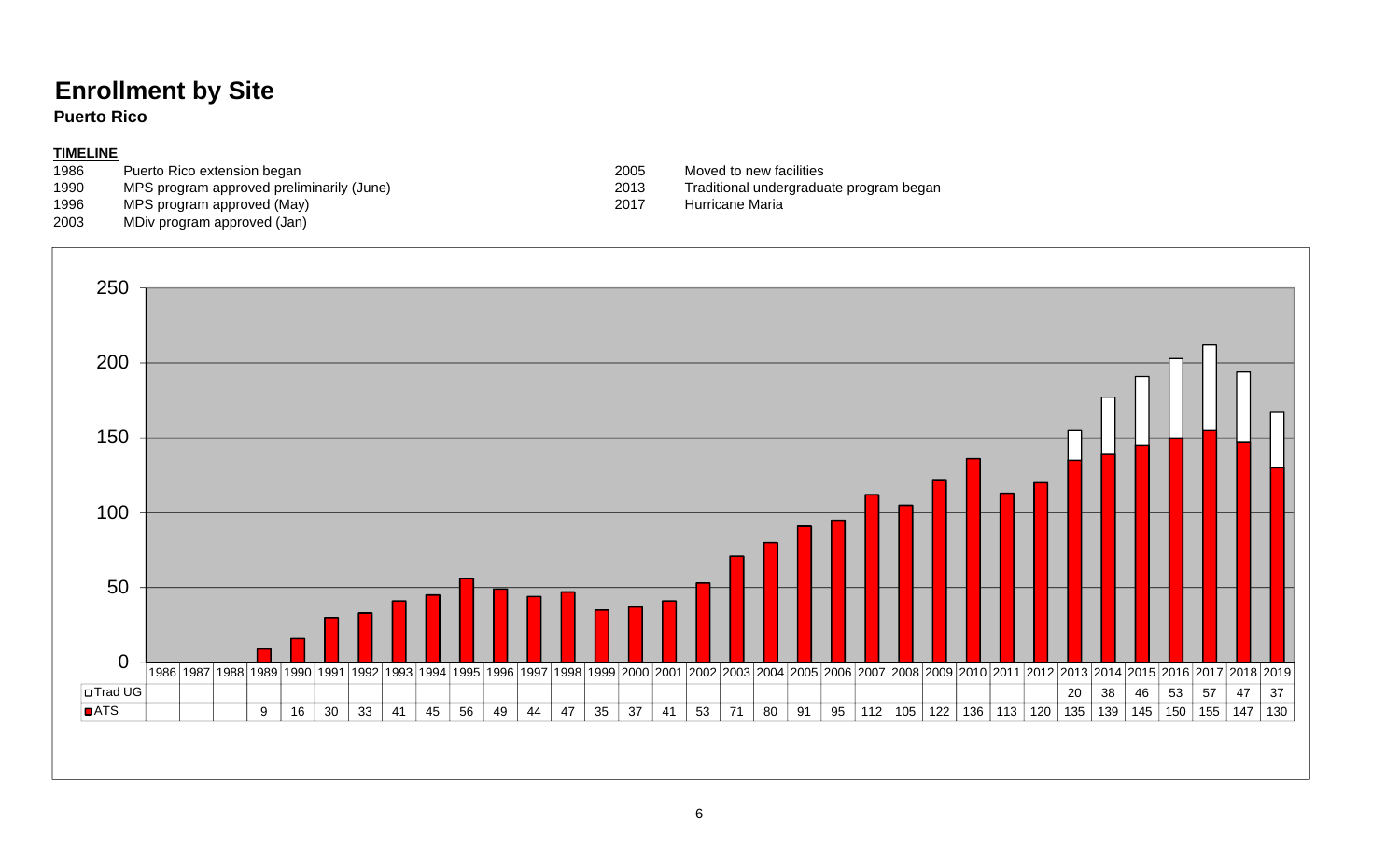**Online** (Degrees)

#### **TIMELINE**

2012 MS TESOL & MAT TESOL offered online (Fall)

2011 OM degree offered online (Nov) 2013 MBA degree offered online (Spring)



*\* Includes only those "in program" (not in project or thesis continuation)*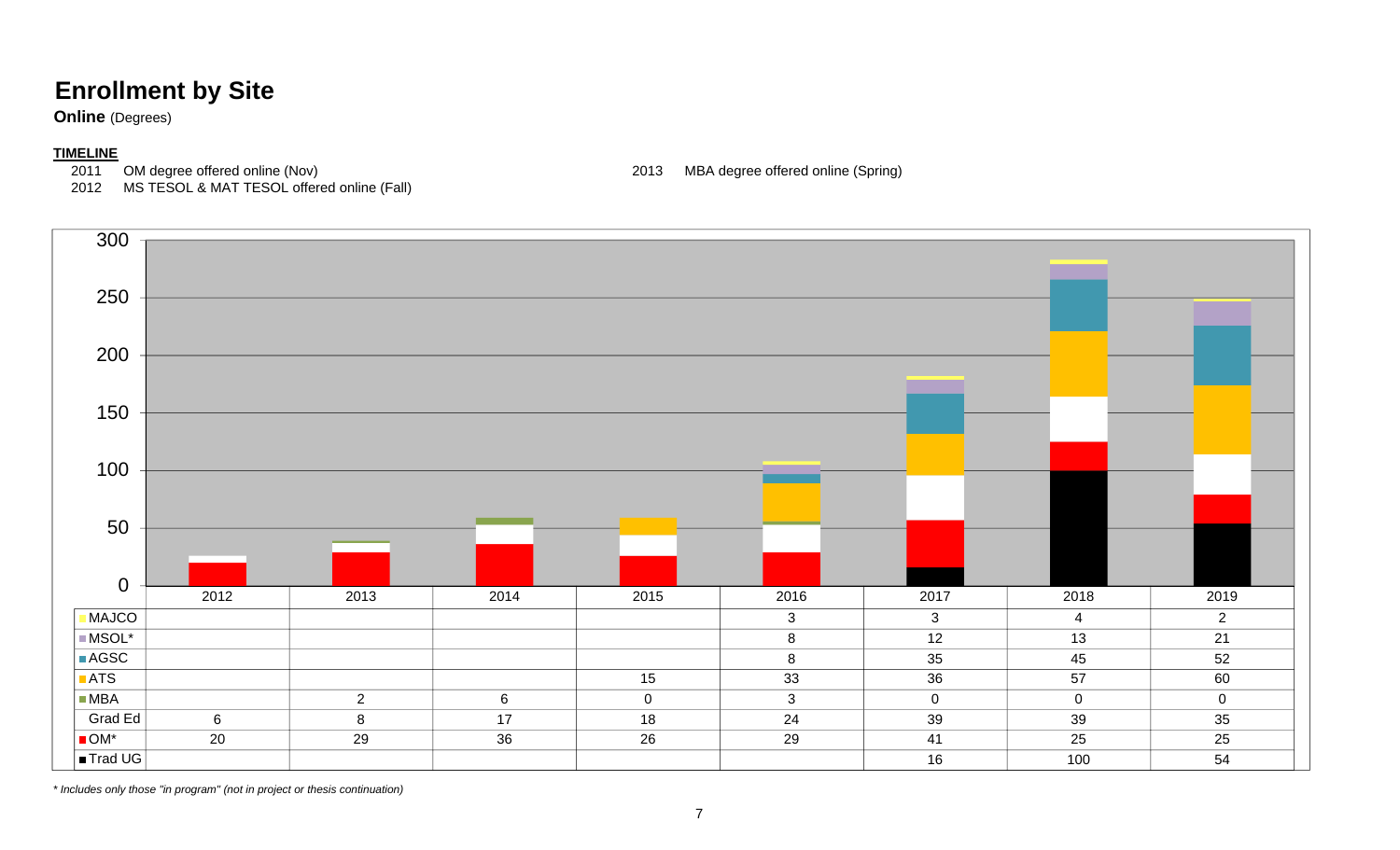### **Enrollment by Program**

#### **Traditional Undergraduate**

#### **TIMELINE**

- 
- 
- 
- 1946 Authorized to confer B.Th., B.R.E., & S.M.B. degrees 1980 Authorized to confer A.A. & A.S. degrees
- 1882 School founded **1953** Authorized to confer B.S. degree 2013 Program began in PR
- 1883 One-year program 1961 Authorized to confer B.A. degree
- 1885 Three-year program 1963 Authorized to confer Mus.B. degree
	-

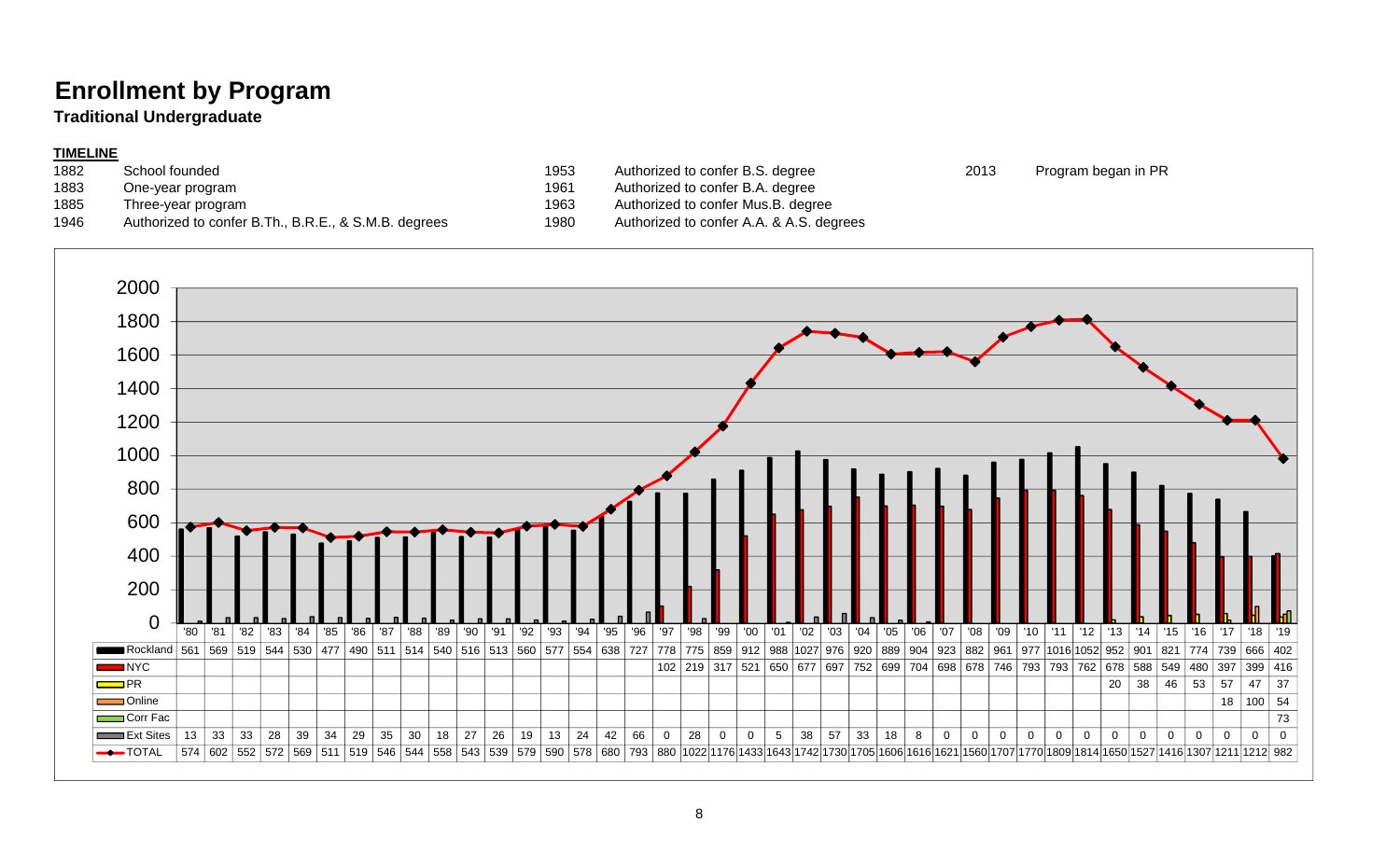### **Fall / Spring Enrollment**

(credit only)

#### **Traditional UG (Rockland & NYC)**

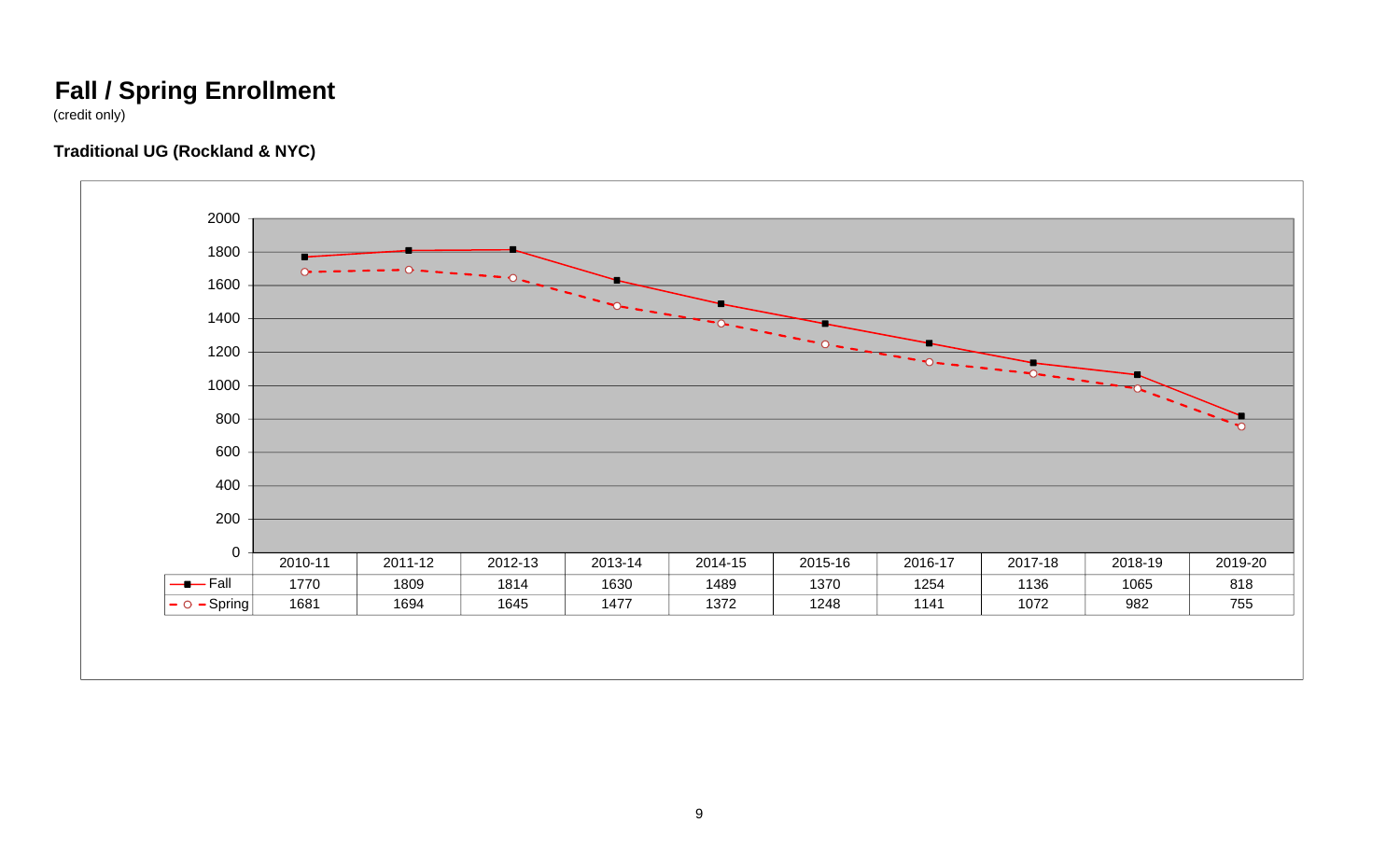### **Summer Enrollment**

**Traditional UG Students**

|                                 |                     |                |      |                |                | 120      |      |      |      |      |      |                 |  |
|---------------------------------|---------------------|----------------|------|----------------|----------------|----------|------|------|------|------|------|-----------------|--|
|                                 |                     |                |      |                |                |          |      |      |      |      |      |                 |  |
|                                 | 2012                | 2013           | 2014 | 2015           | 2016           |          |      |      |      |      |      |                 |  |
| Rockland                        |                     |                |      |                |                |          |      |      |      |      |      |                 |  |
| <b>AIT Registrations</b>        | $\overline{7}$      | 11             | 16   | 23             | 78             | 100      |      |      |      |      |      |                 |  |
| <b>DEV Registrations</b>        | 62                  | 44             | 44   | 75             | 33             |          |      |      |      |      |      |                 |  |
| <b>Online Registrations</b>     | 23                  | 45             | 28   | $\overline{7}$ | $\sqrt{3}$     |          |      |      |      |      |      |                 |  |
| In-Class Registrations          | 10                  | $\,6\,$        | 49   | 51             | 10             |          |      |      |      |      |      |                 |  |
| <b>Individual Registrations</b> | 9                   | 14             | 13   | $\,6\,$        | $\,8\,$        |          |      |      |      |      |      |                 |  |
| (e.g., I/S, D/S, Internships)   |                     |                |      |                |                | 80       |      |      |      |      |      |                 |  |
| <b>Travel Registrations</b>     |                     |                |      |                | 4              |          |      |      |      |      |      |                 |  |
| Total HC (Rock)                 | 61                  | 70             | 97   | 84             | 85             |          |      |      |      |      |      |                 |  |
| <b>Total Regs (Rock)</b>        | 111                 | 120            | 150  | 162            | 136            |          |      |      |      |      |      |                 |  |
| <b>Total Hours (Rock)</b>       | 348                 | 355            | 485  | 454            | 379            |          |      |      |      |      |      |                 |  |
|                                 |                     |                |      |                |                | 60       |      |      |      |      |      | Total HC (Rock) |  |
|                                 |                     |                |      |                |                |          |      |      |      |      |      | Total HC (NYC)  |  |
| <b>NYC</b>                      |                     |                |      |                |                |          |      |      |      |      |      |                 |  |
| <b>AIT Registrations</b>        | $\overline{c}$      | 15             | 23   | 34             | 56             |          |      |      |      |      |      |                 |  |
| <b>DEV Registrations</b>        | $\mathsf{O}\xspace$ | $\overline{2}$ | 16   | 19             | $\overline{1}$ |          |      |      |      |      |      |                 |  |
| <b>Online Registrations</b>     | 41                  | 76             | 39   | 17             | $\,6\,$        | 40       |      |      |      |      |      |                 |  |
| In-Class Registrations          | 42                  | 13             | 49   | 42             | $\sqrt{5}$     |          |      |      |      |      |      |                 |  |
| <b>Individual Registrations</b> | 6                   | 17             | 15   | 24             | 12             |          |      |      |      |      |      |                 |  |
| (e.g., I/S, D/S, Internships)   |                     |                |      |                |                |          |      |      |      |      |      |                 |  |
| <b>Travel Registrations</b>     |                     |                |      |                | -1             |          |      |      |      |      |      |                 |  |
|                                 |                     |                |      |                |                | 20       |      |      |      |      |      |                 |  |
| Total HC (NYC)                  | 41                  | 65             | 80   | 77             | 43             |          |      |      |      |      |      |                 |  |
| Total Regs (NYC)                | 91                  | 123            | 142  | 136            | 81             |          |      |      |      |      |      |                 |  |
| Total Hours (NYC)               | 260                 | 325            | 405  | 356            | 233            |          |      |      |      |      |      |                 |  |
|                                 |                     |                |      |                |                |          |      |      |      |      |      |                 |  |
|                                 |                     |                |      |                |                | $\Omega$ |      |      |      |      |      |                 |  |
|                                 |                     |                |      |                |                |          | 2012 | 2013 | 2014 | 2015 | 2016 |                 |  |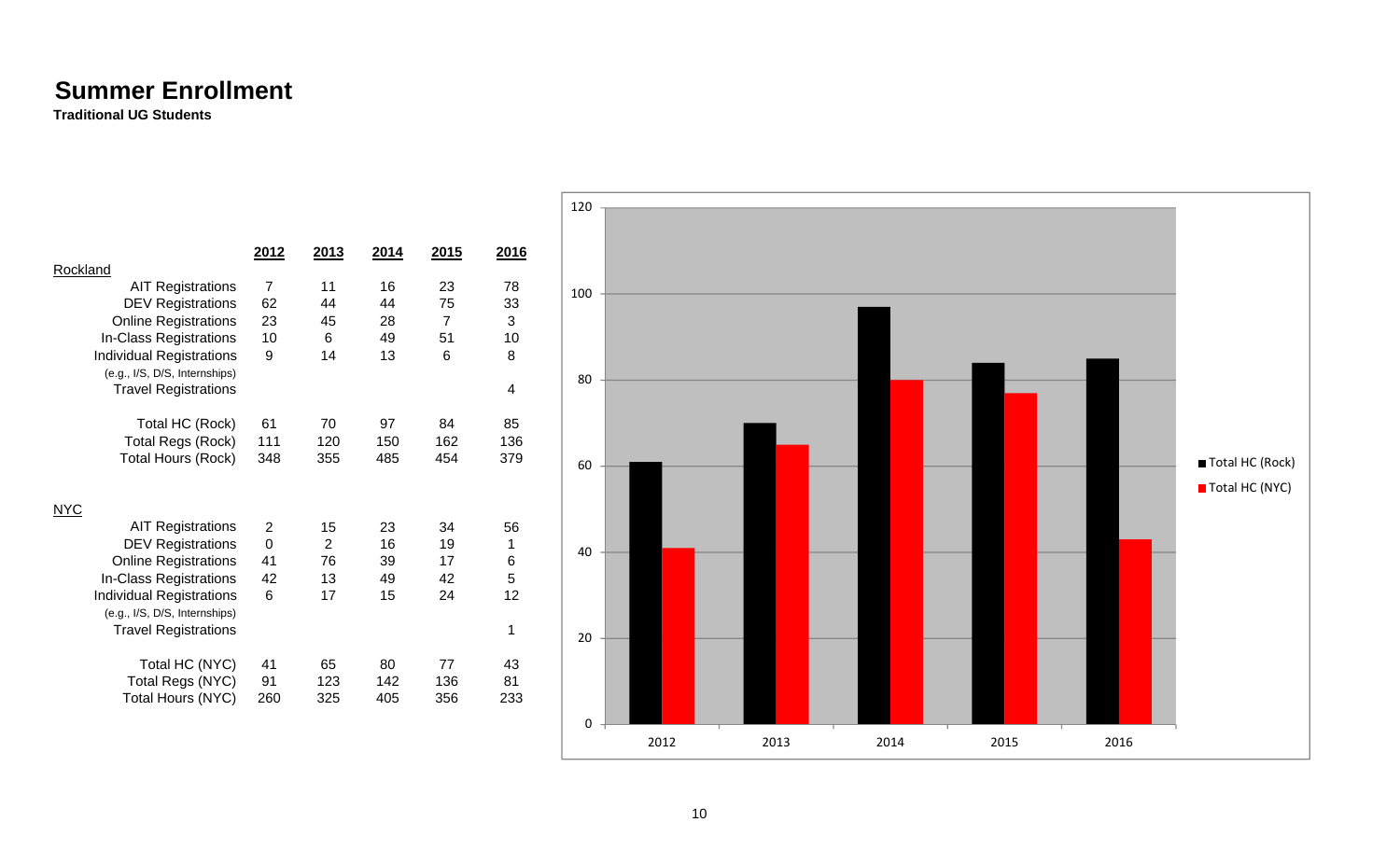### **Enrollment by Program**

**Alliance Theological Seminary (ATS)**

#### **TIMELINE**

| 1960 | Jaffray School of Missions began as graduate school of NC                   | 1985 | Puerto Rico Extension began     |
|------|-----------------------------------------------------------------------------|------|---------------------------------|
|      | (one-year, post-baccalaureate program of study)                             | 1986 | Summer Institute in Urban Mini  |
| 1974 | Name changed to Alliance School of Theology & Missions                      | 1988 | Southeastern District extension |
|      | (program re-designed to include prep for N. Amer. Ministry, M.P.S. offered) | 1989 | Toccoa Falls & St. Paul Bible C |
| 1979 | Name changed to <b>Alliance Theological Seminary</b> (M.Div. offered)       | 1990 | Western PA extension began      |
| 1984 | Korean Extension Program (KEP) began                                        | 1996 | Kiev, Ukraine extension began   |

- *Jaffray School of Missions* began as graduate school of NC 1985 Puerto Rico Extension began 1997 Classes offered in NYC
- 1986 Summer Institute in Urban Ministries (SIUM) began 1999 Alliance Grad. School of Counseling began
- 
- *(program re-designed to include prep for N. Amer. Ministry, M.P.S. offered)* 1989 Toccoa Falls & St. Paul Bible College exts began 2010 D.Min. offered
- Name changed to *Alliance Theological Seminary (M.Div. offered)* 1990 Western PA extension began
- 
- 
- 
- Name changed to *Alliance School of Theology & Missions* 1988 Southeastern District extension began 2007 Org. restructuring moved AGSC to NC
	-



Notes:

 *Extension site enrollment figures not readily accessible Sources: 1961-73 - JSM handwritten note, 1974-86 - ATSM/ATS registration reports, 1980-82 - Middle States Periodic Review Report (1983), Fact Books, ATS Self Study for TATS (1989)*

*Timeline: "History of the Charter of NC & Amendments to the Nyack Charter (President's Office)*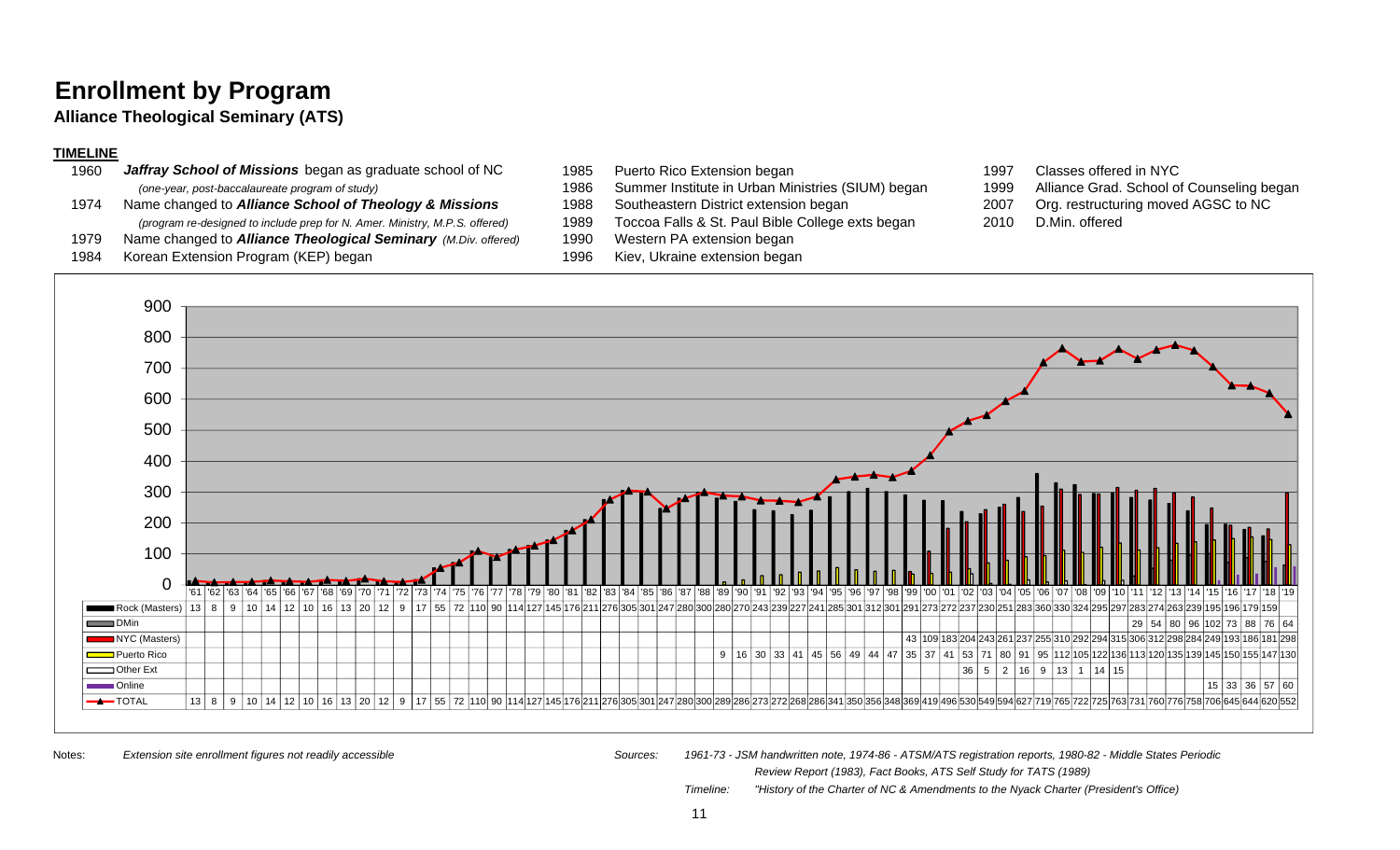### **Fall / Spring Enrollment**

(credit only)

#### **ATS (NY/Online - Master's Level)**

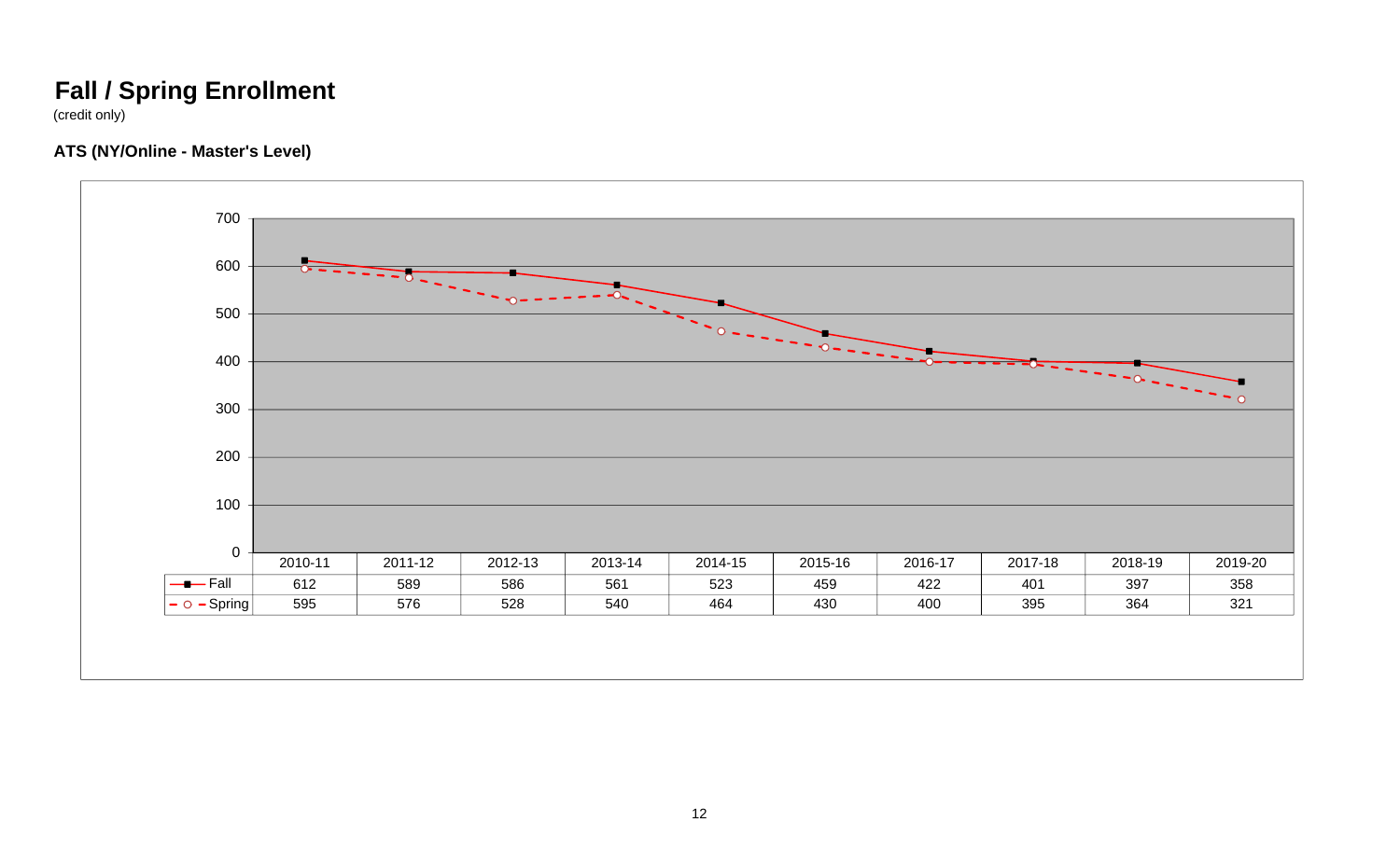### **Enrollment by Program**

Alliance Graduate School of Counseling (AGSC) **TIMELINE** 

### 1999 AGSC began 2002 AGSC expanded to NYC 2008 MFT program began (Rockland)



Sources: Factbooks (1999 ATS Factbook used for 1999 & prior)

Notes: 1994-2006 figures represent degree-seeking students only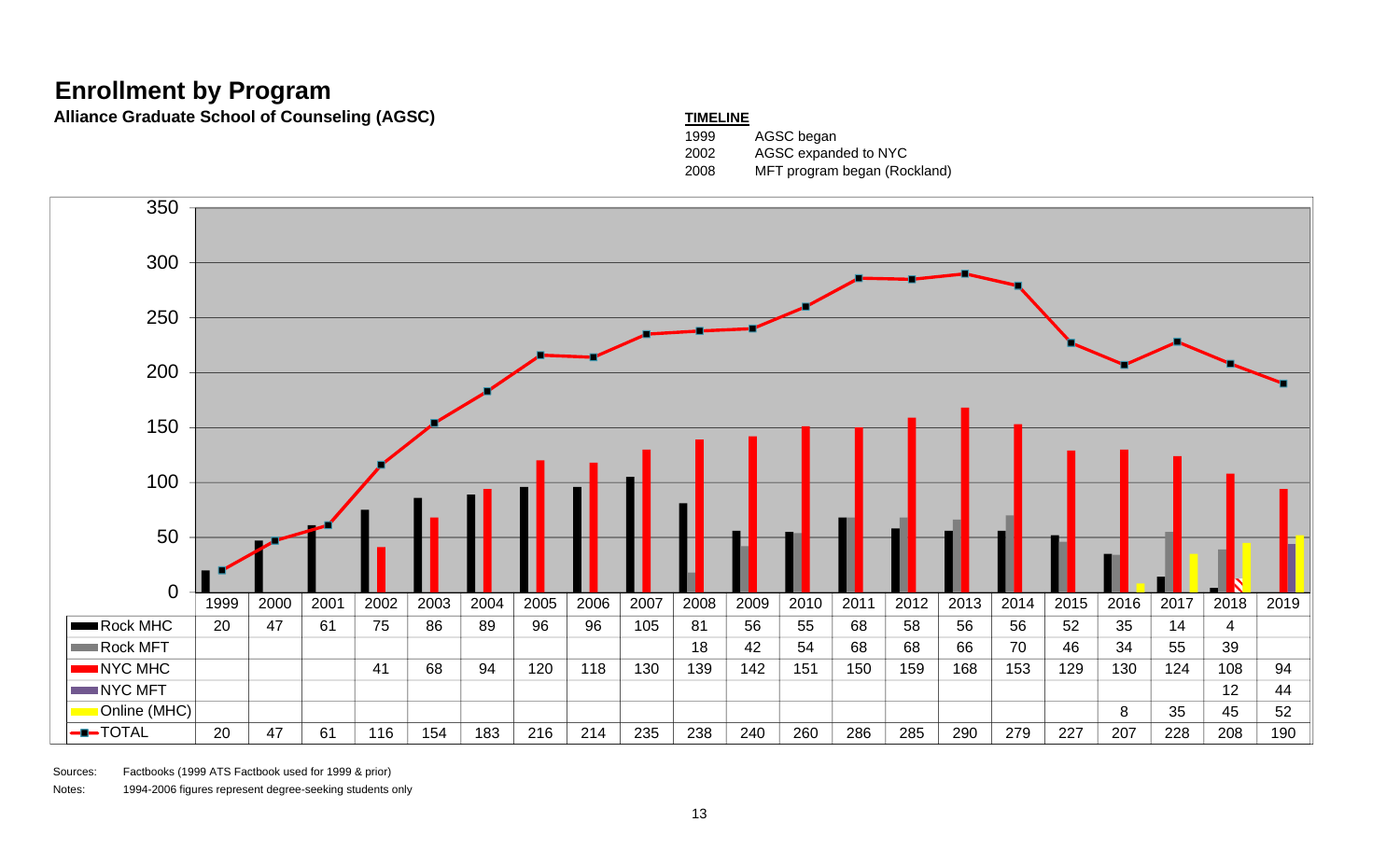## **Fall / Spring Enrollment**

(credit only)

#### **AGSC (MHC & MFT)**

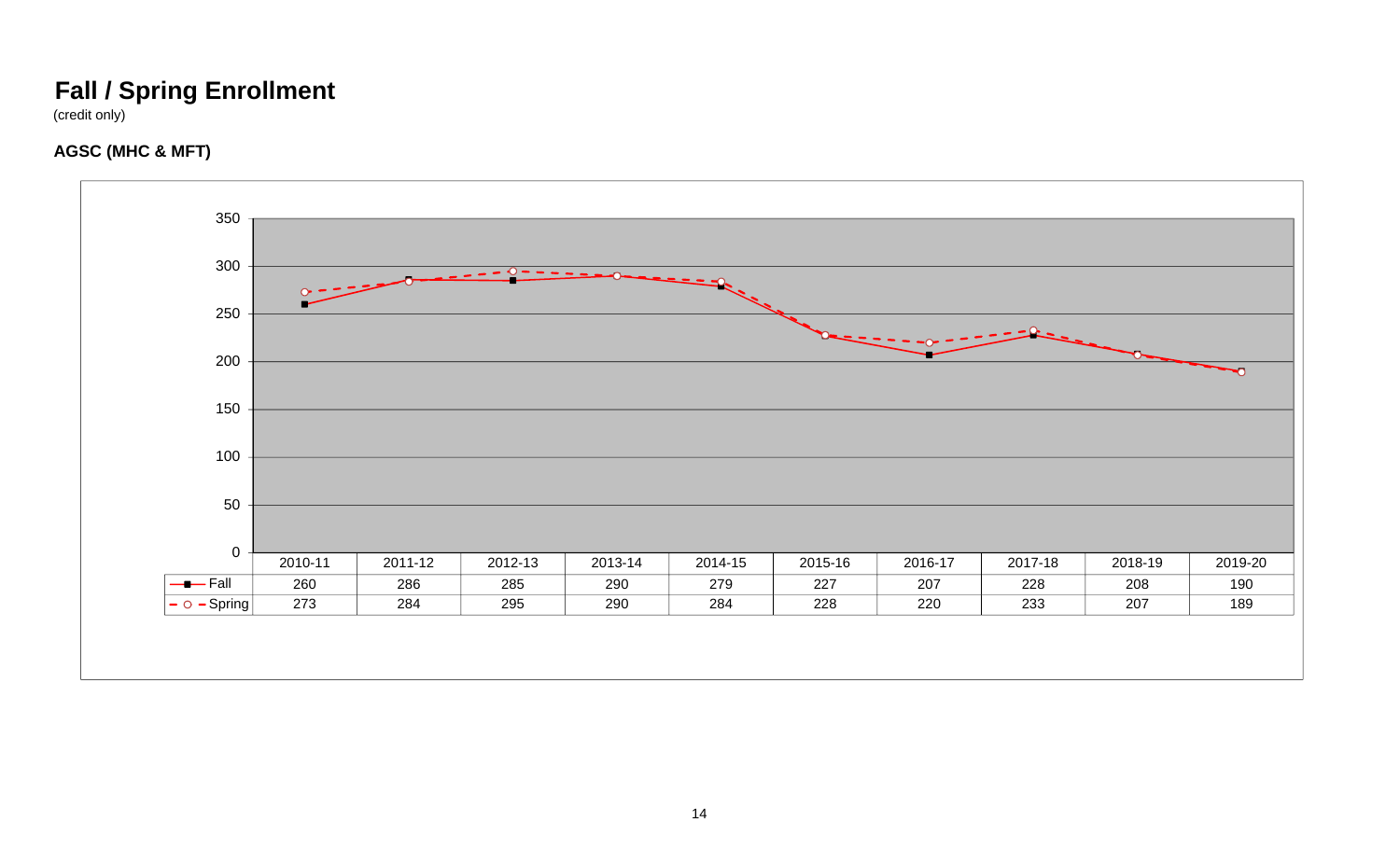### **Enrollment by Program**

**Education (Graduate) TIMELINE** 

2002 Program began (Fall) 2012 MAT/MS in TESOL began

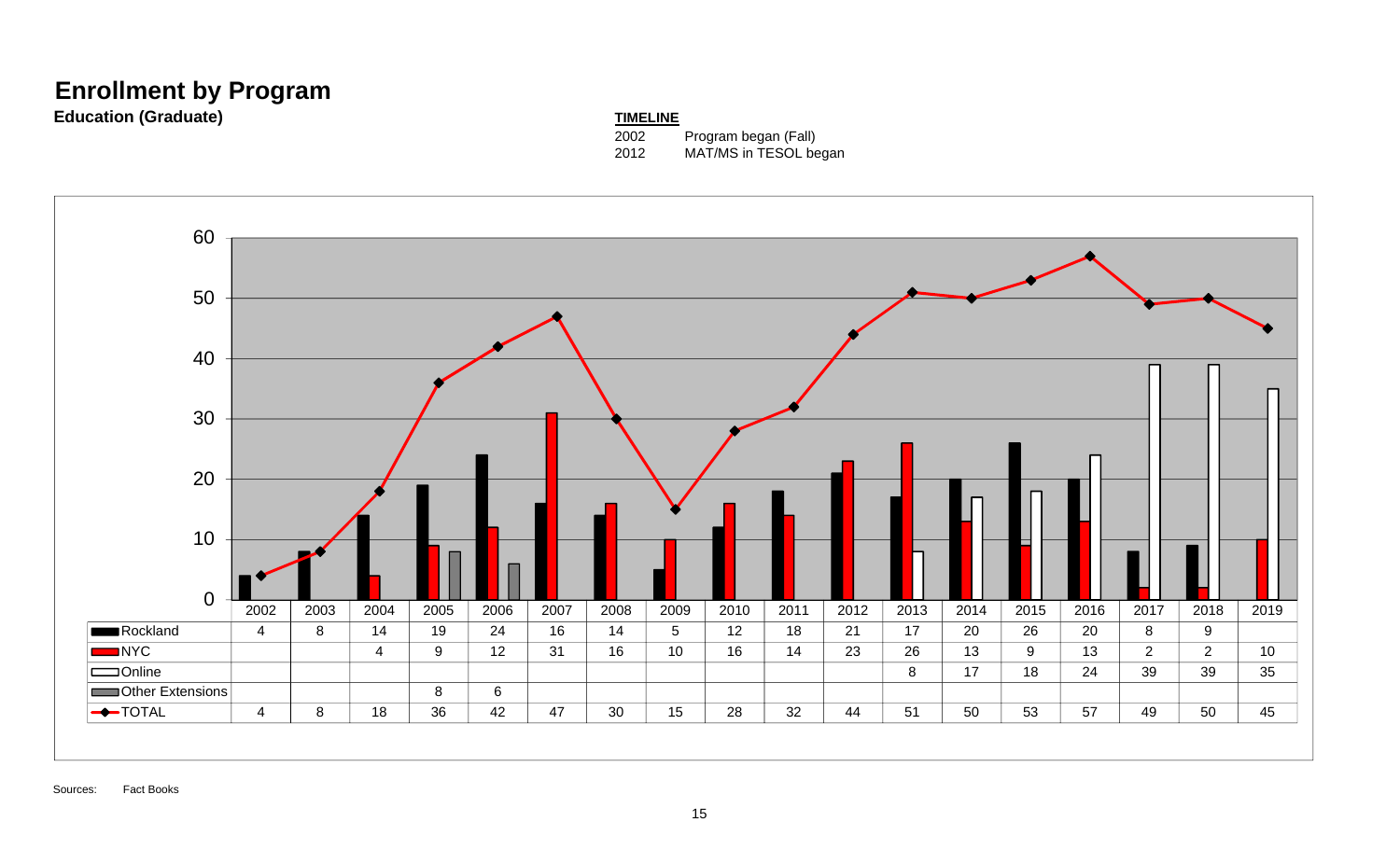#### **Enrollment by Program MBA**

**TIMELINE**

2002Program began in Fall *(not reported on until following Spring)*



Sources: Fact Books, 2003 IR records

Notes: Includes "in program" students only (those in "project continuation" excluded)

2003-2004 enrollment includes students who have registered for a term beginning between Feb 1 - Jul 31

2005 enrollment includes students who registered as above, and those who registered under the new

system of a "Fall MBA term" (courses beginning between Sep 1 - Feb 28)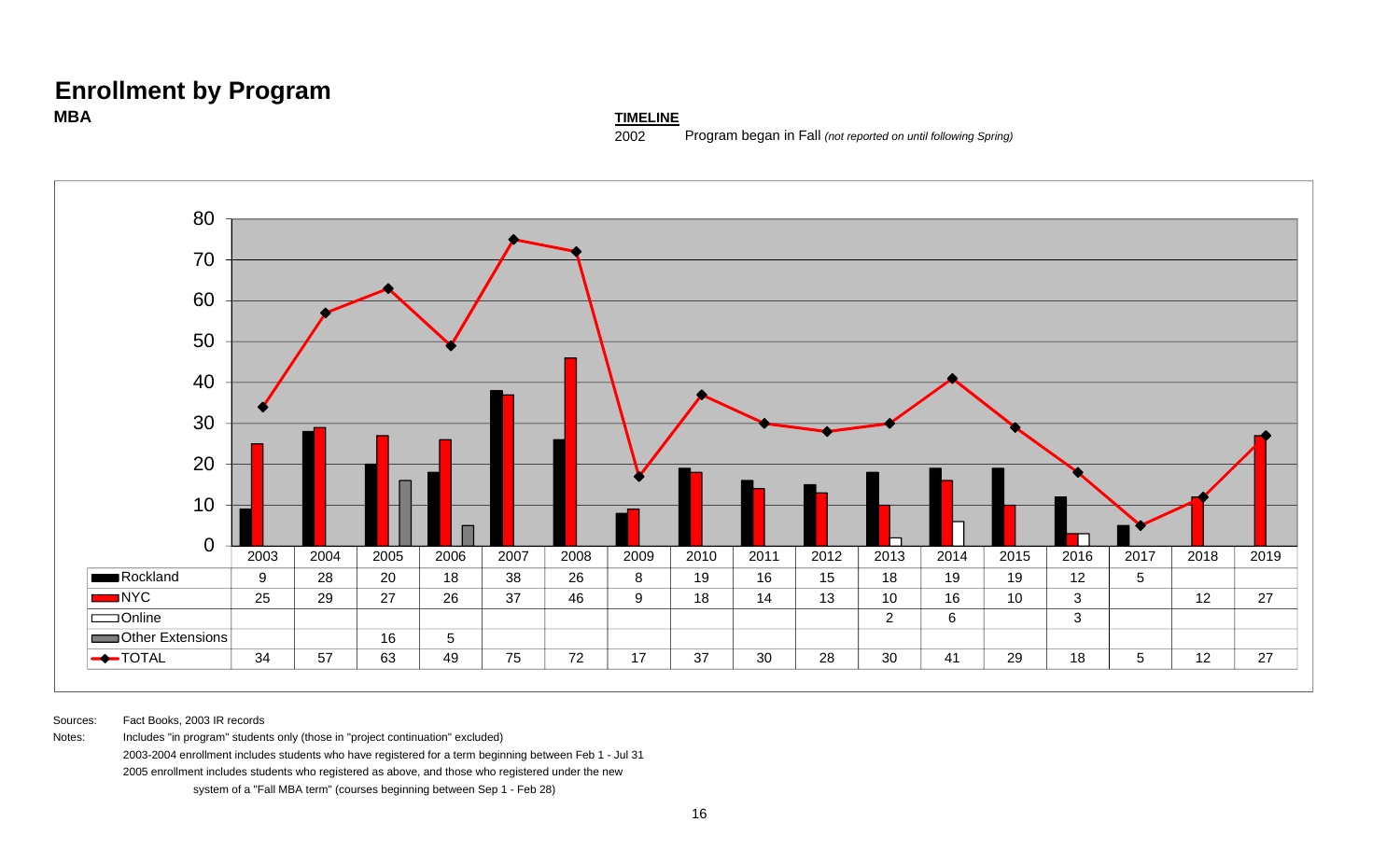#### **Enrollment by Program MSOLTIMELINE**

2005 Program began

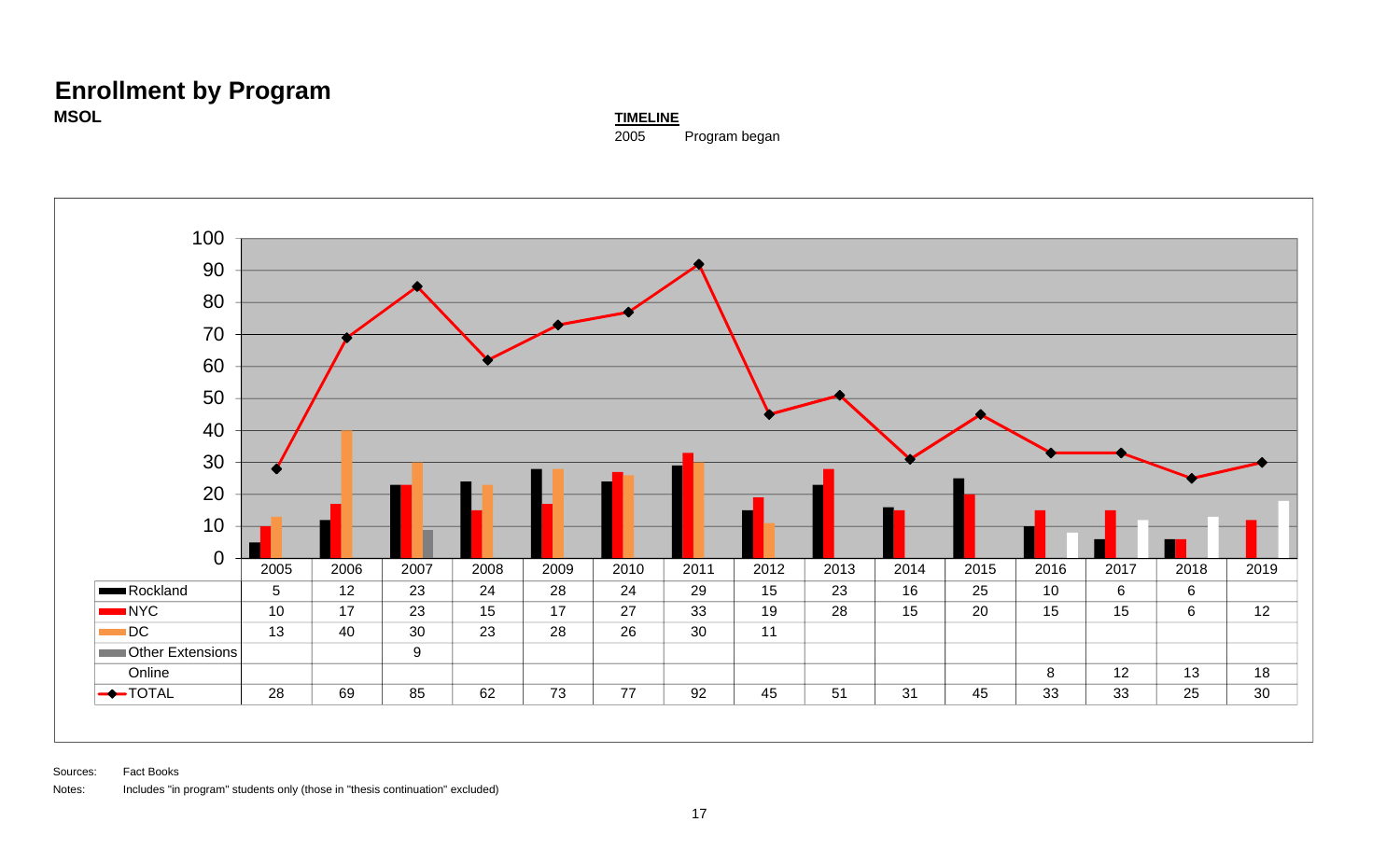**Institutional** (as a percentage)

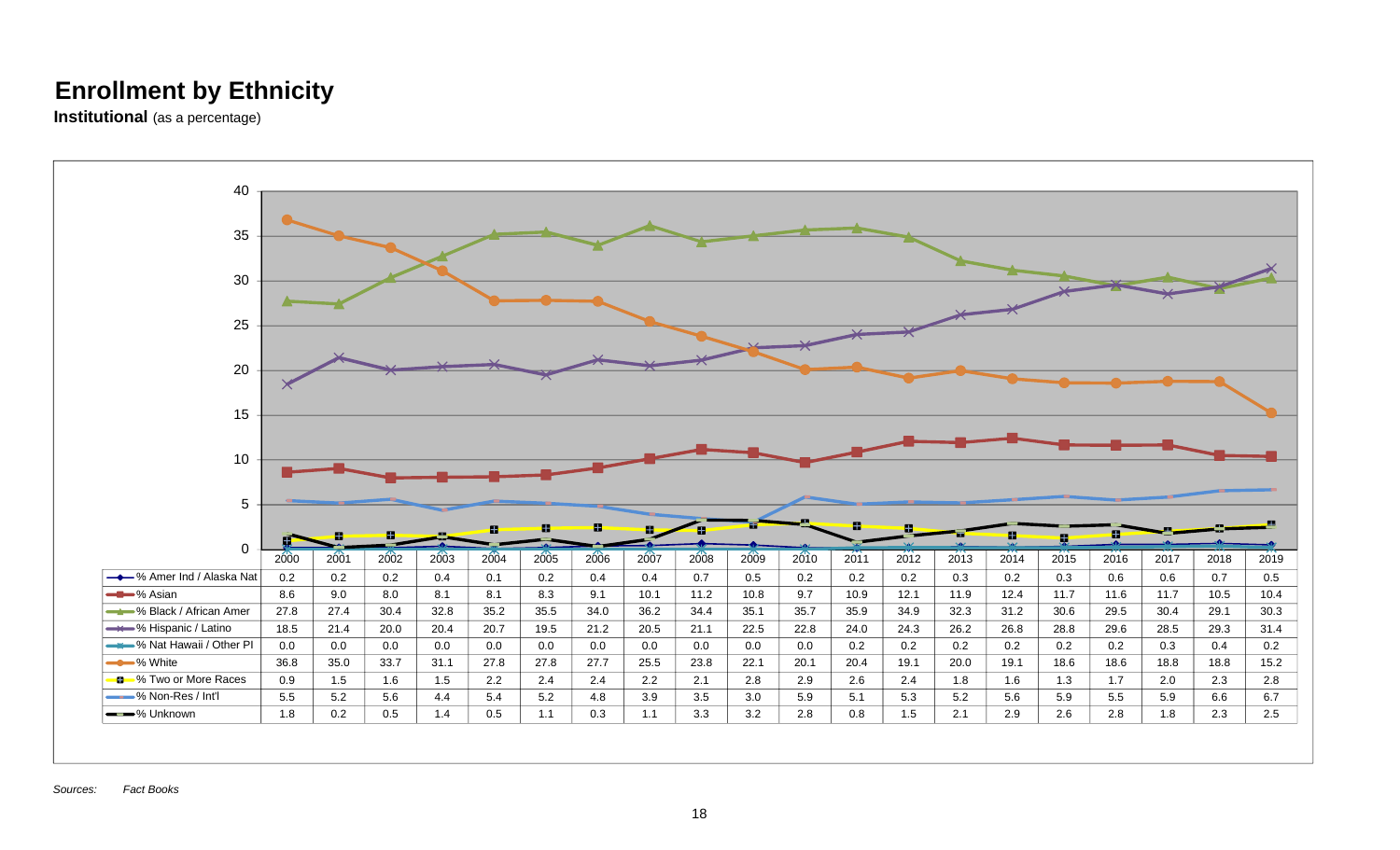#### **Rockland Traditional UG**

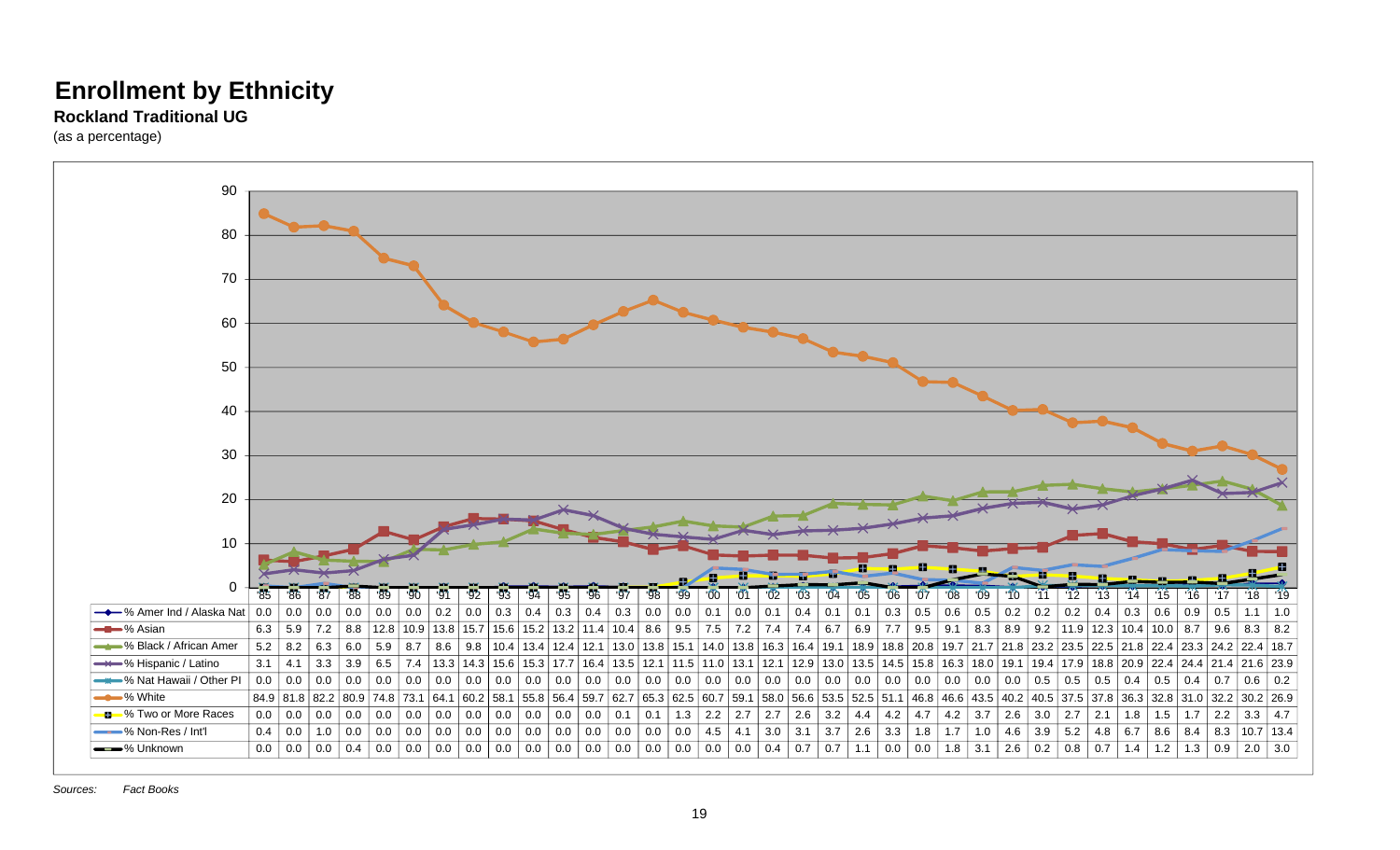#### **NYC Traditional UG**

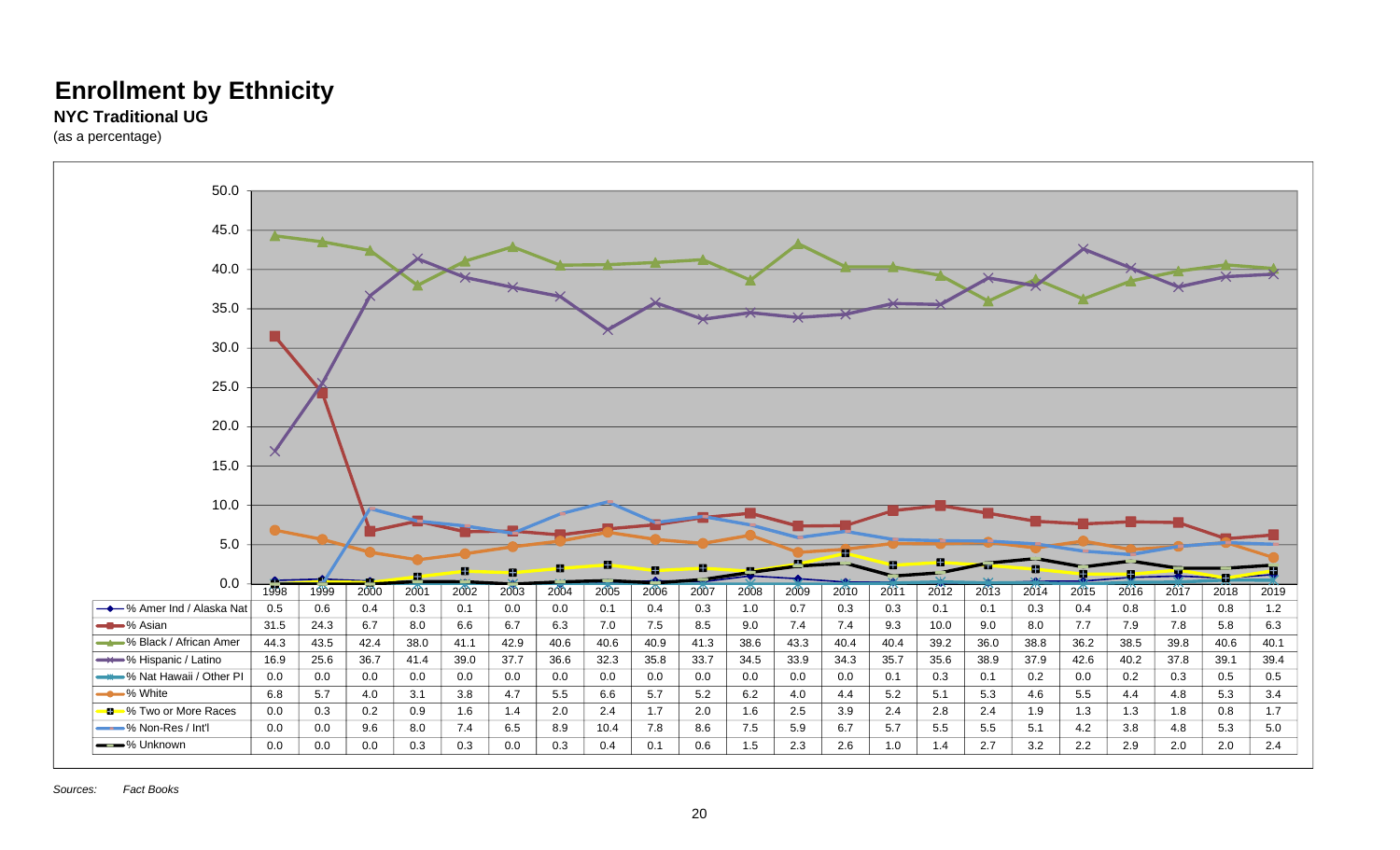#### **Organizational Management**

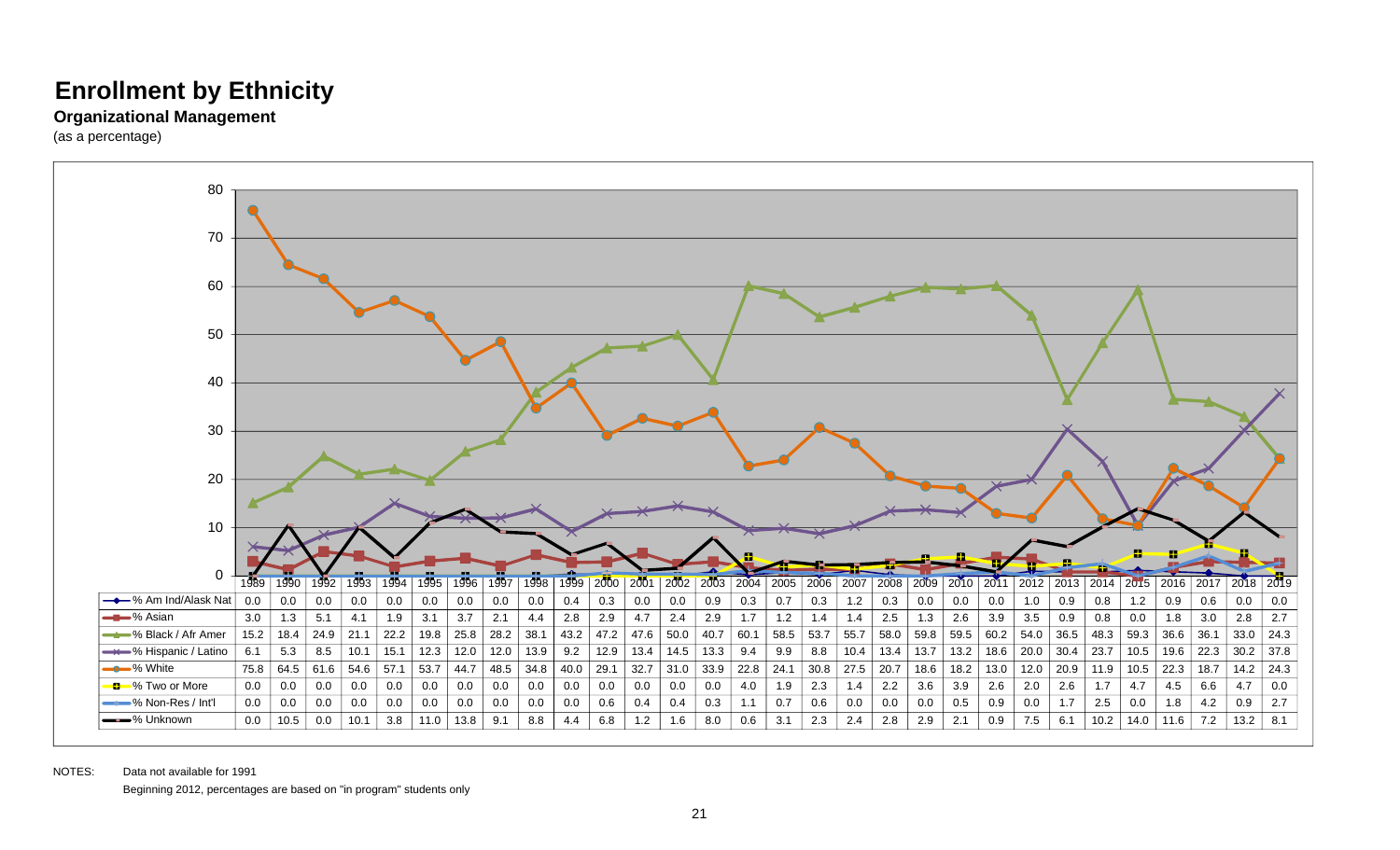### **Enrollment by Pell Grant Recipients & 1st Generation Students\***

**Traditional Undergraduate**



\* as determined by FAFSA applications - all applicants included in the ratio, including those selecting "unknown" for parents' education - students identified as first-generation when 1) at least one parent's education is *did not attend college.*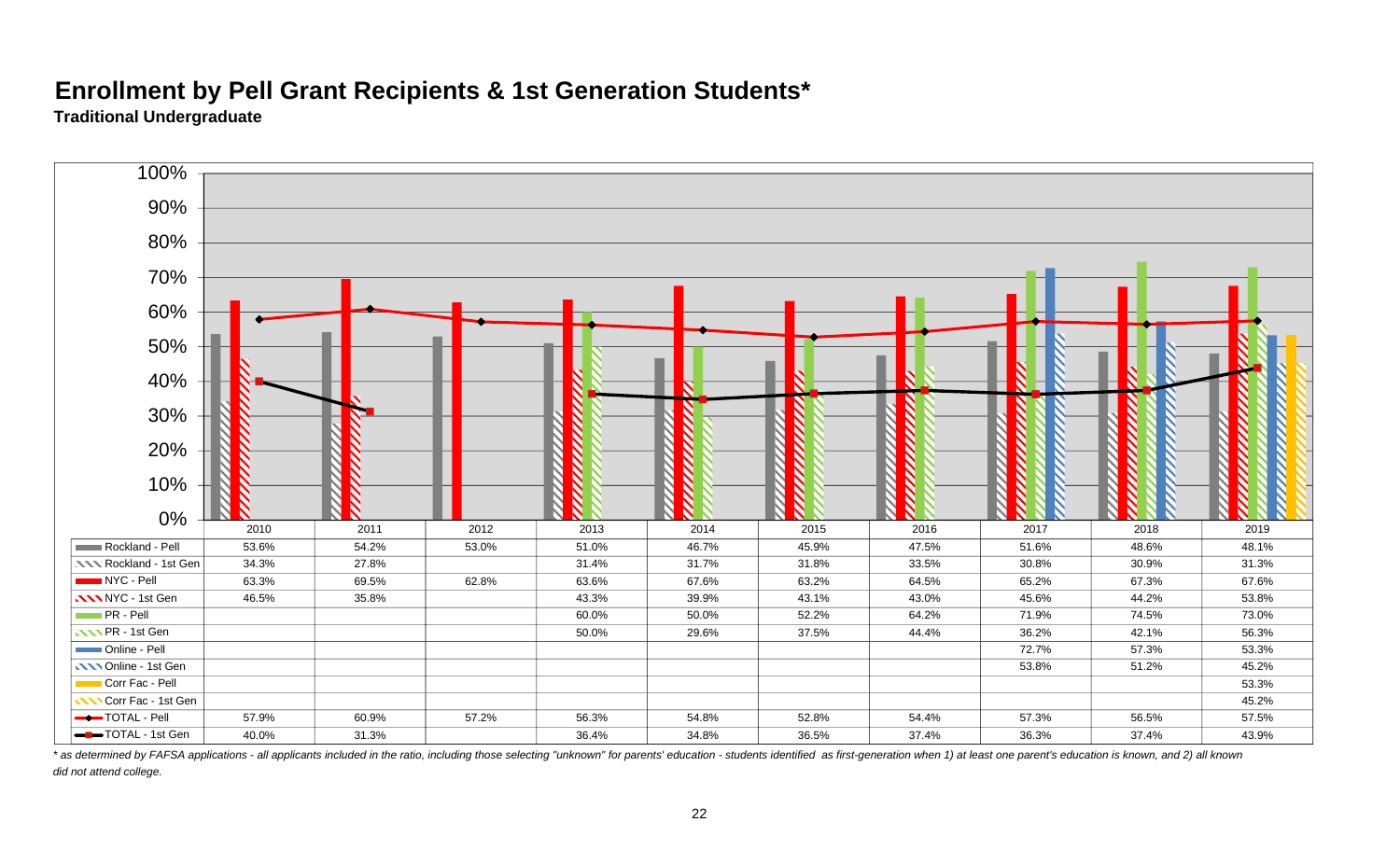#### **Institutional**

(as a percentage)



**New England:** CT, MA, ME, NH, RI, VT **Mid-Atlantic:** DC, DE, MD, PA, VA, WV **South/Southeast:** AL, AR, FL, GA, KY, LA, MS, NC, OK, SC, TN, TX **Midwest:** IA, IL, IN, KS, MI, MN, MO, ND, NE, OH, SD, WI **West:** AK, AZ, CA, CO, HI, ID, MT, NM, NV, OR, UT, WA, WY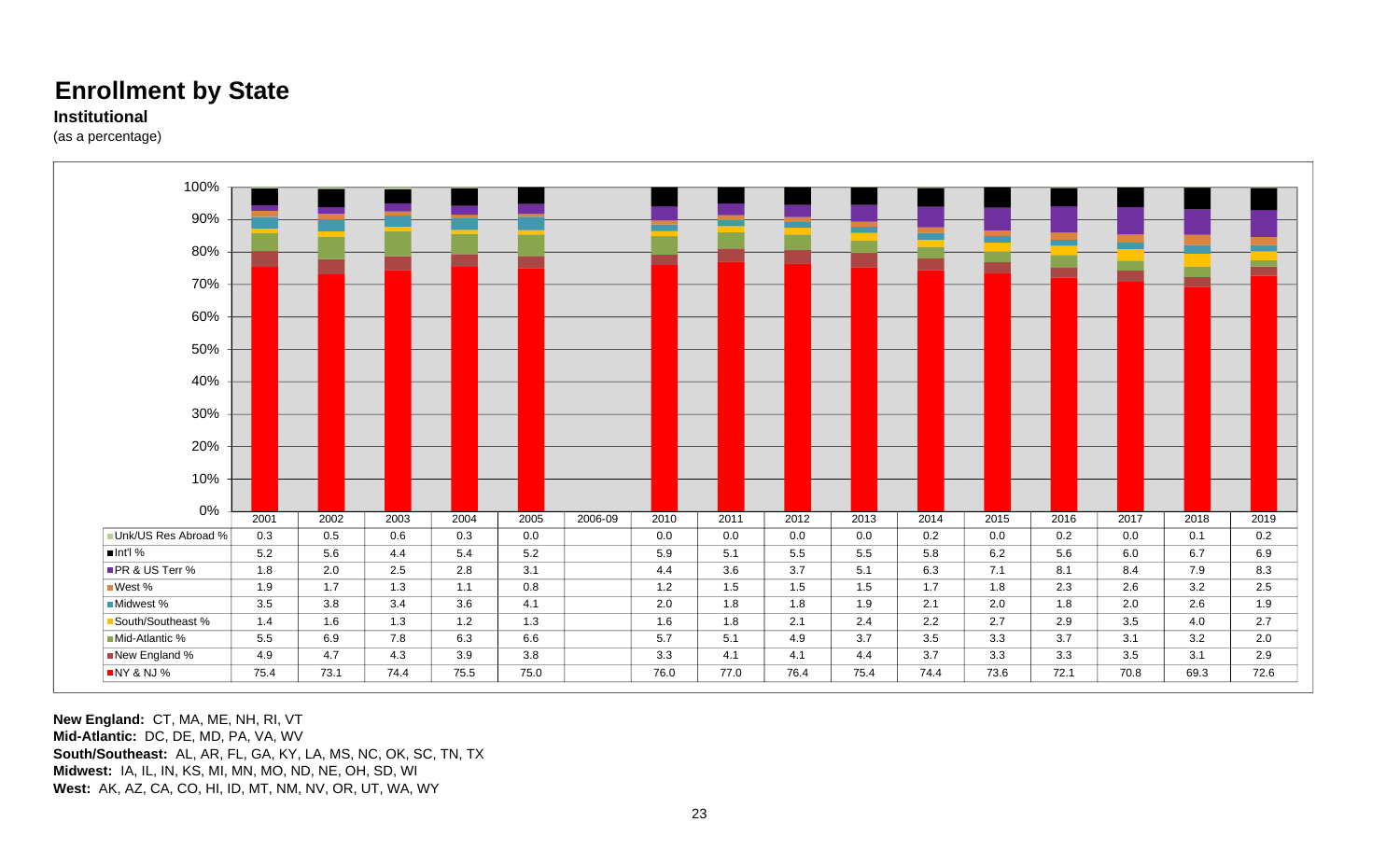### **C&MA Enrollment**

**Institutional**

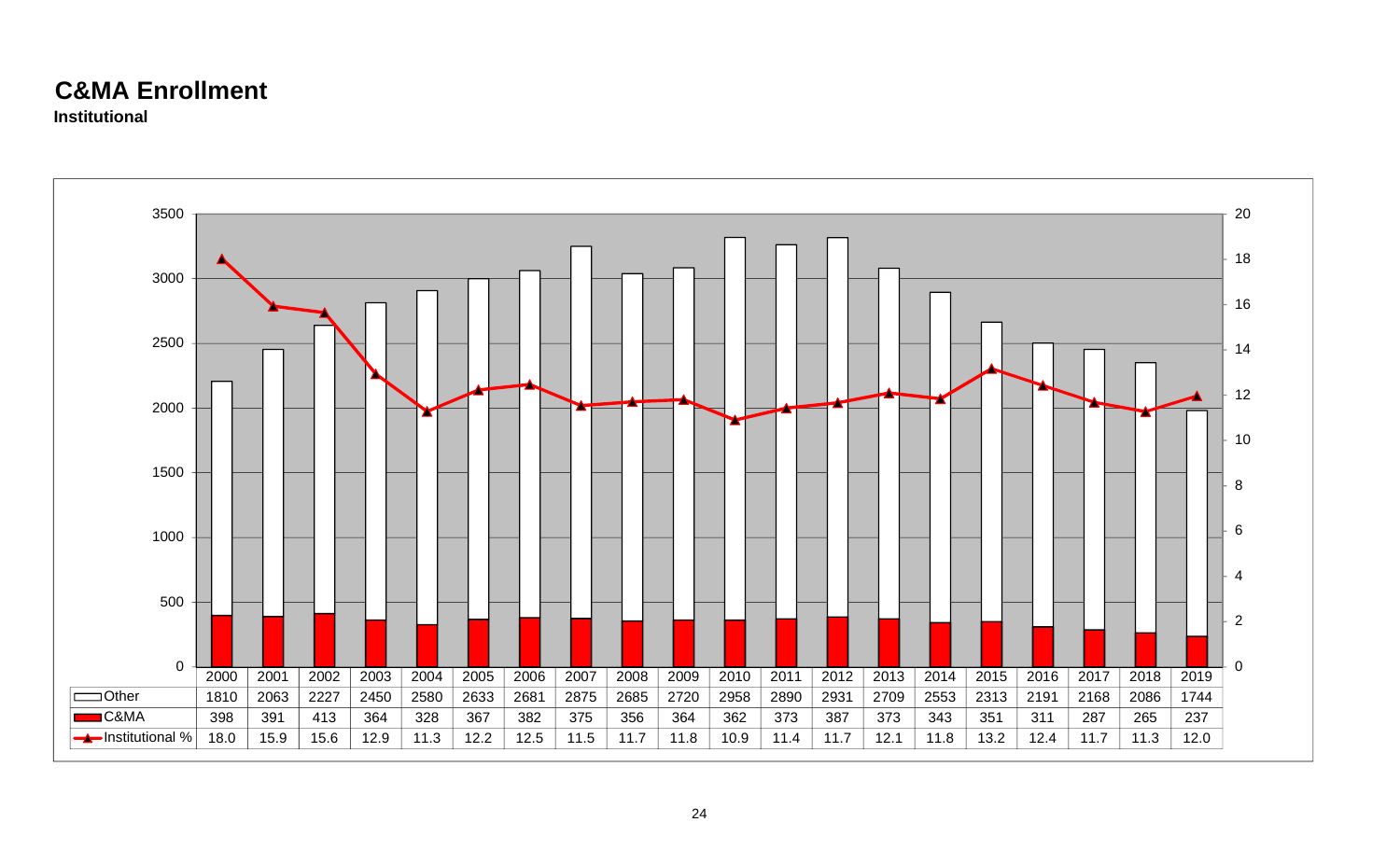### **C&MA Enrollment**

#### **by Program/Site**

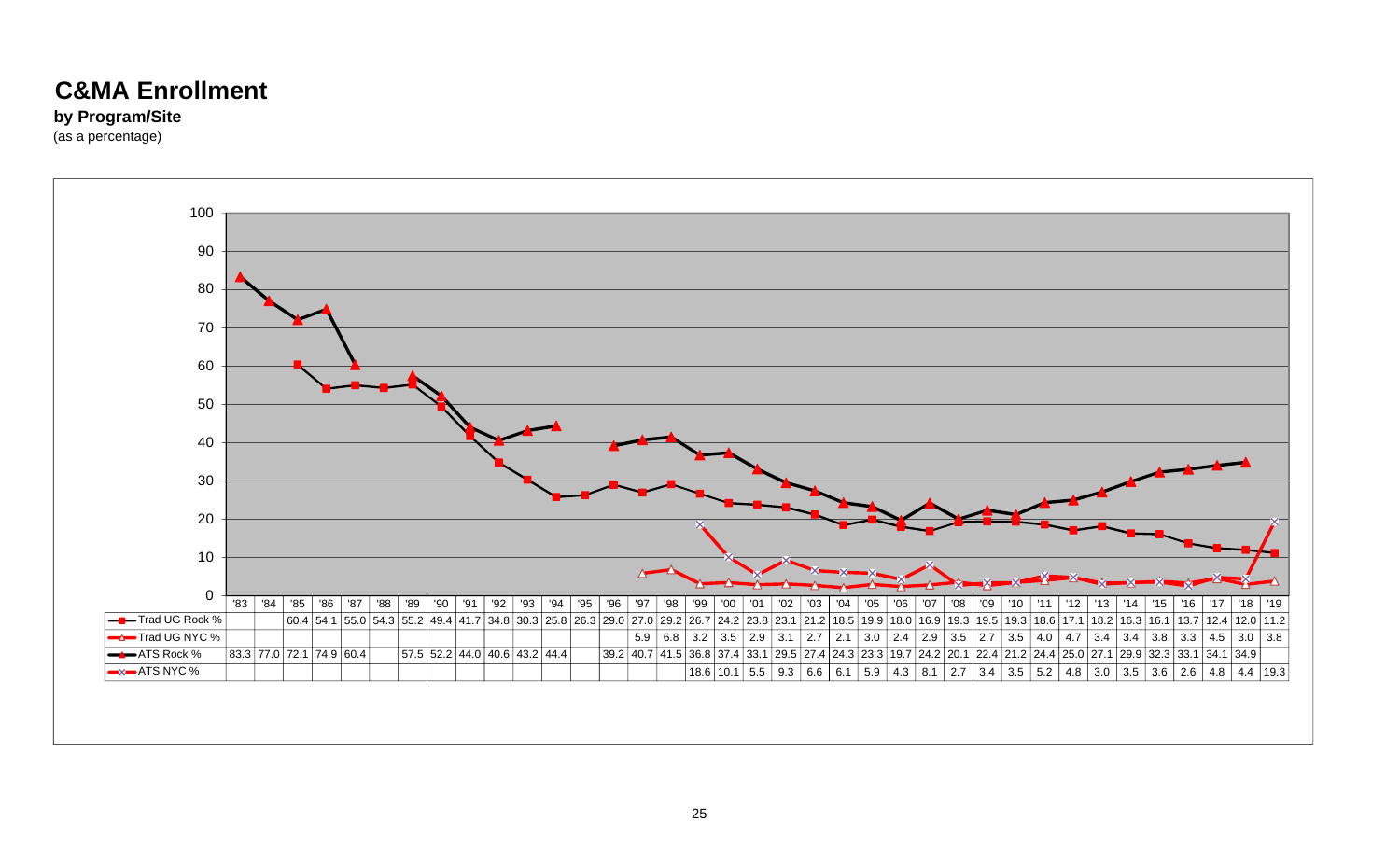#### **Admissions (Traditional Undergraduate) Entering Class (FTF & Transfer) - Rockland & NYC**





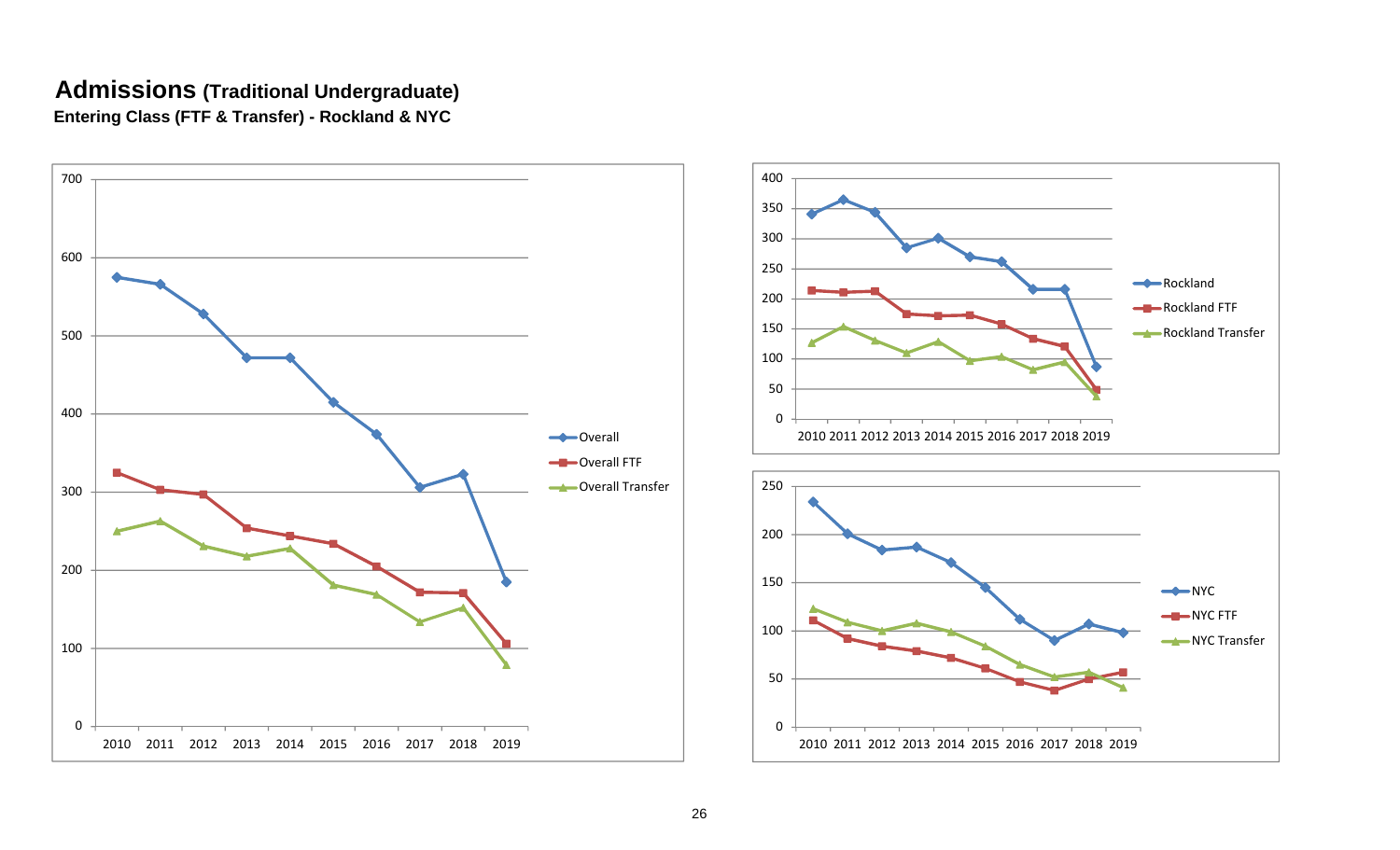### **Average SAT / ACT Scores & Percent Reporting**

**First-time Freshmen** (Associate & Bachelor-Seeking)



*Notes: Scores re-centered beginning 1995*

*Total for 2003 includes DC figures*

*Scores for 2005 (and potentially for years prior to 1997) based on SAT scores only. Scores for 2006-present include SAT equivalents of ACT scores when only ACT scores are available.*

*Scores for 2006-2009 re-calculated subsequent to Fact Book publishing for each year*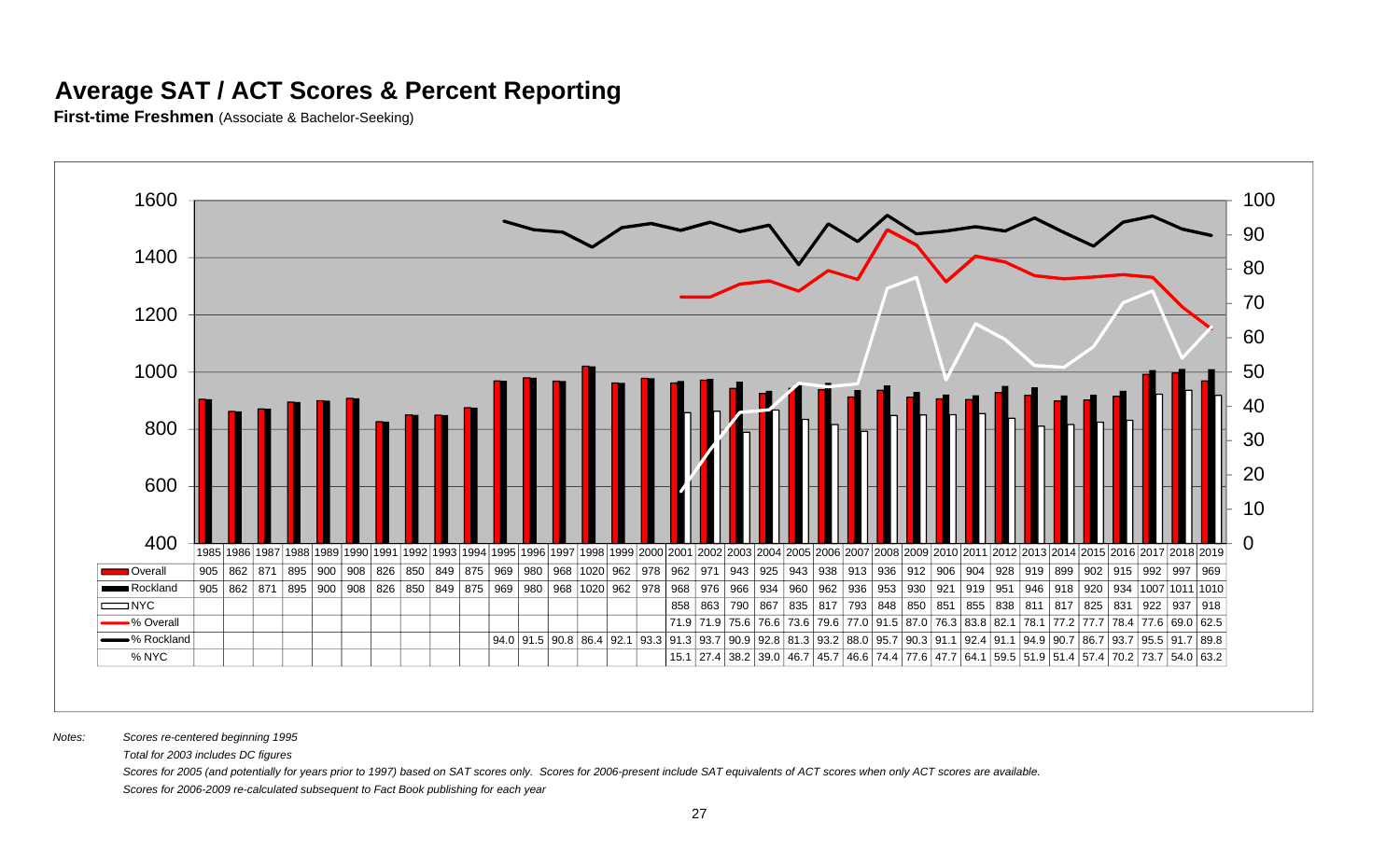### **Athletics**

Enrollment: Total number and as a percent of the Rockland traditional UG population Graduation & Academic Success Rates



*Source: Athletic Office (squad lists)*

\* The Academic Success Rate (ASR) differs from the federal graduation rate in that it includes transfers, first-time students who begin in the spring & freshmen not receiving athletic aid. It excludes those who leave the s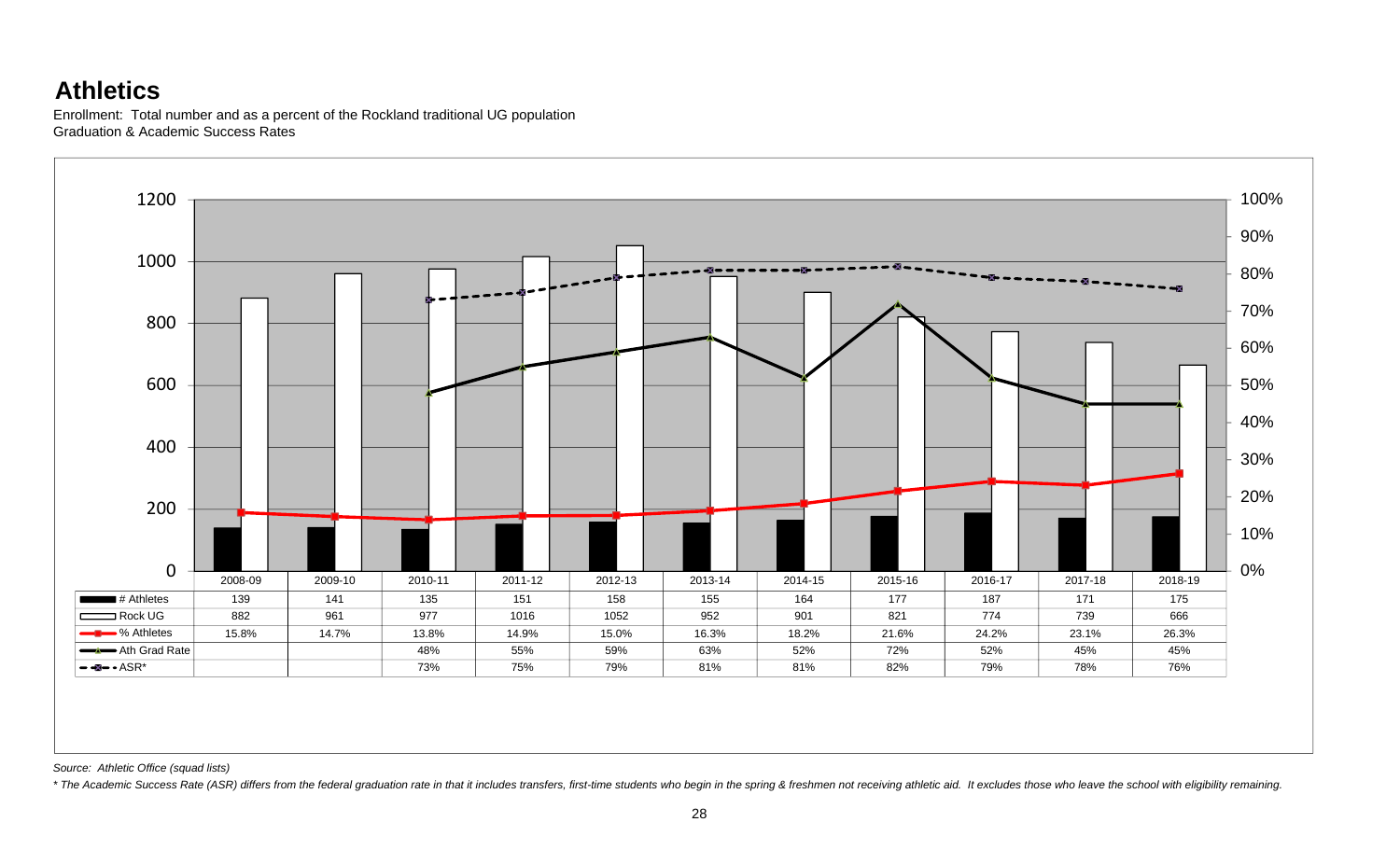#### **Athletics Men**

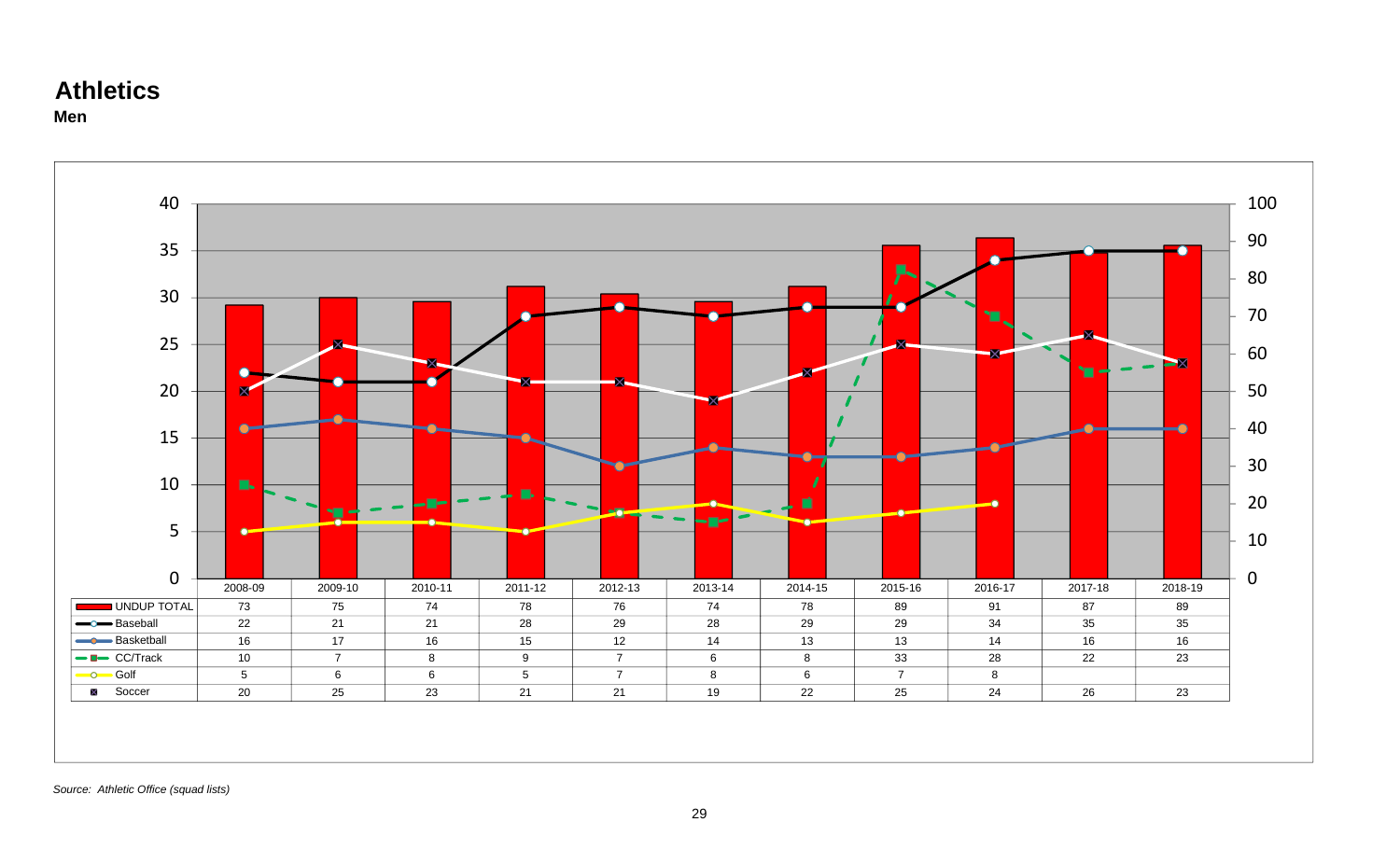#### **Athletics Women**



*Source: Athletic Office (squad lists)*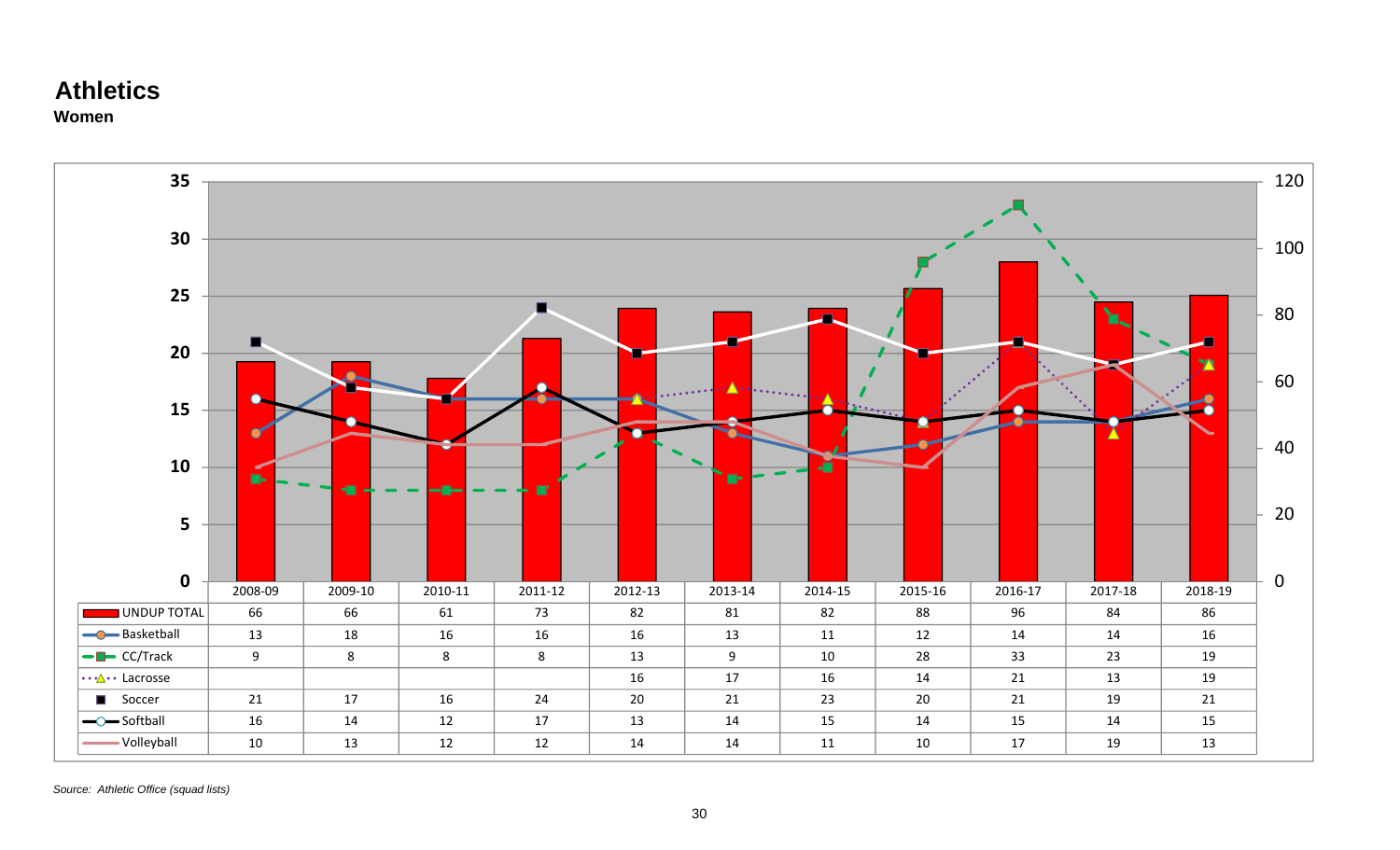### **Retention Full-Time, First-Time Freshmen (FTFTF)**

Bachelor-Seeking Cohort



*Sources: Fact Books (using data from the latest version possible for a given year)*

*Notes: 1980-1989 - inclusion of only full-time students is assumed (though not explicity stated)*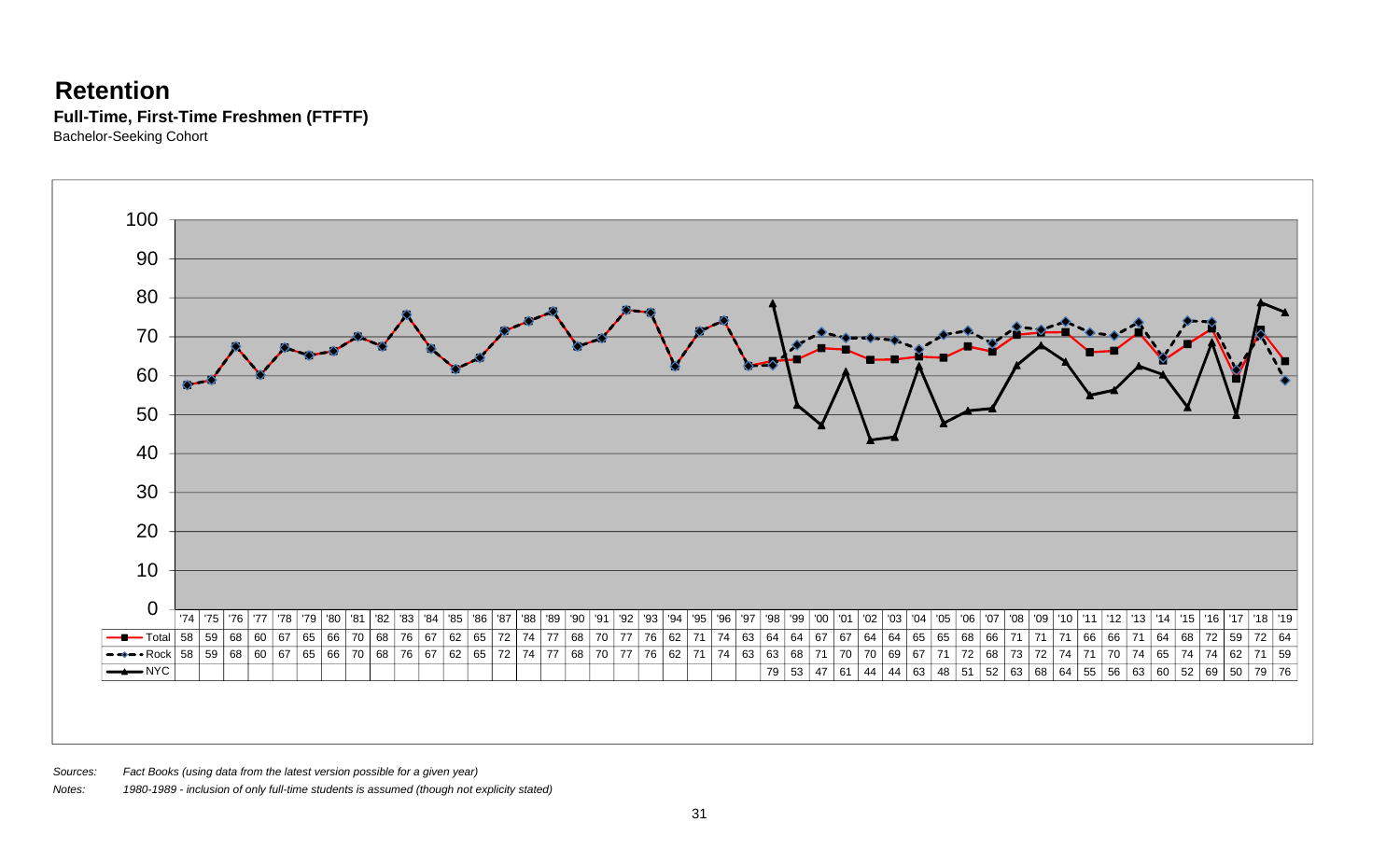### **Graduation RateFull-Time, First-Time Freshmen (FTFTF)**

150% of time-to-completion (Assoc & Bach)



*Source: IPEDS Graduation Rate Surveys, Fact Books*

*Notes: 2008 numbers shown here revised from IPEDS submission*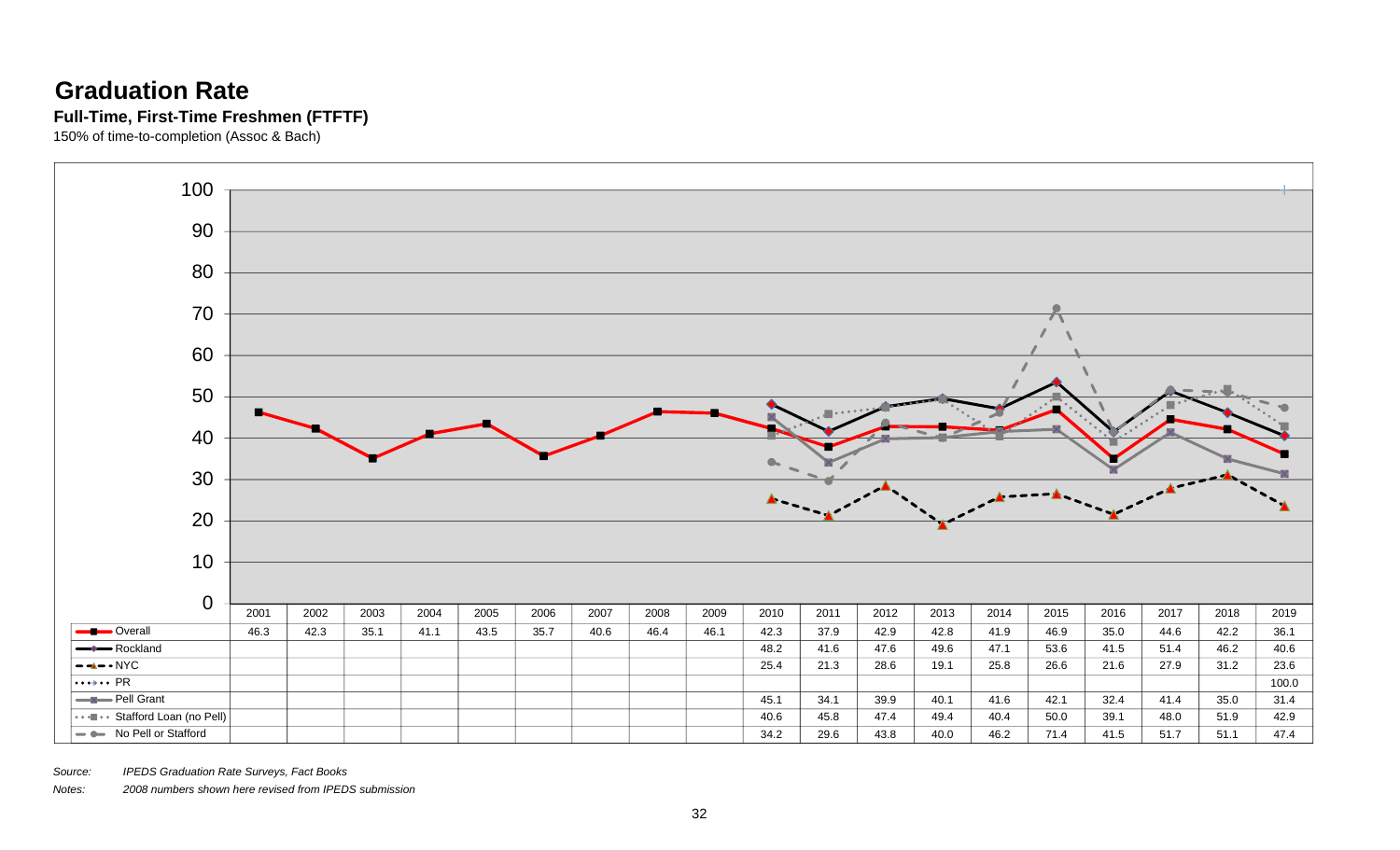#### **Graduation Rate** by Race/Ethnicity **Full-Time, First-Time Freshmen (FTFTF)**



*Source: IPEDS Graduation Rate Surveys, Fact Books*

*Notes: Only categories with an average of 15 or more students over the past 4 years included*

*"Asian" category includes "Asian/Pacific Islander" from years prior to 2011*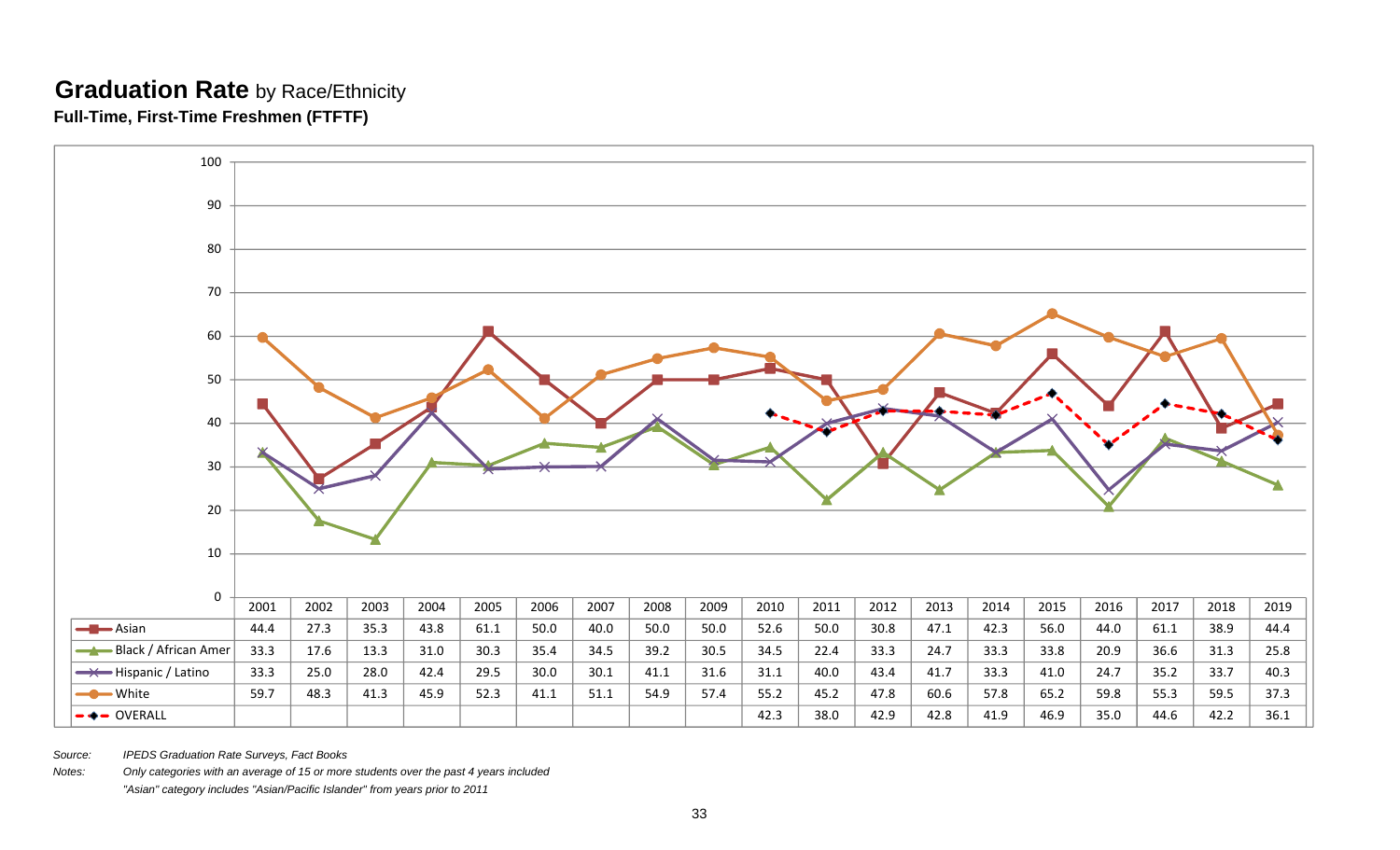### **Degrees Conferred by Site**



*Source: Fact BooksNOTE: OM (NY) broken out by campus beginning '17-'18*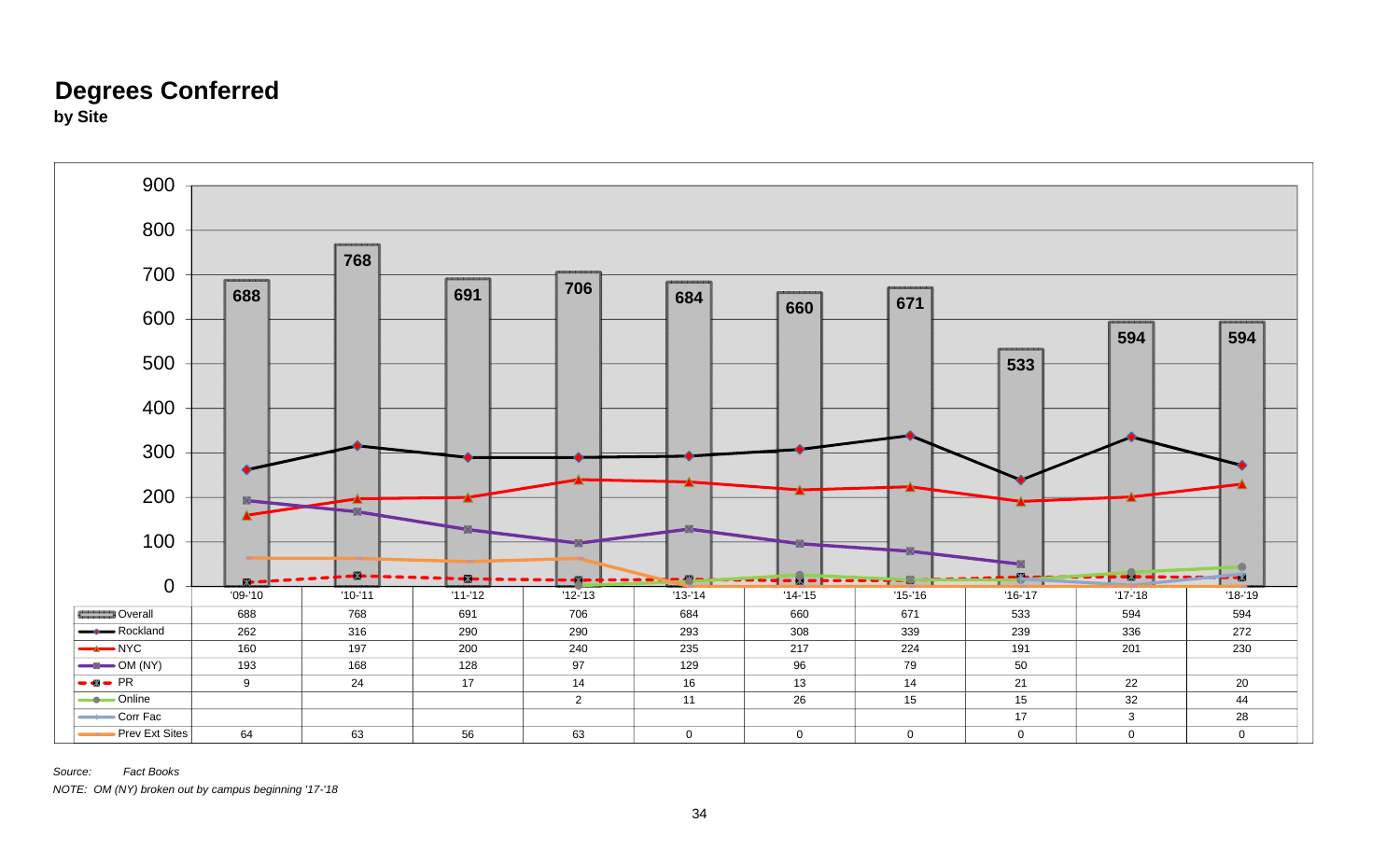



*Source: Fact Books & electronic data files*

*Notes: Includes FT status only (not 1/2 FT, 3/4 FT)*

*Includes faculty on sabbatical*

*Excludes visiting instructors & MIRs*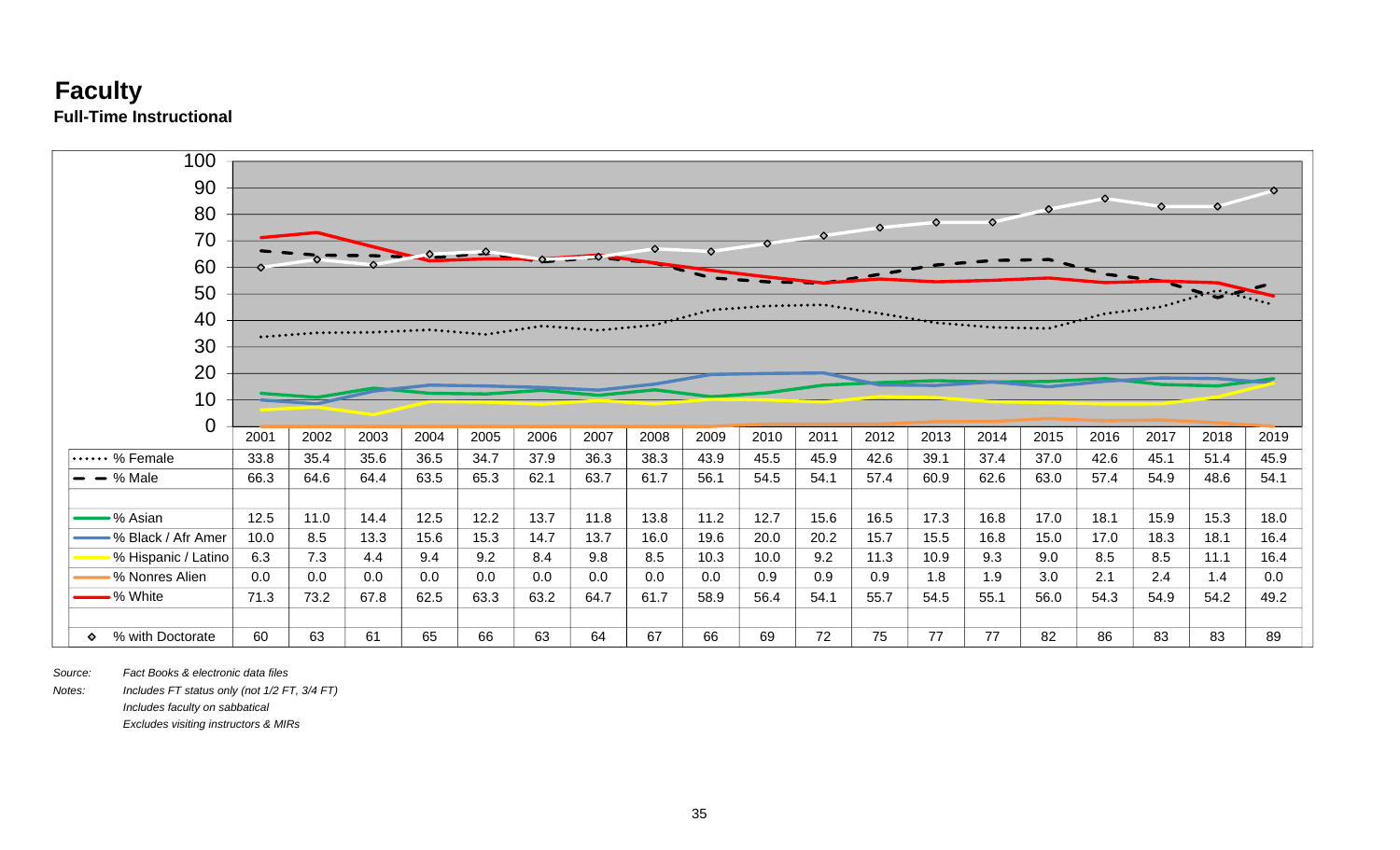### **Faculty Full-Time Instructional**

|                                 | 2001   | 2002   | 2003   | 2004   | 2005   | 2006   | 2007   | 2008   | 2009   | 2010   | 201'   | 2012   | 2013   | 2014   | 2015   | 2016   | 2017   | 2018   |
|---------------------------------|--------|--------|--------|--------|--------|--------|--------|--------|--------|--------|--------|--------|--------|--------|--------|--------|--------|--------|
| <b>UG Student-Faculty Ratio</b> |        |        |        |        |        |        |        | 21:1   | 15:1   | 14:1   | 13:1   | 13:1   | 13:1   | 12:1   | 12:1   | 12:1   | 12:1   | 12:1   |
| <b>Average Salary</b>           |        |        |        |        |        |        |        |        |        |        |        |        |        |        |        |        |        |        |
| (Equated to 9-month contract)   |        |        |        |        |        |        |        |        |        |        |        |        |        |        |        |        |        |        |
| Professor                       | 48.217 | 51.961 | 55.475 | 58.593 | 60.148 | 58.492 | 61.819 | 62.968 | 64,237 | 66.090 | 67.803 | 67.266 | 66,807 | 66.789 | 66.033 | 66.797 | 66.288 | 64.877 |
| Associate                       | 43.801 | 46.352 | 48.042 | 50.652 | 52.937 | 53.070 | 54.493 | 55,445 | 55,993 | 57,098 | 58,558 | 58,995 | 59,094 | 59,652 | 60,030 | 61.248 | 61,053 | 61.134 |
| Assistant                       | 38.929 | 42.096 | 45.018 | 47.319 | 48.059 | 47,067 | 49.308 | 50,055 | 50,838 | 52,647 | 54,368 | 53,910 | 54.927 | 54,765 | 55.053 | 54.560 | 56.001 | 55,292 |
| Inst/Lect                       | 32.188 | 36.244 | 38.293 | 41.260 | 41,202 | 40.187 | 41,022 | 42,271 | 43,226 | 46,475 | 46,829 | 44,991 | 45,864 | 46,872 | 47.133 | 49.033 | 49.474 | 44.496 |



*Source: IPEDS, Fact Books*

*Notes: Student-Faculty Ratio: (# of FT UG students + 1/3 PT UG students) / (# of FT UG faculty + 1/3 PT UG faculty), as reported to IPEDS*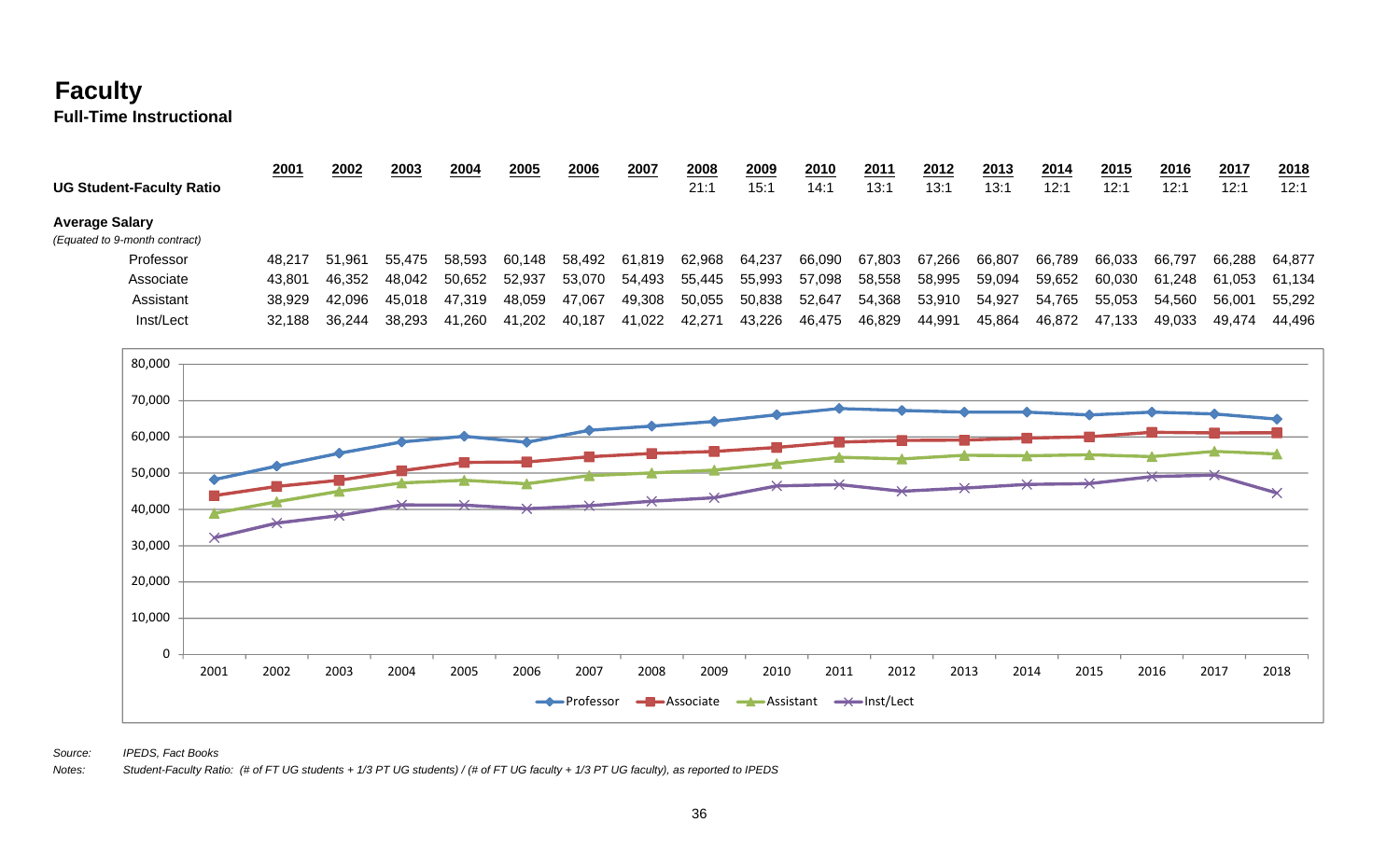# **Tuition and Room & Board** (annual)

**Traditional UG**

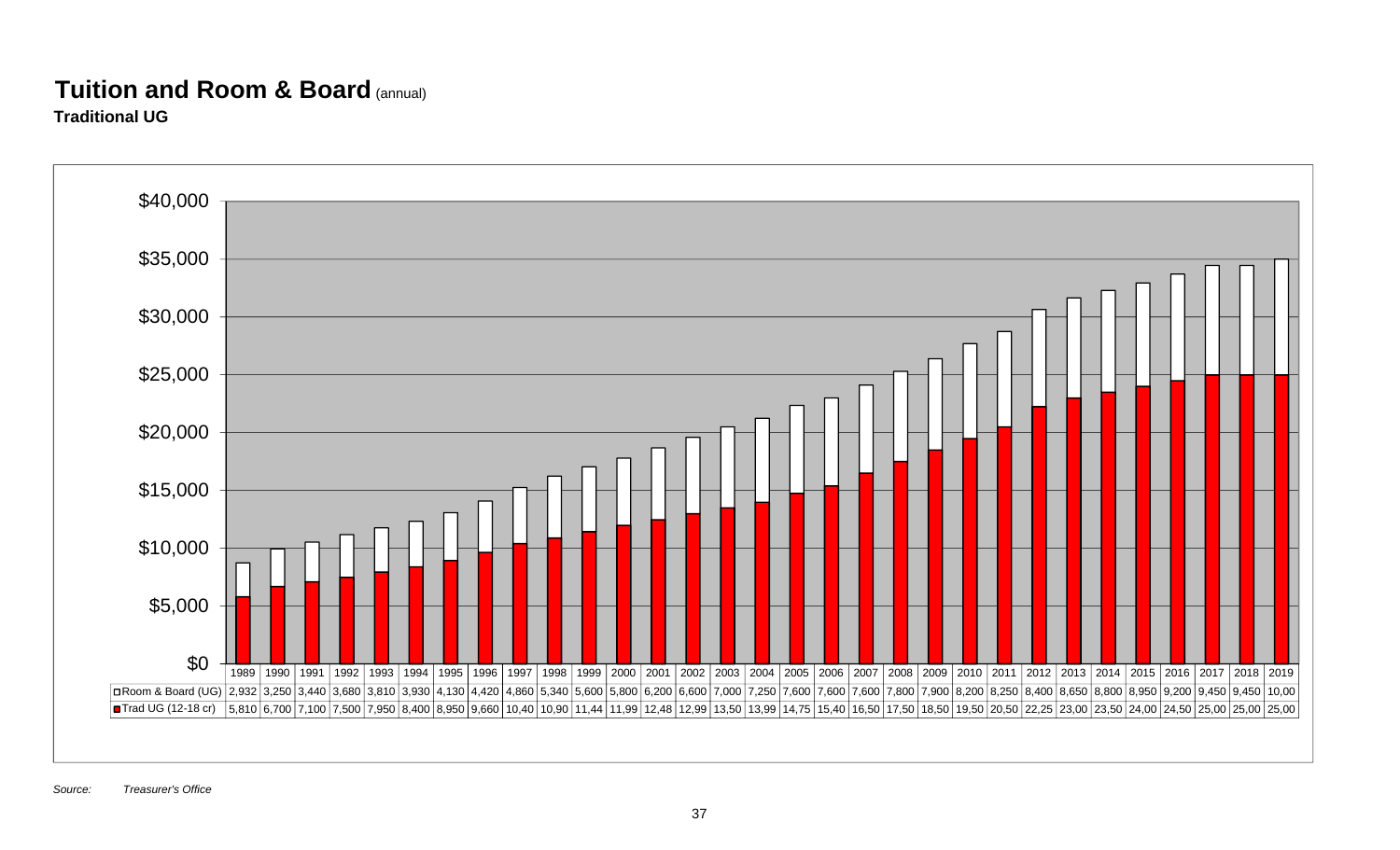### **Tuition** (per credit) **Graduate Programs**

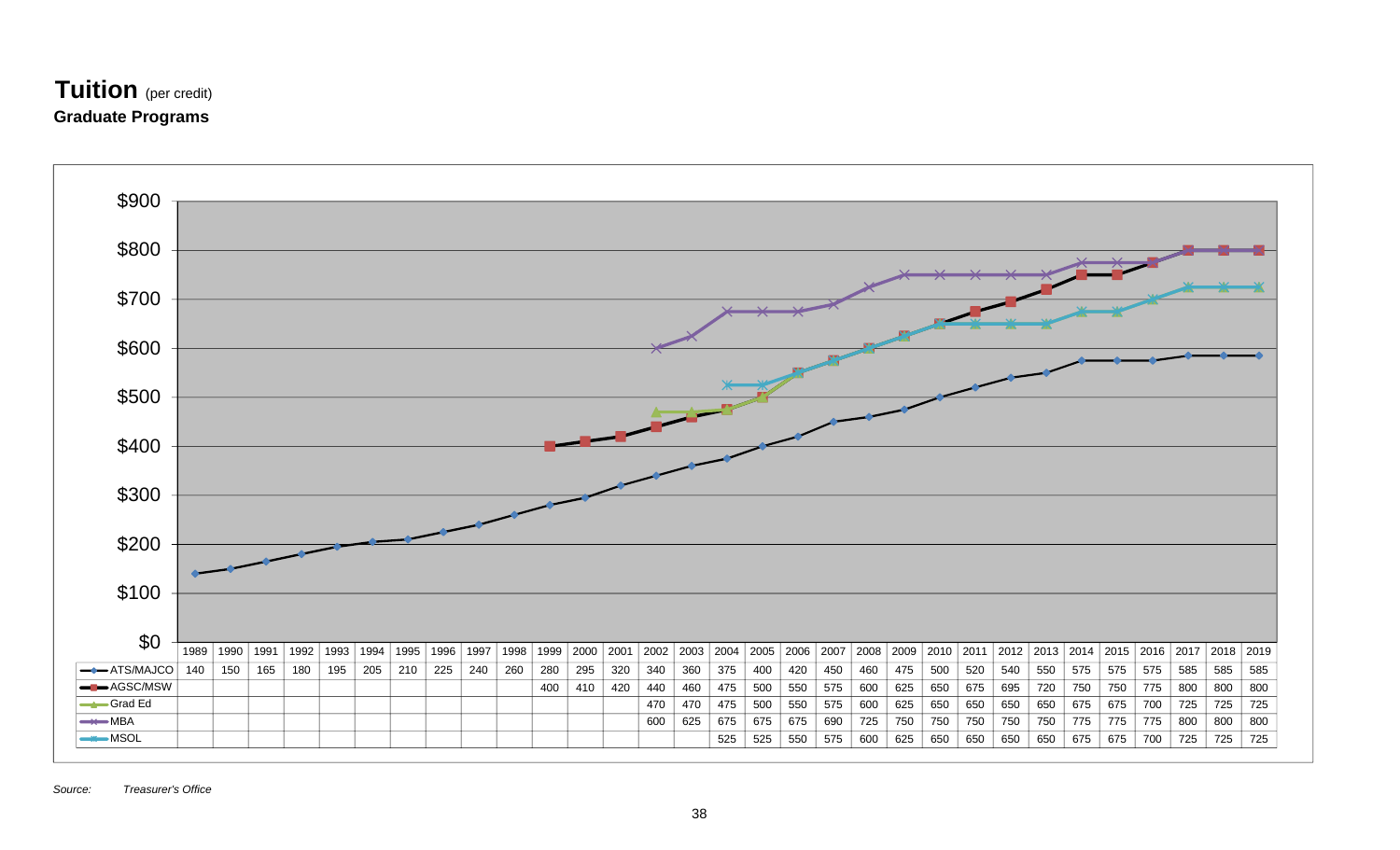#### **Rental Rates** (per month) **Graduate Apartments**

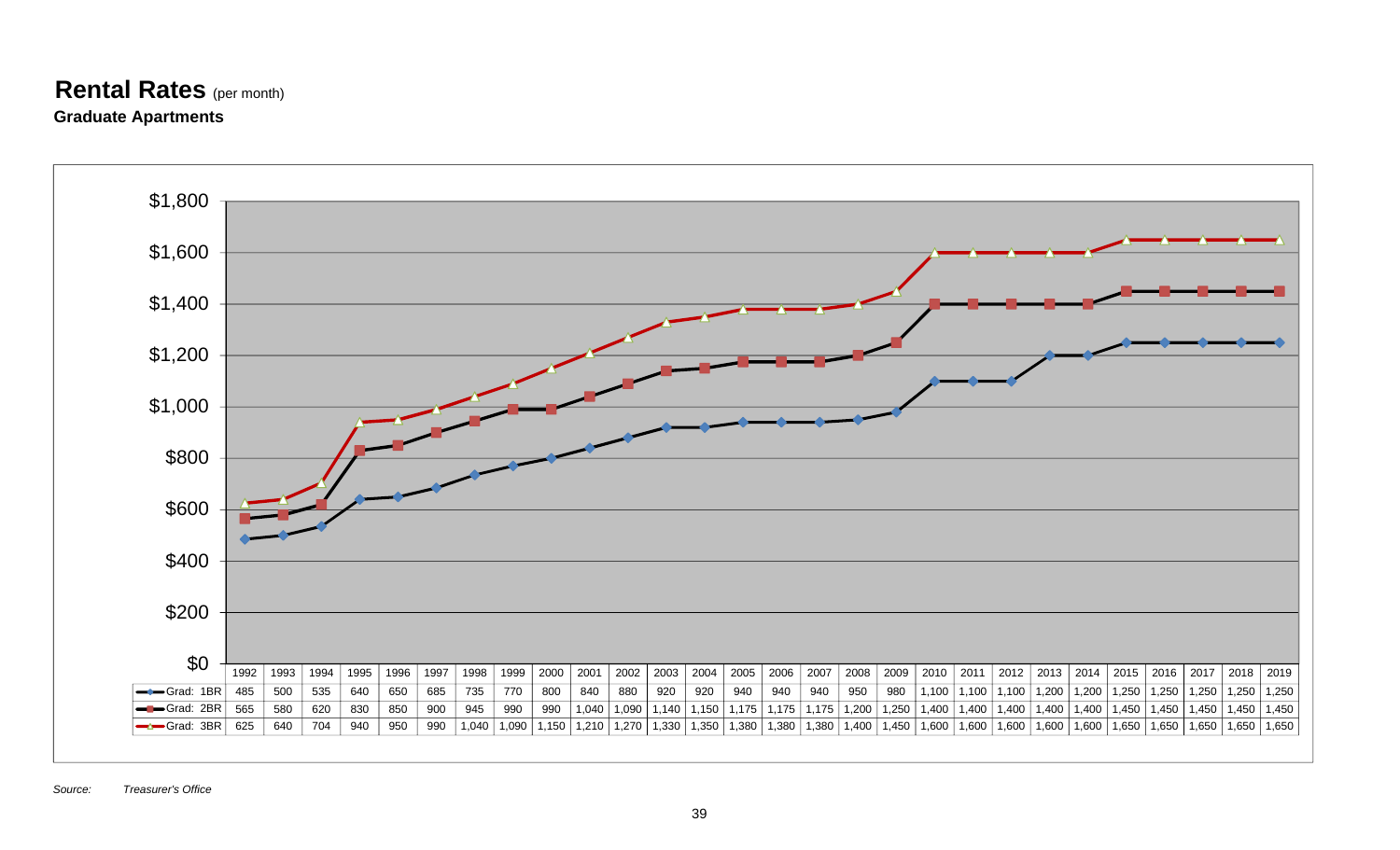**Comparison Groups**

#### **Public\***

CUNY - Bernard M. Baruch College Caldwell University Cairn University Cairn University Bloomfield College CUNY - Brooklyn College College of Mount Saint Vincent Eastern University Caldwell University CUNY - City College CUNY - City College College COMInican College of Blauvelt College College Chestnut Hill College CUNY - College of Staten Island Felician College CUNY - College CONCOLLEGE Gordon College Concordia (NY) College CUNY - Hunter College **Long Island University - Brooklyn** Houghton College **No. 2016** Domincan College of Blauvelt CUNY - John Jay College of Crim Just Mercy College Messiah College Messiah College Felician College CUNY - Lehman College Saint Peter's University **Saint Peter's University** Roberts Wesleyan College Georgian Court University New Jersey City University **Subsetimate College** Touro College Goldey-Beacom College Goldey-Beacom College

#### **Private\* Regional CCCU Athletic (CACC)**

Holy Family University Philadelphia University Post University University of the Sciences Wilmington University

\* Selected from schools with the following IPEDS Data Center criteria: Carnegie classification of "Masters", NY or NJ, Suburban or City, Public or Private (not for profit), and UG Pell population of 40-80%.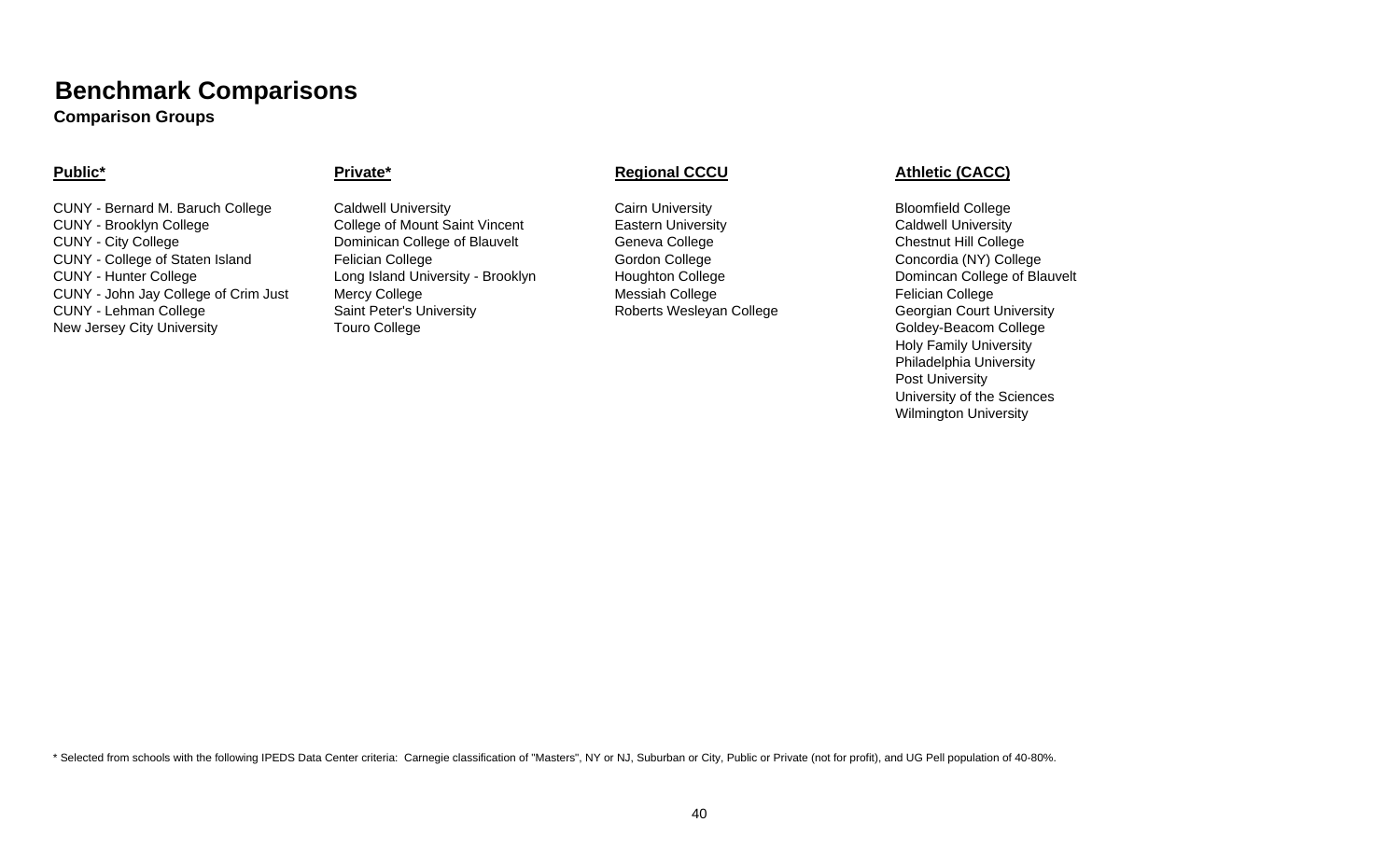**Total Fall Enrollment**

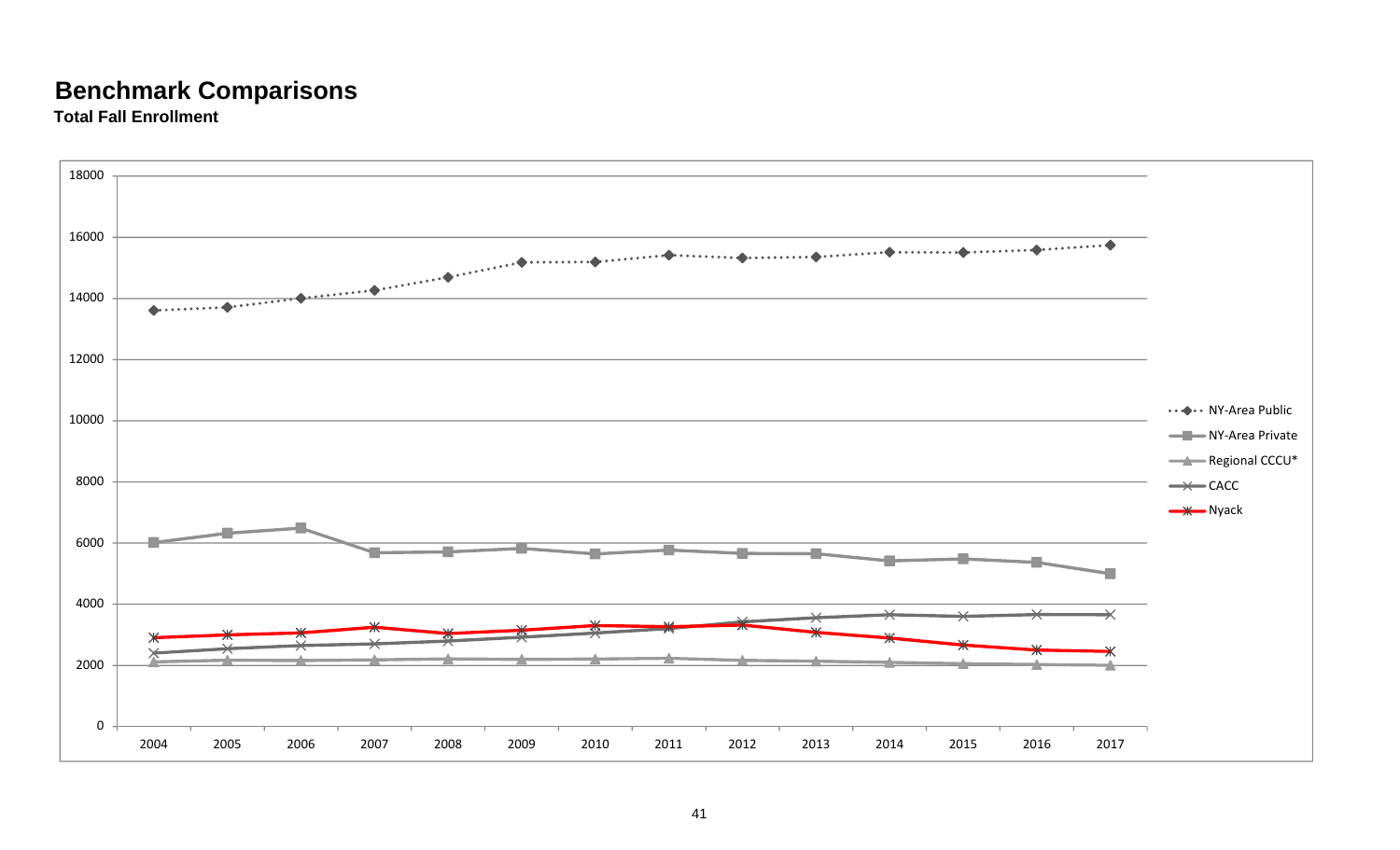**Undergraduate Fall Enrollment**

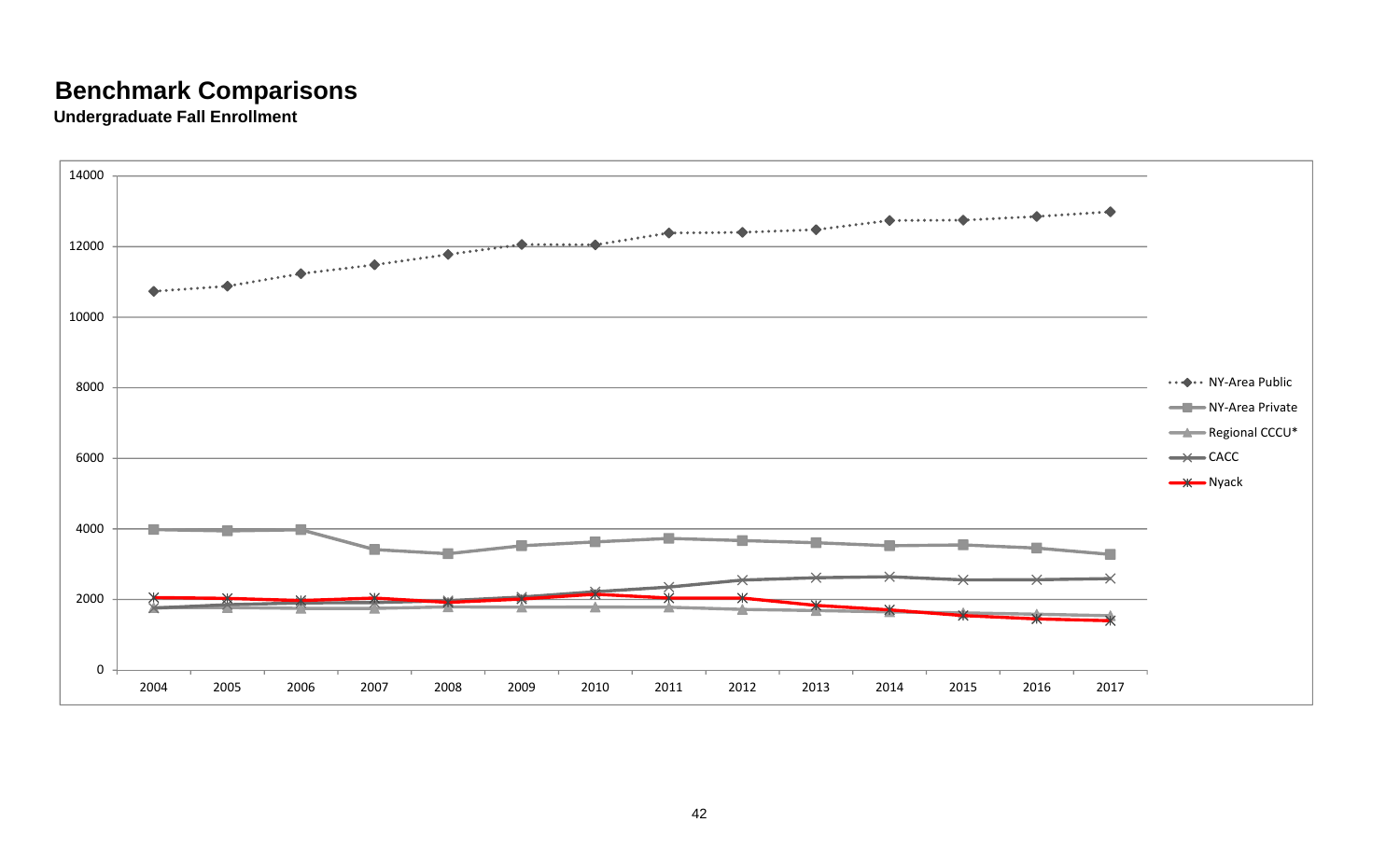**Graduate Fall Enrollment**

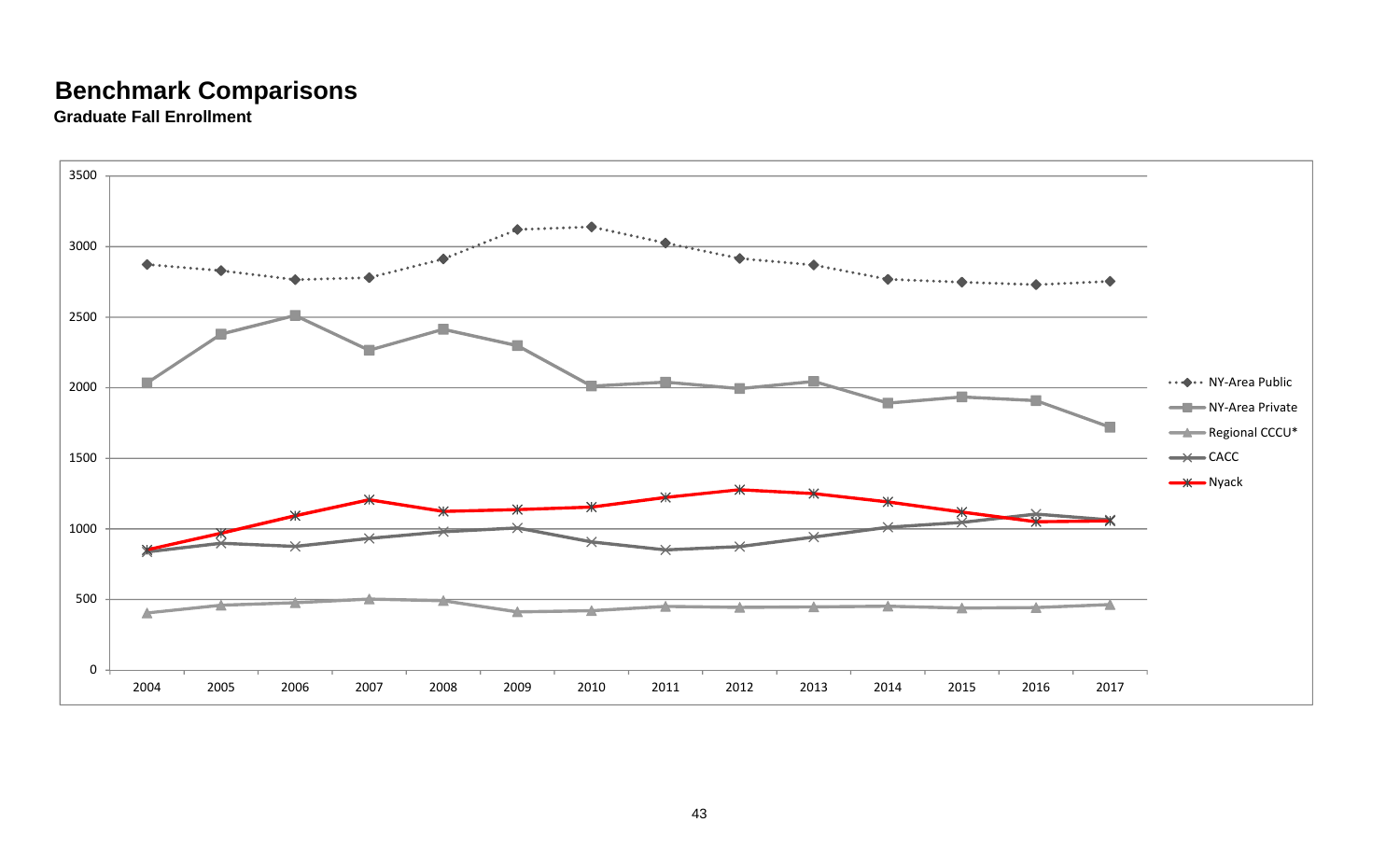### **Benchmark Comparisons Total FTE (Fall)**

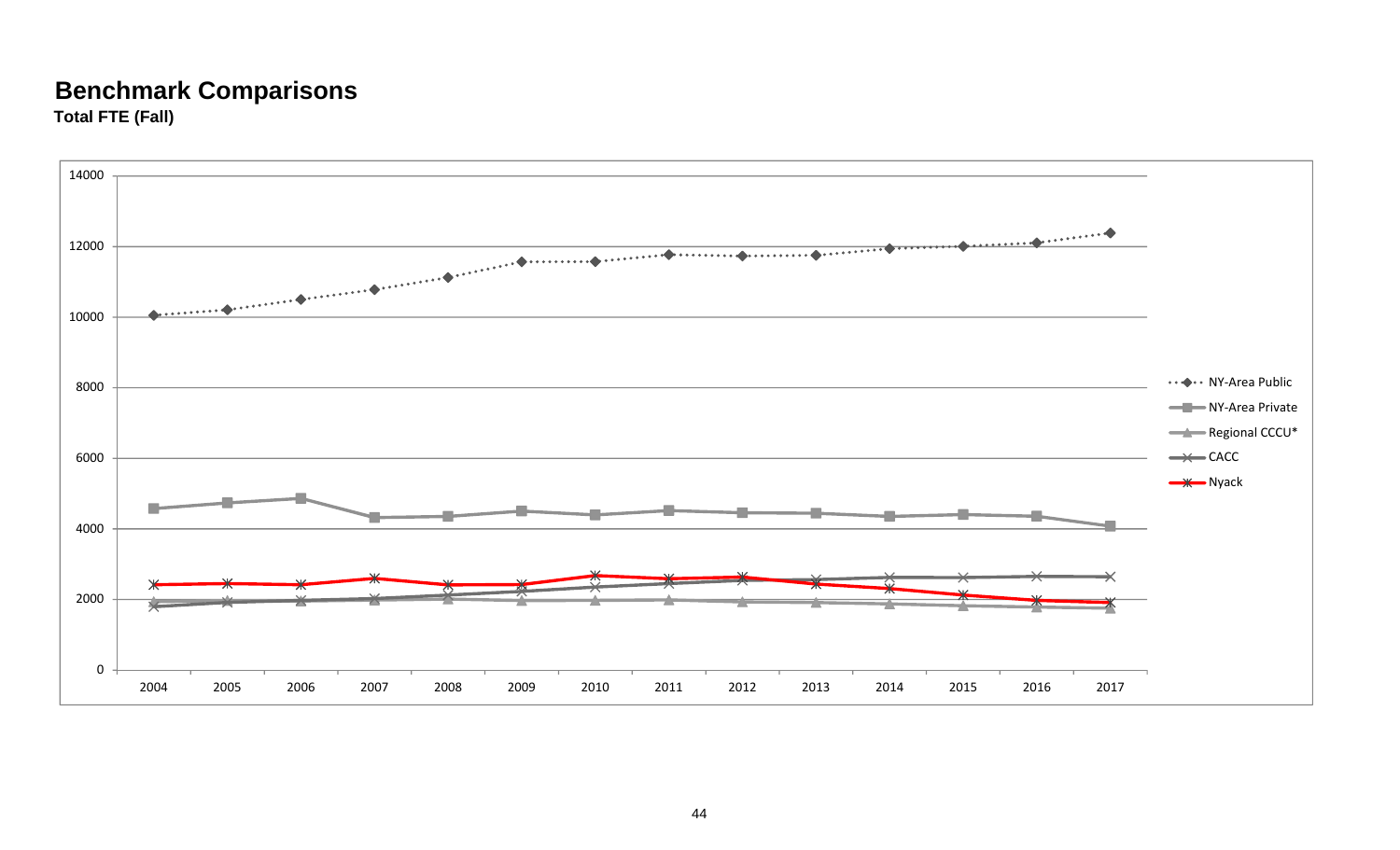#### **International Student Population (Fall)**

As a percent of total enrollment



*Source: IPEDS Data Center (Fall Enrollment)*

\* CACC group excludes Goldey-Beacom College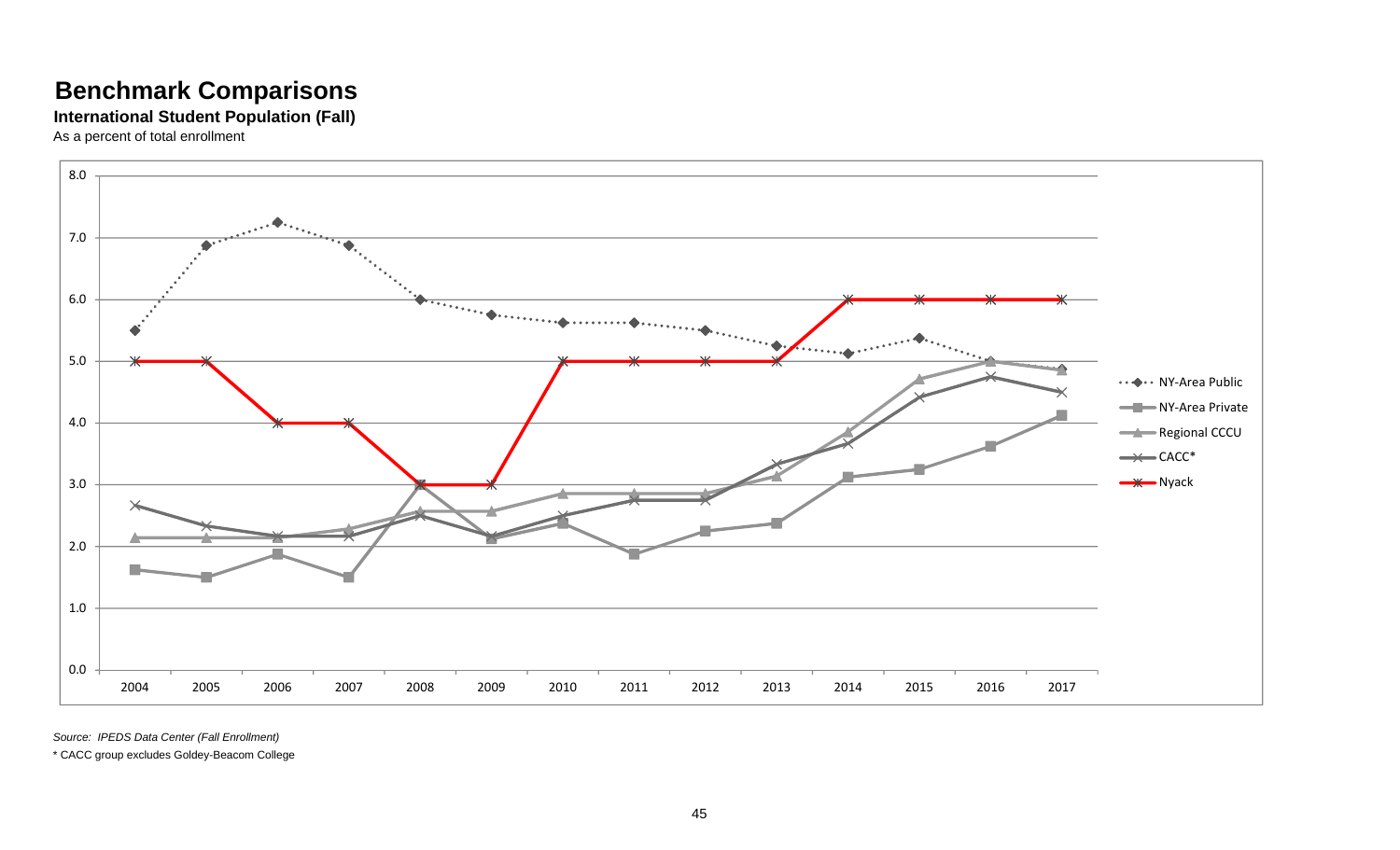**Admissions Rate**



*Source: IPEDS Data Center (Total Applicants, Total Admitted)*

\* CACC group excludes Wilmington University (data unavailable)

*NOTE: Nyack's data prior to 2010, as reported to IPEDS, appears unreliable*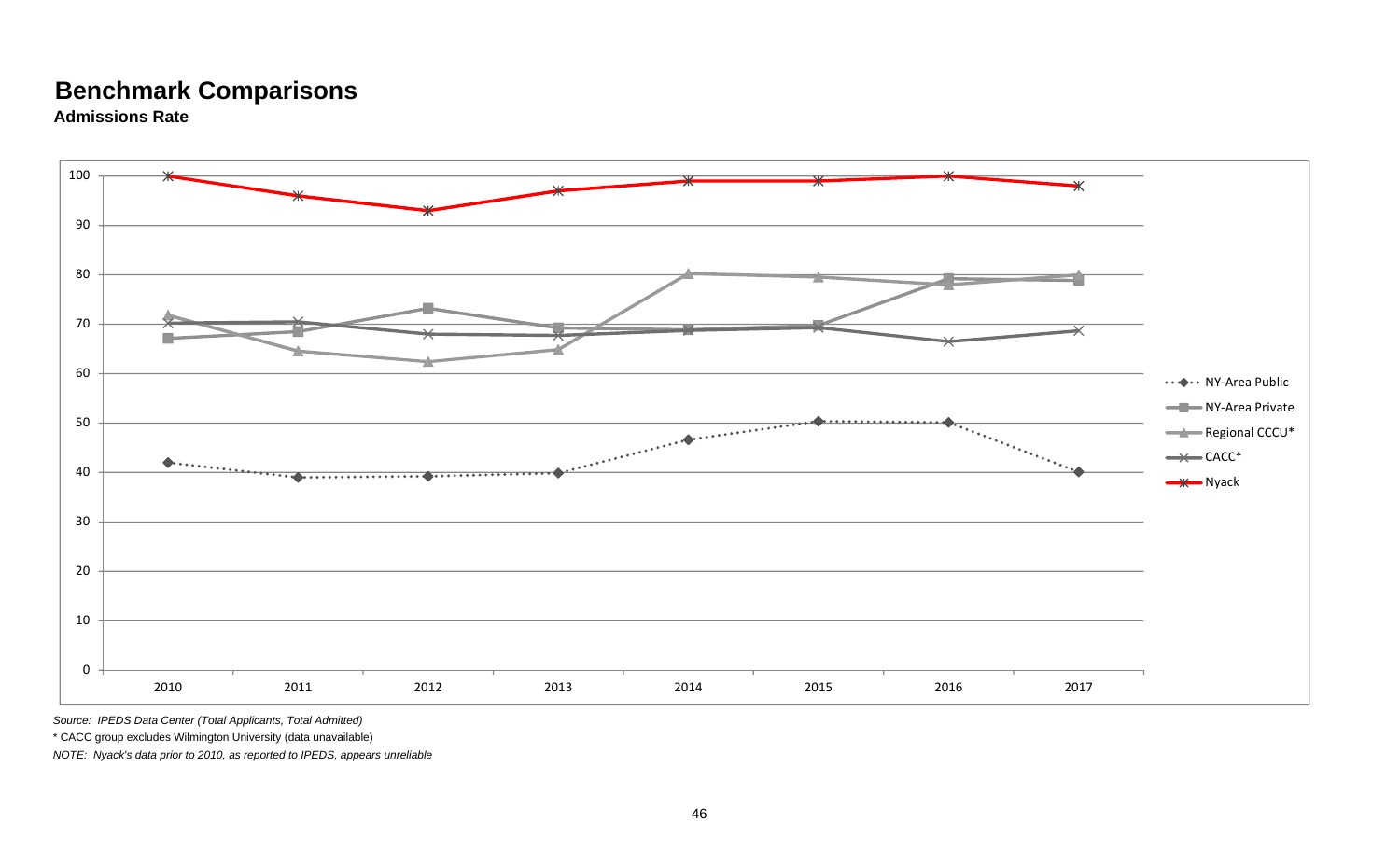**Admissions Yield Rate (% of admitted that enroll)**



*Source: IPEDS Data Center (Admissions Yield)*

*NOTE: Nyack's data in 2008 & 2009, as reported to IPEDS, appears unreliable*

\* CACC group excludes Wilmington University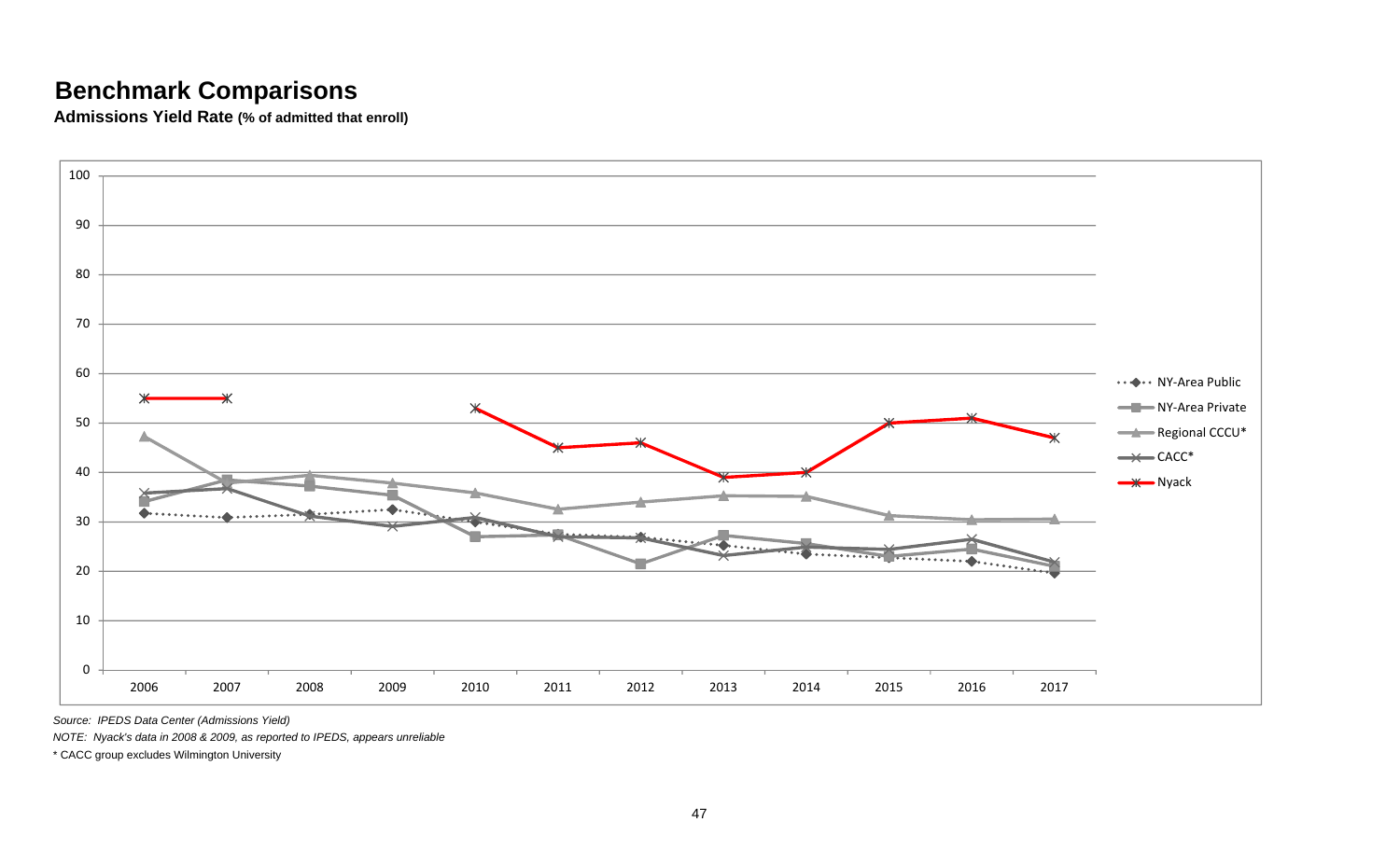**SAT Scores (Verbal) - 25th & 75th percentiles**

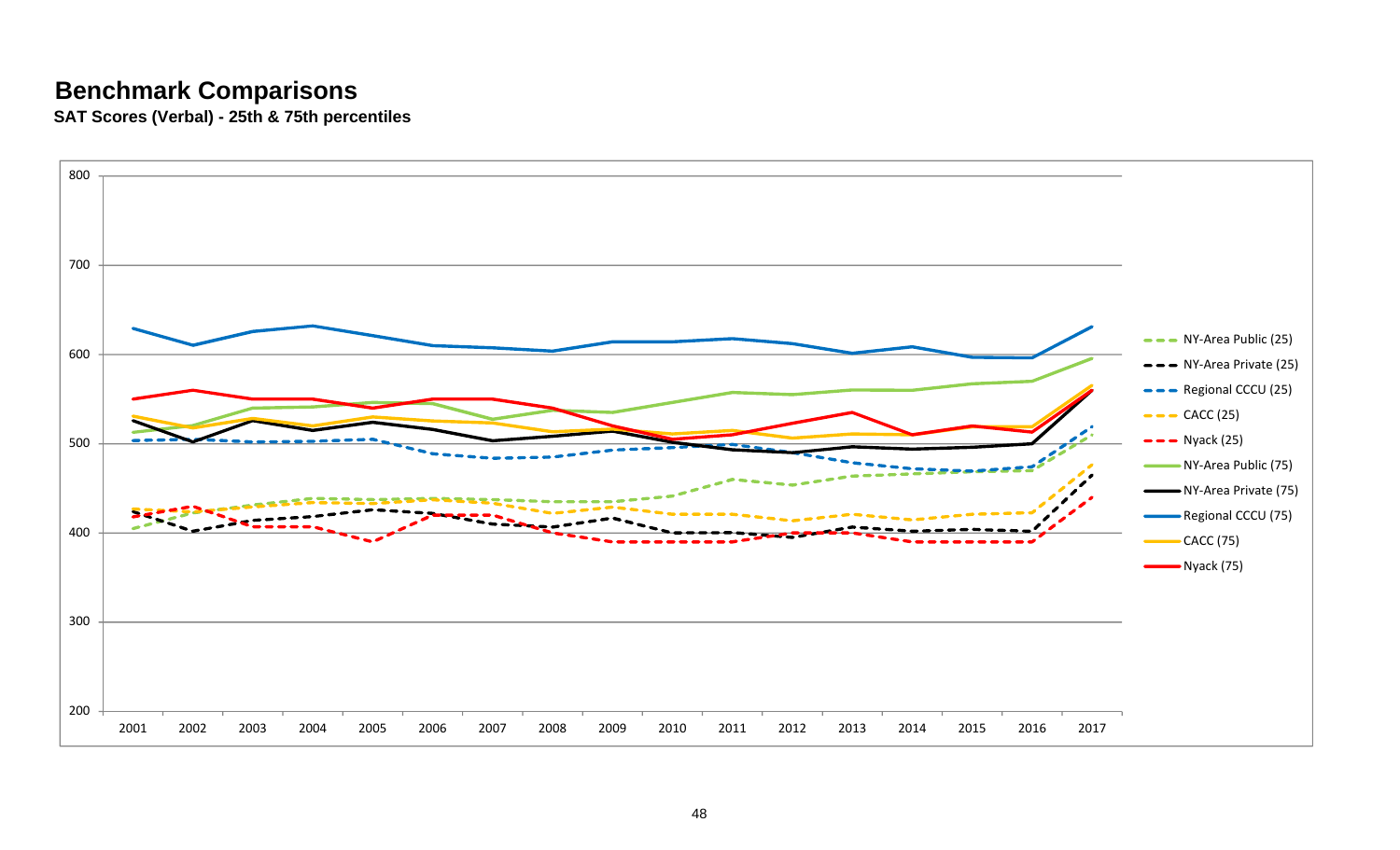**SAT Scores (Math) - 25th & 75th percentiles**

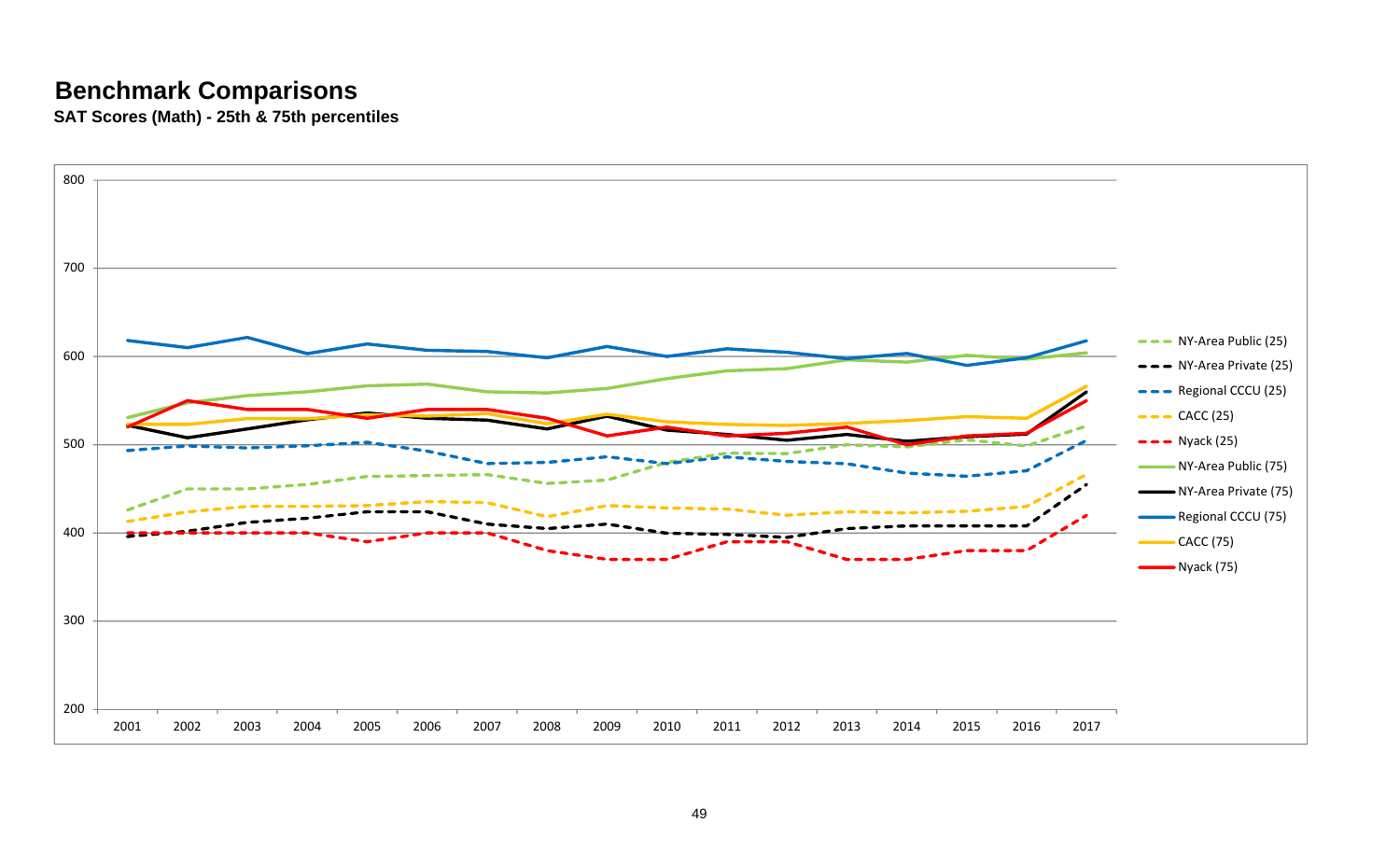**Retention Rate** (FT)

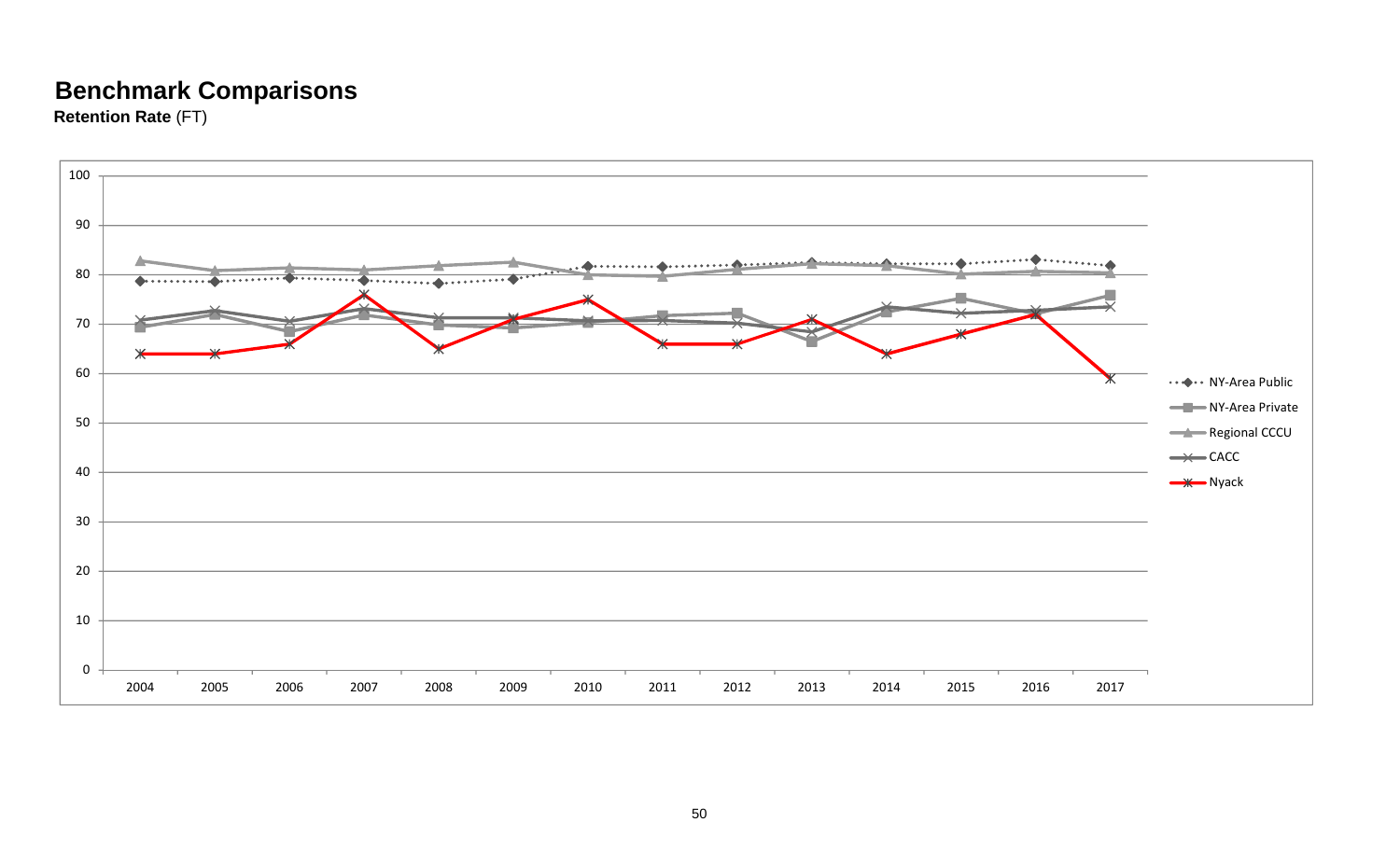**Graduation Rate** (First-Time FT Degree-Seeking Cohort, Completers of 2 or 4-year Programs within 150%)

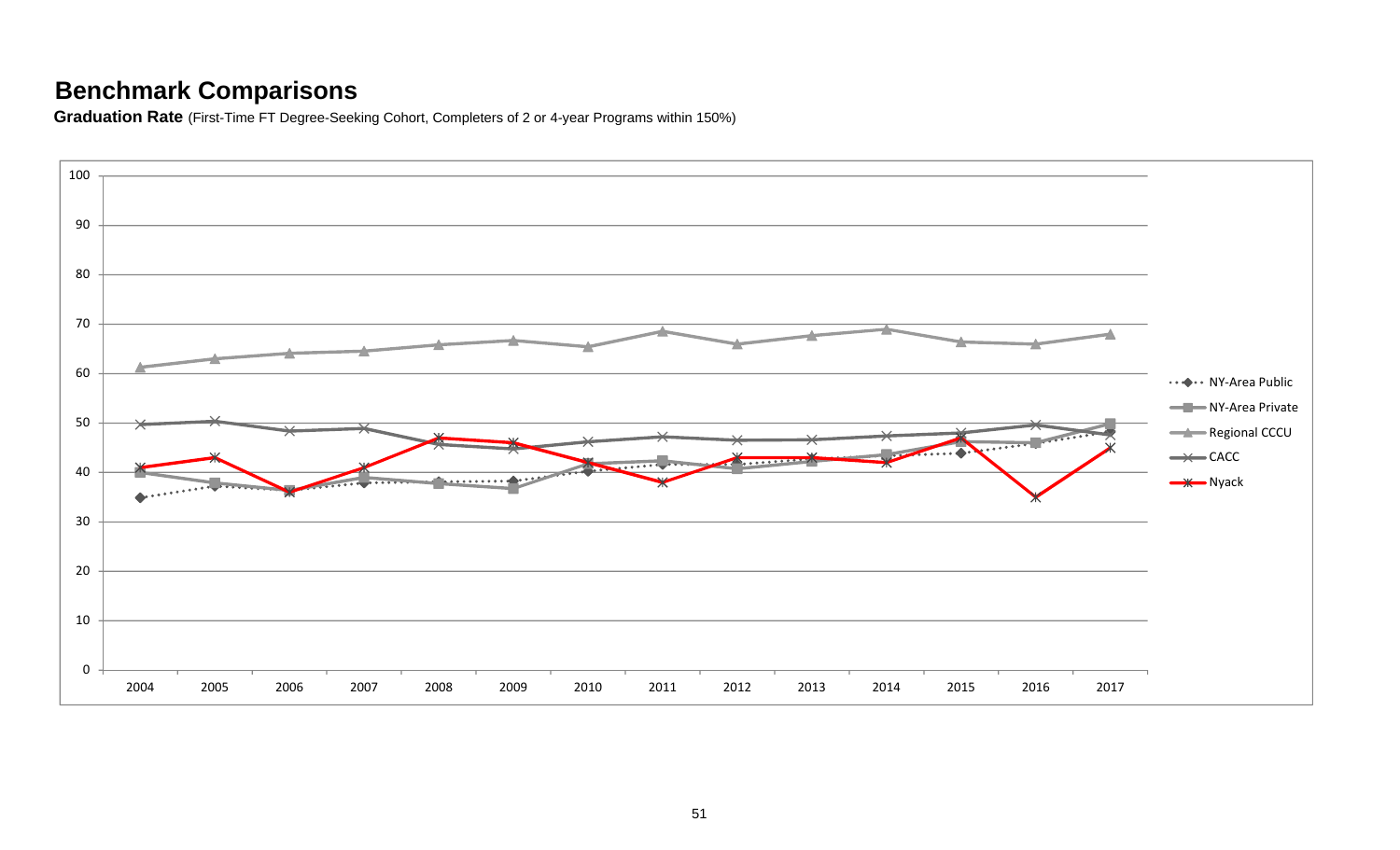#### **Student-Faculty Ratio**

UG, Student FTE to Instructional Faculty FTE



*Source: IPEDS Data Center (Student-Faculty Ratio)*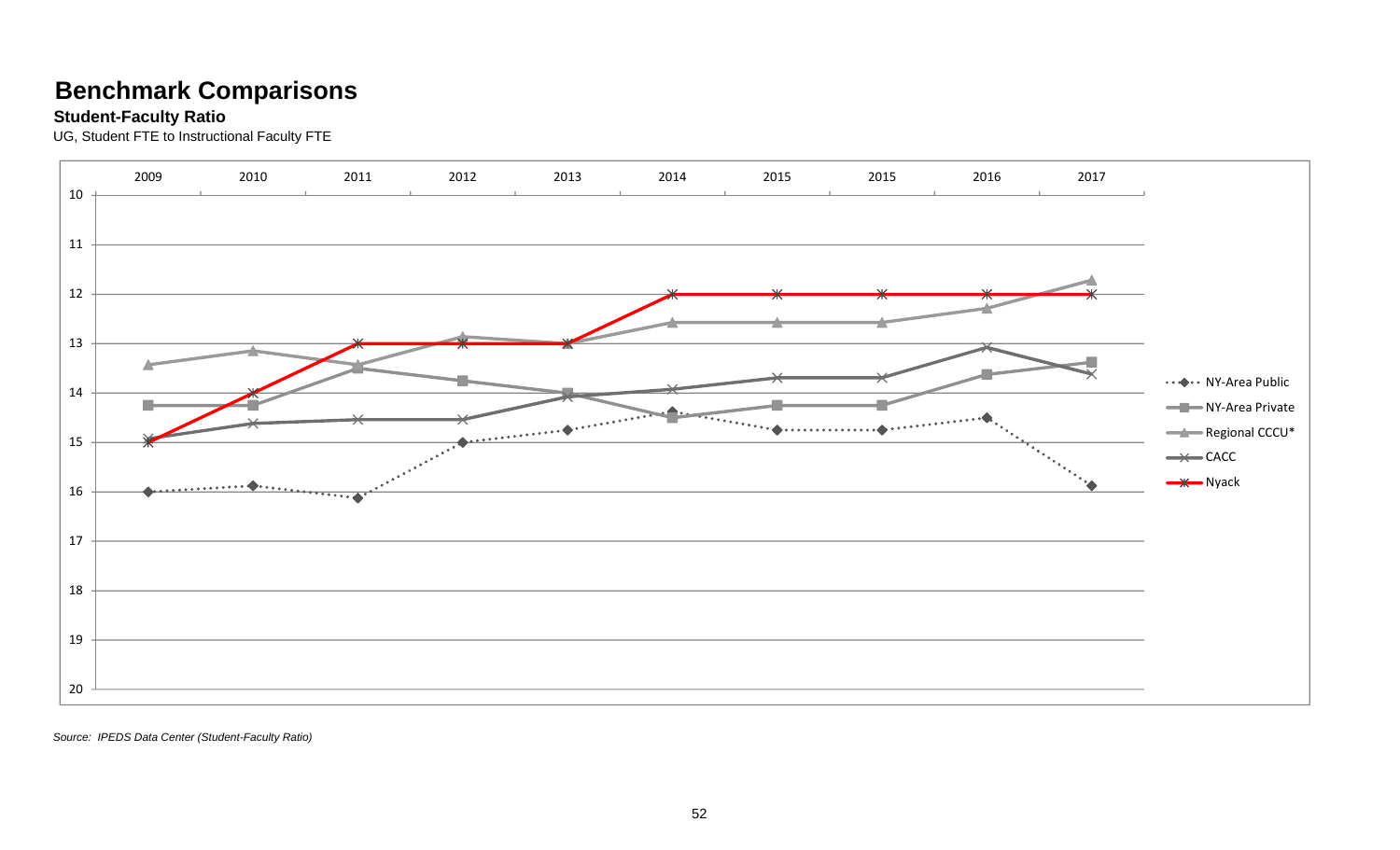**Percent of UG Students Receiving Pell Grants**



*Source: IPEDS Data Center*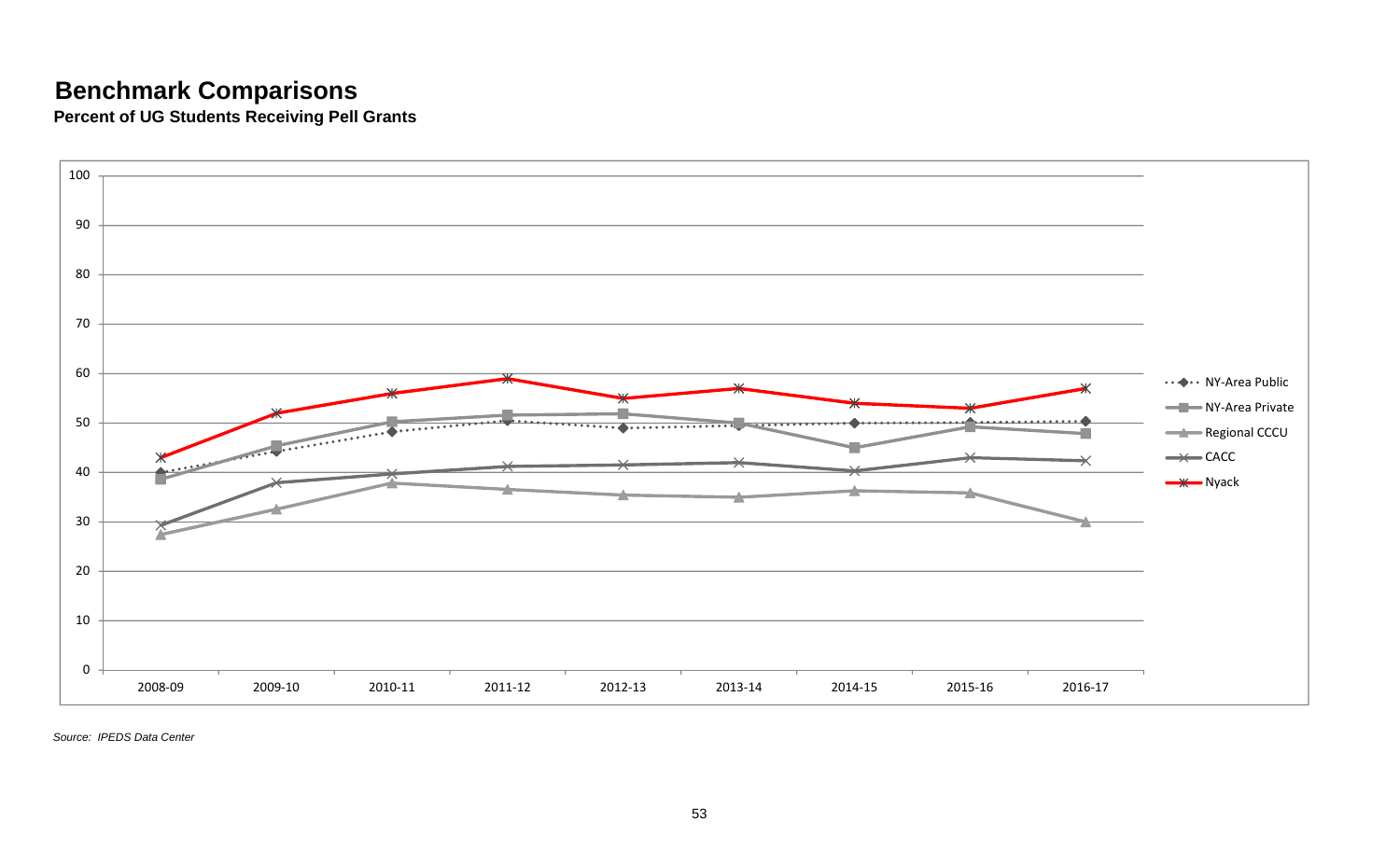#### **Benchmark Comparisons Tuition & Fees**



*Source: IPEDS Data Center (Published in-state tuition and fees (current year))*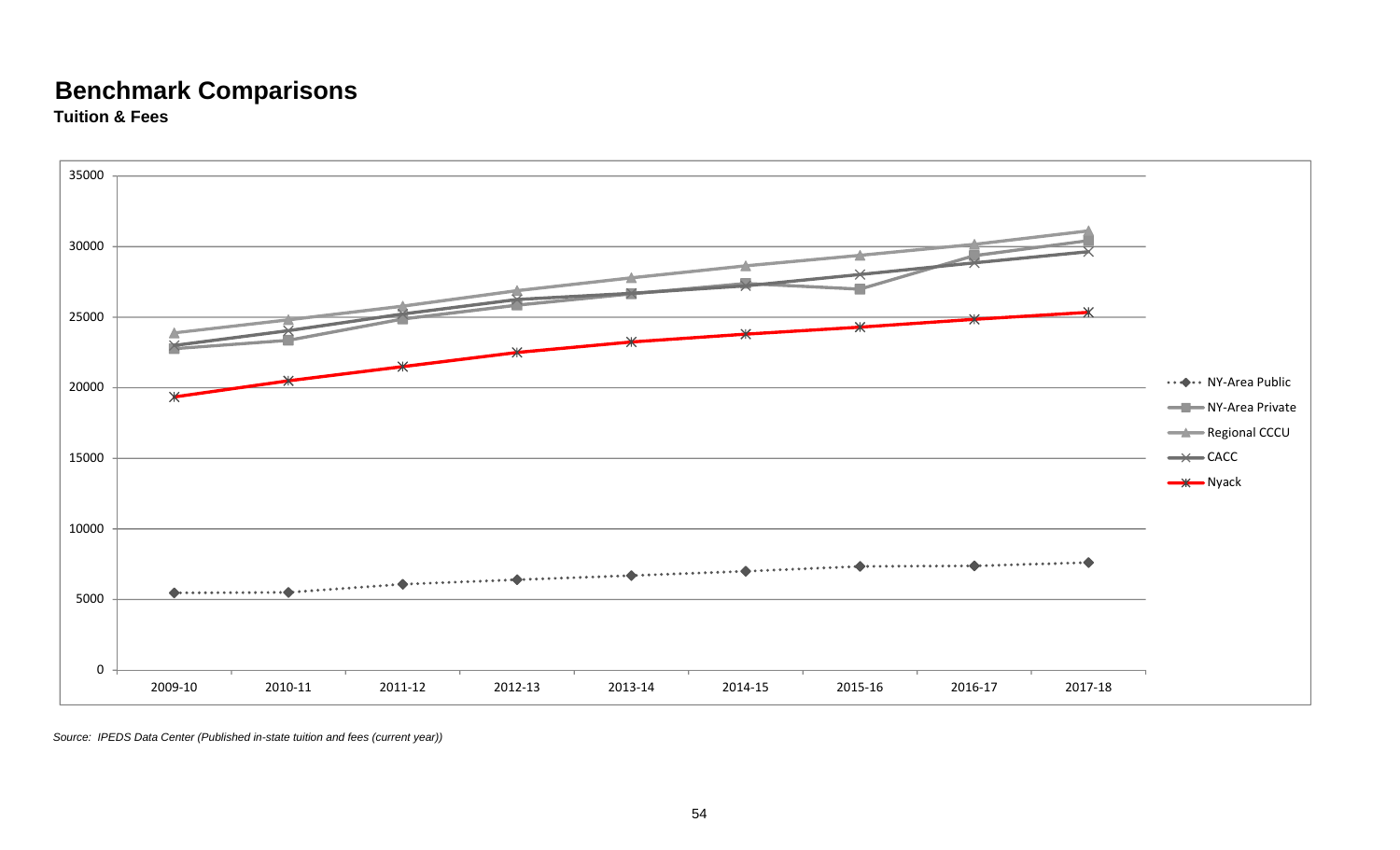**Revenue and Investment Return**



\* Does not include public or propretary institutions (which use a different accounting method) *Source: IPEDS Data Center (Total revenues and investment return)*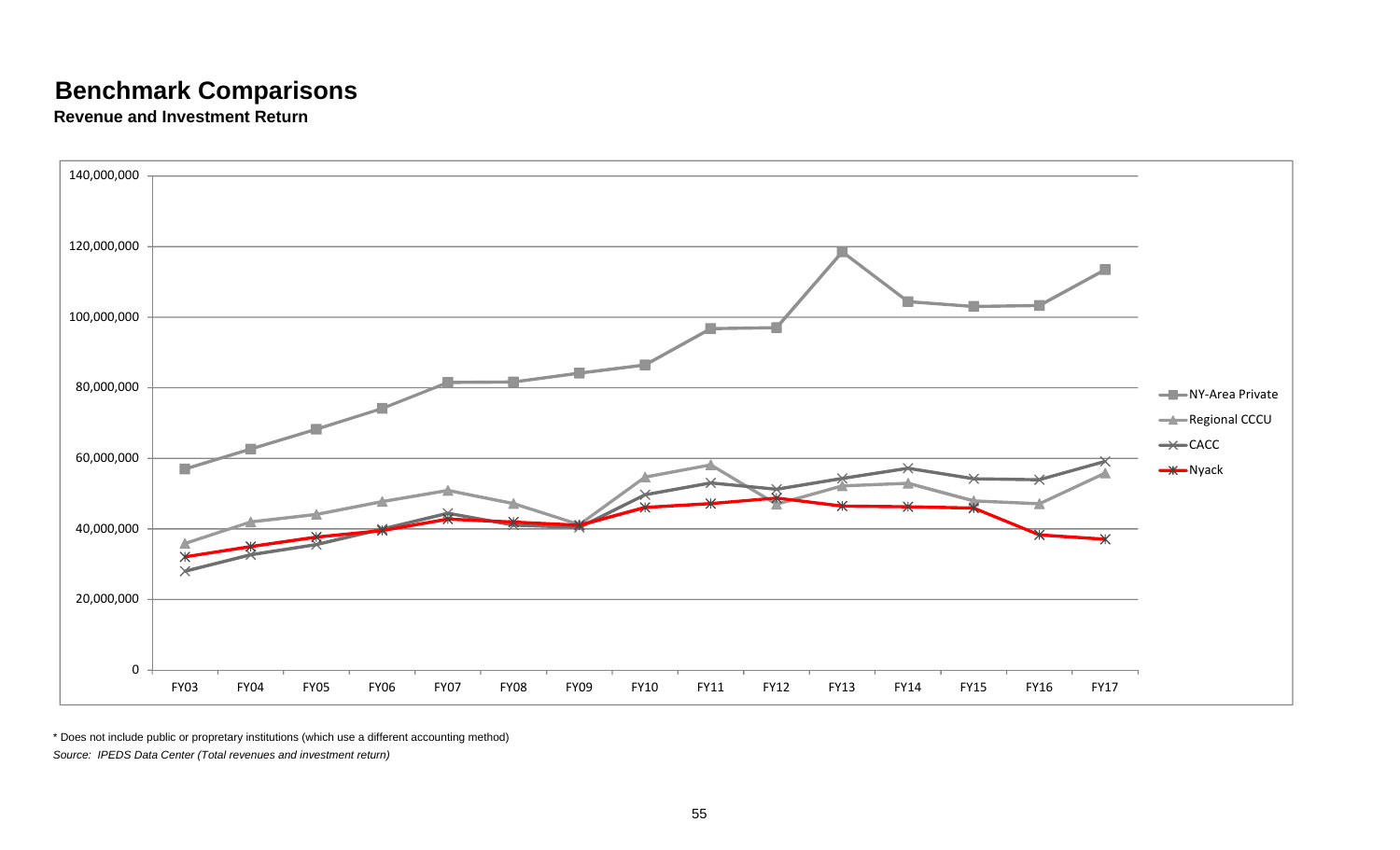**Giving (Private Gifts)** 



\* Does not include public or proprietary institutions (which use a different accounting method)

*Source: IPEDS Data Center (Private gifts - Total)*

**Finance --> Private not-for-profit institutions or Public institutions using FASB --> Revenues and investment return --> Private gifts - Total**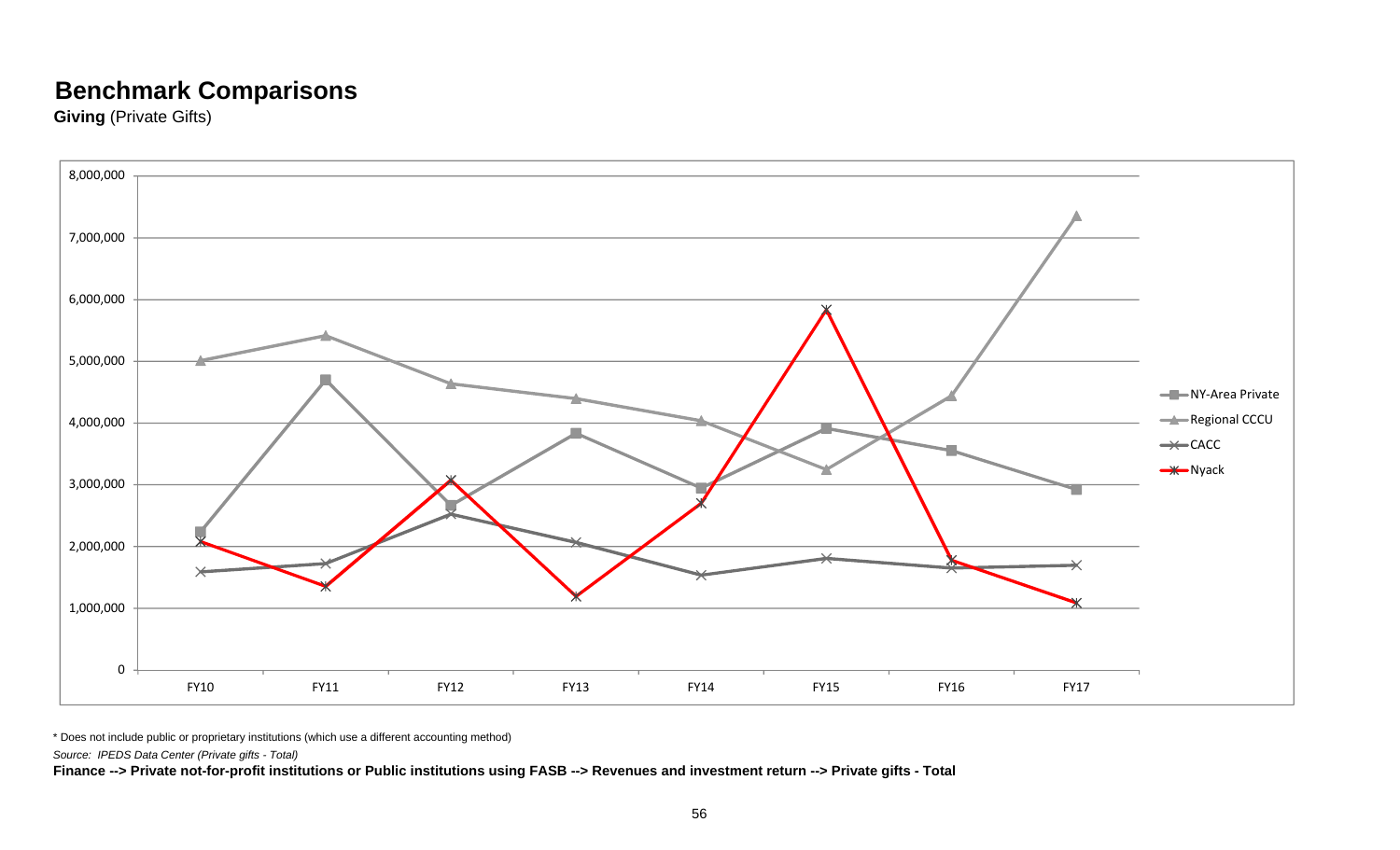### **Benchmark Comparisons Total Expenses**



\* Does not include public or proprietary institutions (which use a different accounting method) *Source: IPEDS Data Center (Total expenses - Total amount)*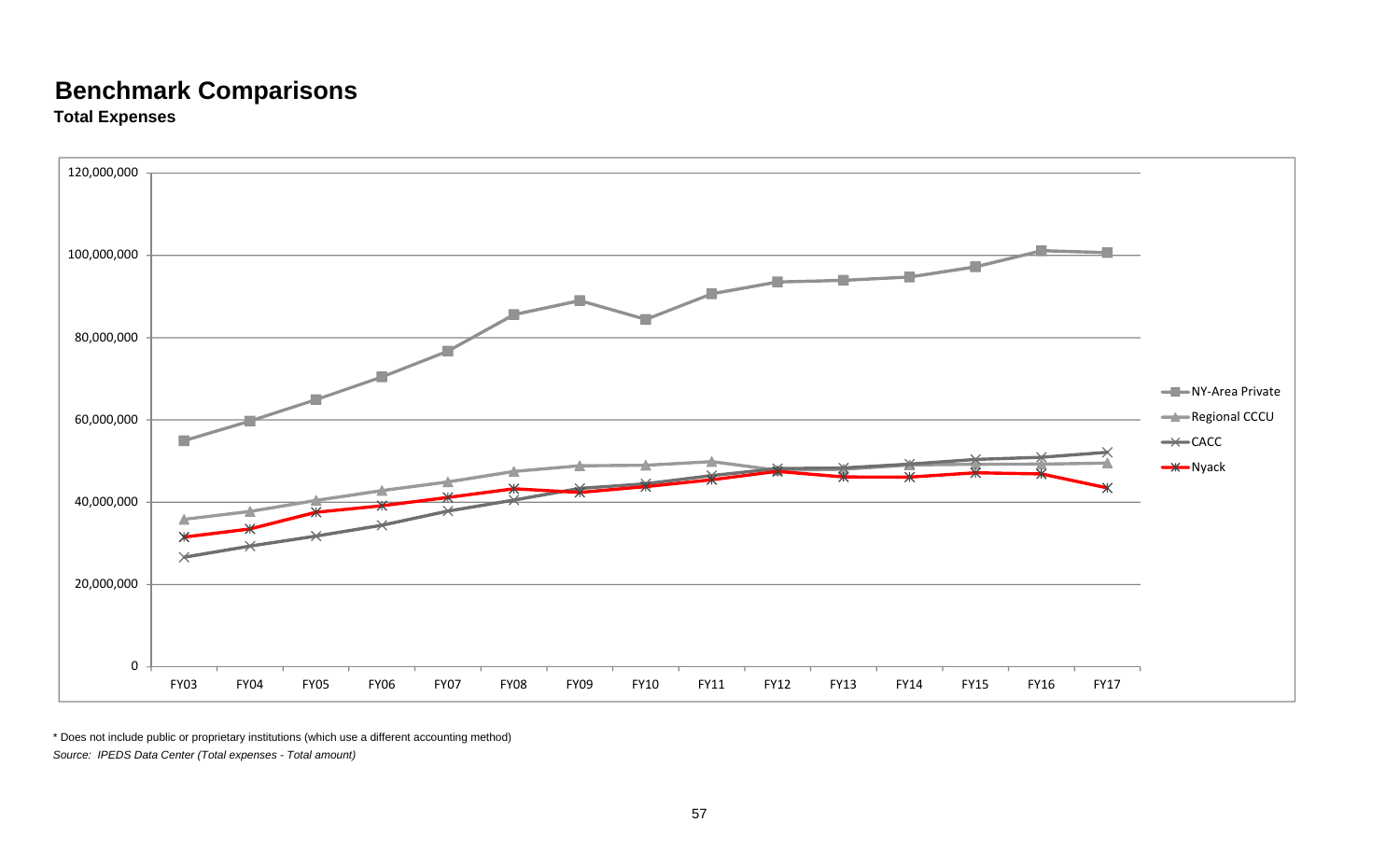**Debt** (related to property, plant and equipment)



\* Does not include public or proprietary institutions (which use a different accounting method) and private institutions not reporting *Source: IPEDS Data Center (Debt related to property, plant and equipment)*